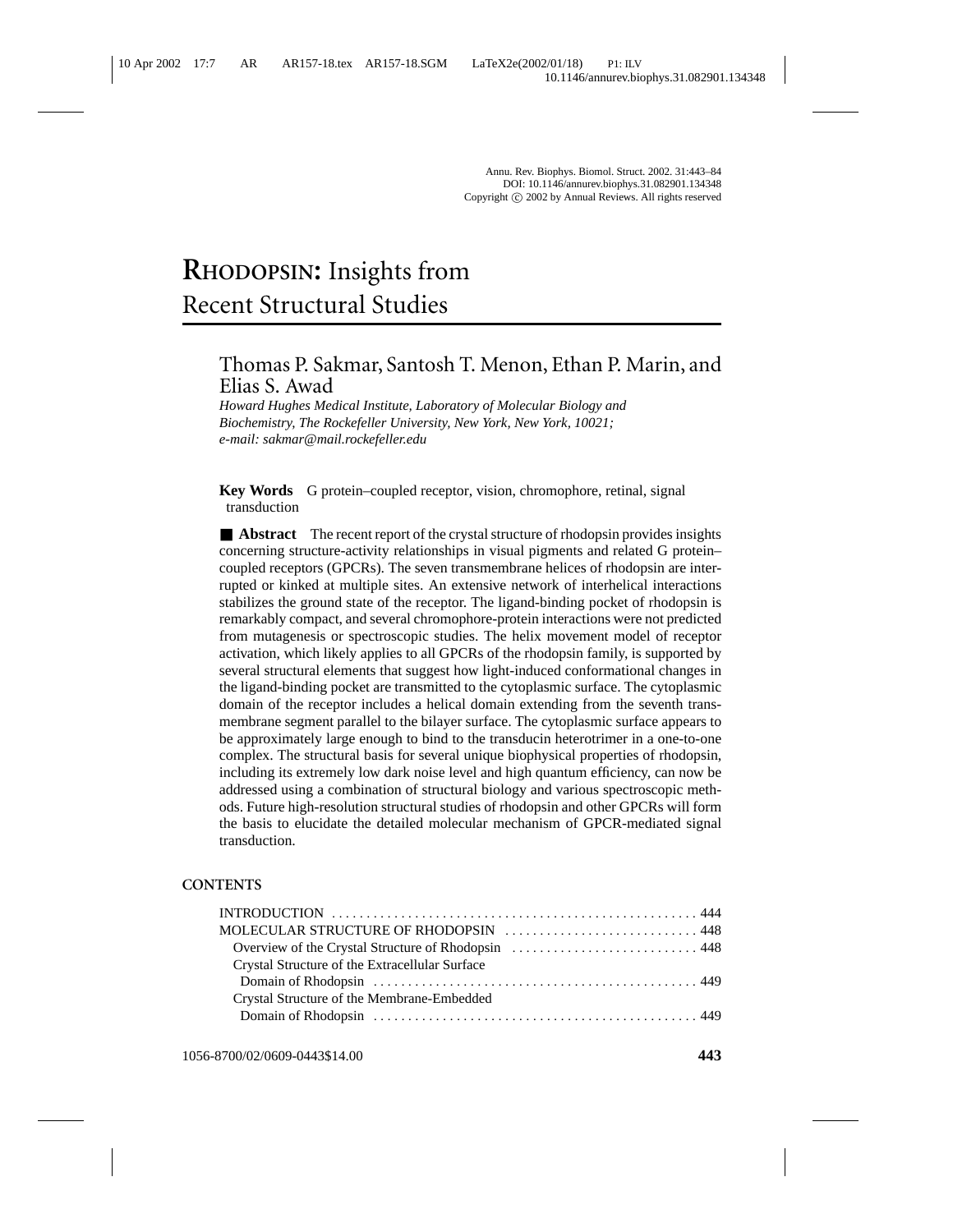| Crystal Structure of the Chromophore-Binding       |  |
|----------------------------------------------------|--|
|                                                    |  |
| Crystal Structure of the Cytoplasmic               |  |
|                                                    |  |
| STRUCTURE-ACTIVITY RELATIONSHIPS IN RHODOPSIN  451 |  |
| Structure-Activity Relationships in the            |  |
|                                                    |  |
| Structure-Activity Relationships in the            |  |
|                                                    |  |
| Structure-Activity Relationships in the            |  |
|                                                    |  |
| Structure-Activity Relationships in the            |  |
|                                                    |  |
| THE MOLECULAR MECHANISM OF                         |  |
|                                                    |  |
| <b>MECHANISM OF THE OPSIN SHIFT</b>                |  |
|                                                    |  |
|                                                    |  |
| THE STRUCTURAL BASIS OF RHODOPSIN-TRANSDUCIN       |  |
|                                                    |  |
|                                                    |  |
|                                                    |  |
|                                                    |  |
| STRUCTURAL STUDIES OF BACTERIORHODOPSIN  469       |  |
|                                                    |  |
|                                                    |  |

#### **INTRODUCTION**

Rhodopsin (Rho) is a highly specialized G protein–coupled receptor (GPCR) that detects photons in the rod photoreceptor cell. Within the superfamily of GPCRs that couple to heterotrimeric G proteins, Rho defines the so-called Family A GPCRs, which share primary structural homology (192, 207). Rho can be obtained from bovine retinae (0.5–1.0 mg/retina) by a sucrose density gradient centrifugation preparation of the rod outer-segment disc membranes (175). Rho is stable enough in the dark to be purified further by various chromatographic procedures, and it remains stable in solution in a variety of detergents (168). Bovine Rho was the first GPCR to be sequenced by amino acid sequencing (84, 171), the first to be cloned (157, 158), the first to be crystallized (167), and the first to yield a crystal structure (172).

Visual pigments share several structural features with other GPCRs (193). Their core structure consists of seven transmembrane (TM) segments (H1 to H7) (Figure 1). A pair of highly conserved Cys residues is found on the extracelluar surface of the receptor and forms a disulfide bond. A Glu(Asp)/Arg/Tyr(Trp) tripeptide sequence is found at the cytoplasmic border of H3. This sequence is conserved in Family A GPCRs and is involved in G protein interaction (59, 60).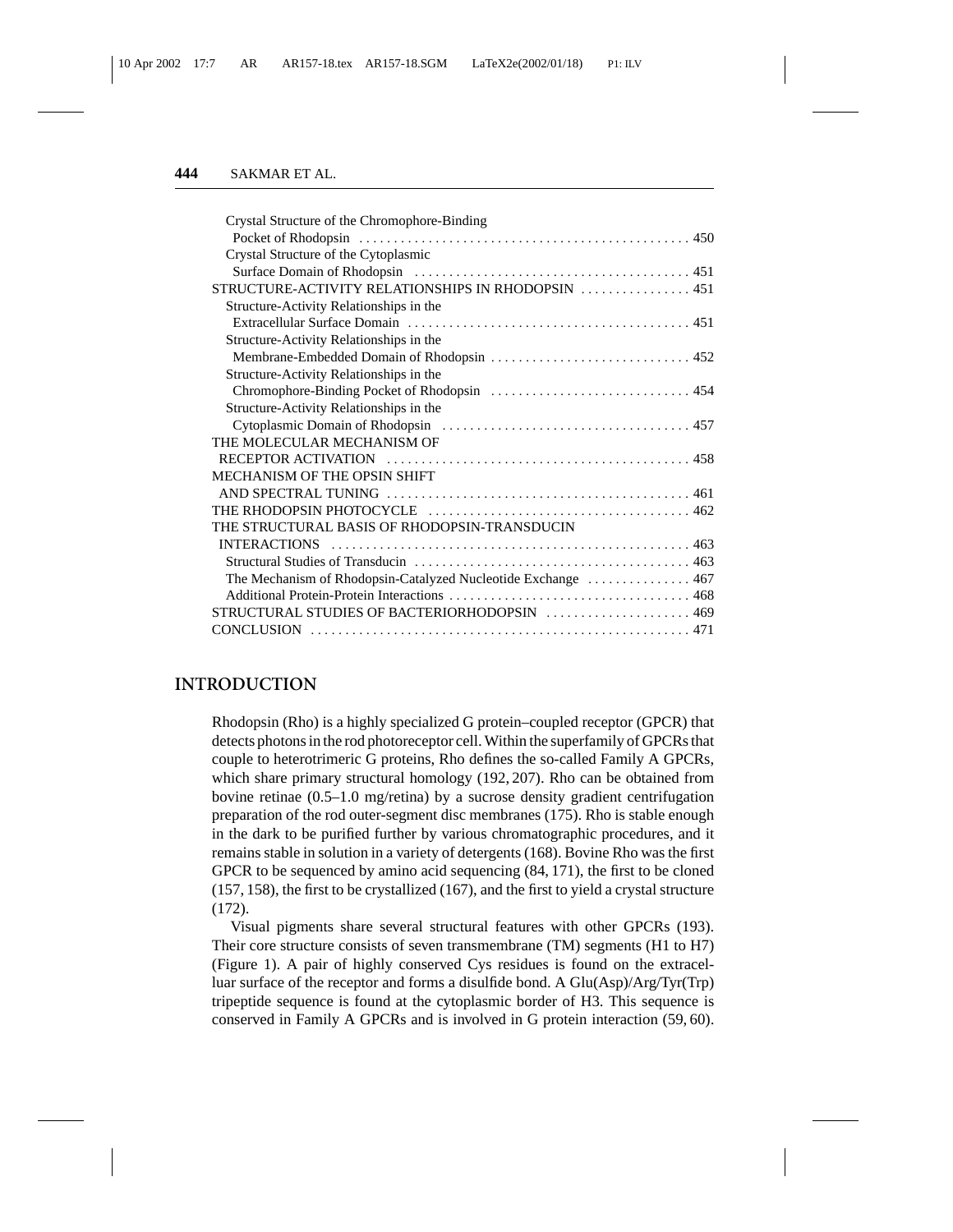

**Figure 1** A secondary structure diagram of bovine Rho. Amino acid residues are depicted in single-letter code. The amino-terminal tail and extracellular domain is toward the top, and the carboxyl-terminal tail and cytoplasmic domain is toward the bottom. Transmembrane  $\alpha$ -helical segments (H1 to H7) and the cationic amphipathic helix H8 are shown in cylinders. An essential disulfide bond links Cys-110 and Cys-187. Cys-322 and Cys-323 are palmitoylated. (*Inset*) The structure of the RET chromophore. Carbon atoms are numbered 1 through 20.

Sites of light-dependent phosphorylation at Ser and Thr residues are found at the carboxyl-terminal tail of most visual pigments. These sites are analogous to phosphorylation sites found on the carboxyl-terminal tails of other GPCRs (22).

Although it shares many similarities with other GPCRs, as a visual pigment Rho displays many specialized features not found in other GPCRs. In particular, visual pigments are made of opsin apoprotein plus chromophore. The chromophore is not a ligand in the classical sense because it is linked covalently via a protonated Schiff base bond in the membrane-embedded domain of the protein. The Lys residue that acts as the linkage site for the chromophore (Lys-296) is conserved within H7. A carboxylic acid residue that serves as the counterion to the protonated, positively charged retinylidene Schiff base (Glu-113) is conserved within H3. The position analogous to the Schiff base counterion is one helix turn away from the position of an Asp residue conserved in biogenic amine receptors that serves as the counterion to the cationic amine ligands.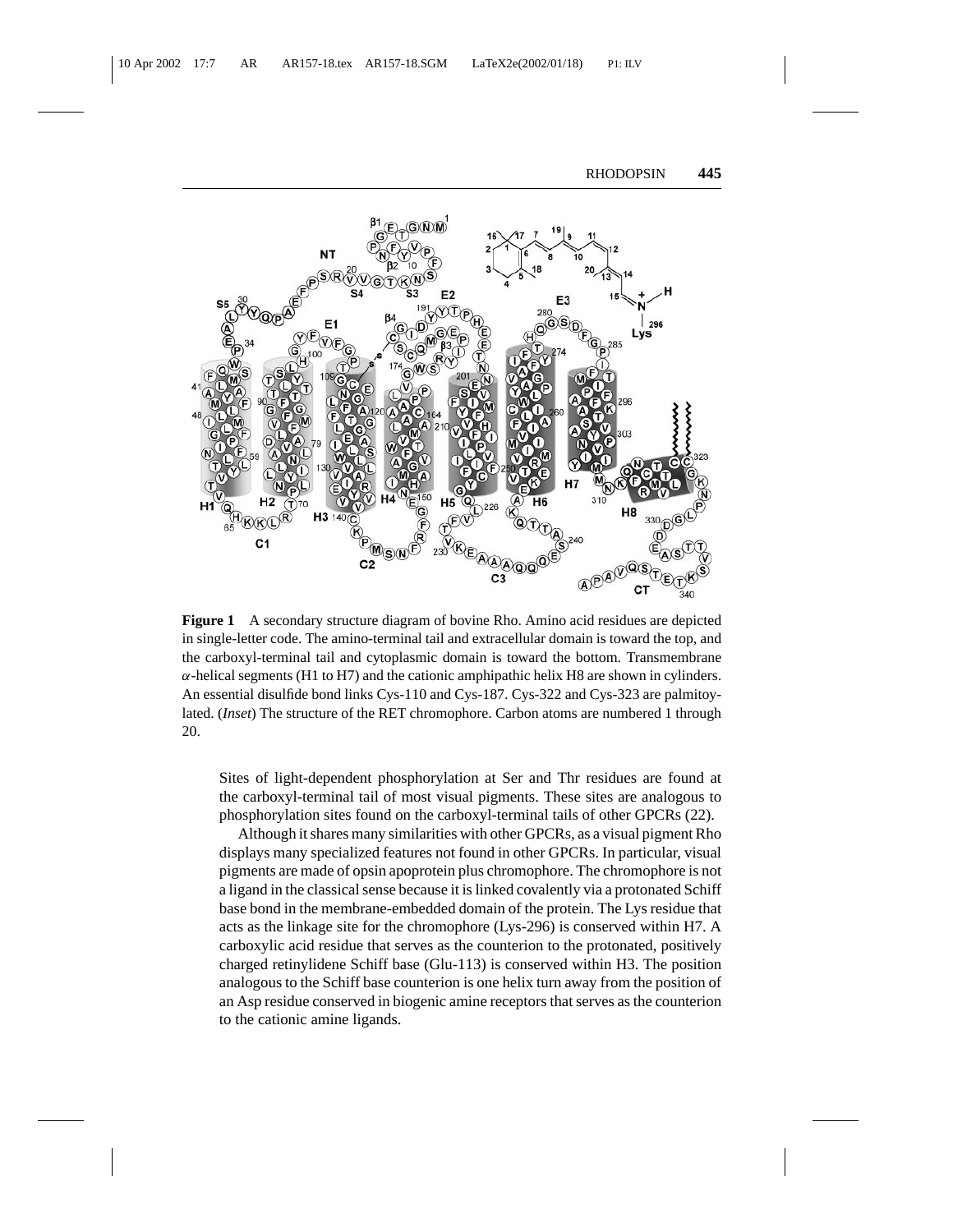The chromophore in all Rhos is derived from the aldehyde of vitamin A<sub>1</sub>, 11-*cis*retinal (RET) (Figure 1). Some fishes, amphibians, reptiles, and aquatic mammals may also employ the aldehyde of vitamin  $A_2$ , 11- $cis$ -3,4-didehydroretinal, which contains an additional carbon-carbon double bond. All pigments with a vitamin  $A_2$ – derived chromophore are called porphyropsins. An important structural feature of the RET chromophore in Rho, in addition to its Schiff base linkage, is its extended polyene structure, which accounts for its visible absorption properties and allows for resonance structures (183).

Rho displays a broad visible absorption maximum ( $\lambda_{\text{max}}$ ) at about 500 nm (Figure 2). Photon capture leading to photoisomerization of the 11-*cis* to all-*trans* form of the RET chromophore is the primary event in visual signal transduction, and it is the only light-dependent step (223). After photoisomerization, the pigment decays thermally to metarhodopsin II (M-II) with a  $\lambda_{\text{max}}$  value of 380 nm. The M-II intermediate is characterized by a deprotonated Schiff base chromophore linkage. M-II is the active form of the receptor  $(R<sup>*</sup>)$ , which catalyzes guanine nucleotide exchange by the rod cell heterotrimeric G protein, transducin  $(G_t)$ . In contrast with vertebrate vision, invertebrate vision is generally photochromic—a photoactivated invertebrate pigment can be inactivated by absorption of a second photon that induces isomerization to the ground-state *cis* conformation.

In the case of the vertebrate visual system,  $G_t$  activation leads to the activation of a cyclic-GMP phosphodiesterase (cGMP-PDE) and the closing of cGMPgated cation channels in the plasma membrane of the rod cell. Light causes a graded hyperpolarization of the photoreceptor cell. The amplification, modulation, and regulation of the light response is of great physiological importance and has been discussed in detail elsewhere (15, 32, 211, 223). Activation of a single Rho molecule by a single photon has been estimated to prevent the entry of as many as  $10<sup>7</sup>$  cations into the rod cell. Recent studies have estimated that at room temperature, each R<sup>∗</sup> triggers activation of cGMP-PDE at rates of 1000 to 2000 molecules per second (120). Despite the fact that the visual system functions over about a  $10<sup>6</sup>$ -fold range of light intensity, the retinal rod cell has single-photon detection capability due to extremely low levels of dark noise in Rho and a significant degree of biochemical amplification. Thermal isomerization in a single Rho molecule at physiological temperature has been estimated to occur about once in 470 years (14). The possibility of single-pheromone molecule detection by insect olfactory systems notwithstanding, the visual system is unique among sensory signal transduction systems in that it can detect single events.

This review focuses on what has been learned from the recently published crystal structure of Rho (172). What insight does the structure provide about the mechanism of the "opsin shift" and spectral tuning? What is the structural basis for the incredible stability of Rho in the rod cell disc membrane in the dark? How does Rho achieve high photochemical specificity and high quantum yield? How does a single  $R^*$  catalyze guanine nucleotide exchange by hundreds of  $G_t$  molecules? What does the Rho structure tell us about structure-activity relationships in other GPCRs (148, 194)? Finally, when possible, attempts are made to reconcile previous key findings from biochemical studies and the analysis of site-directed mutant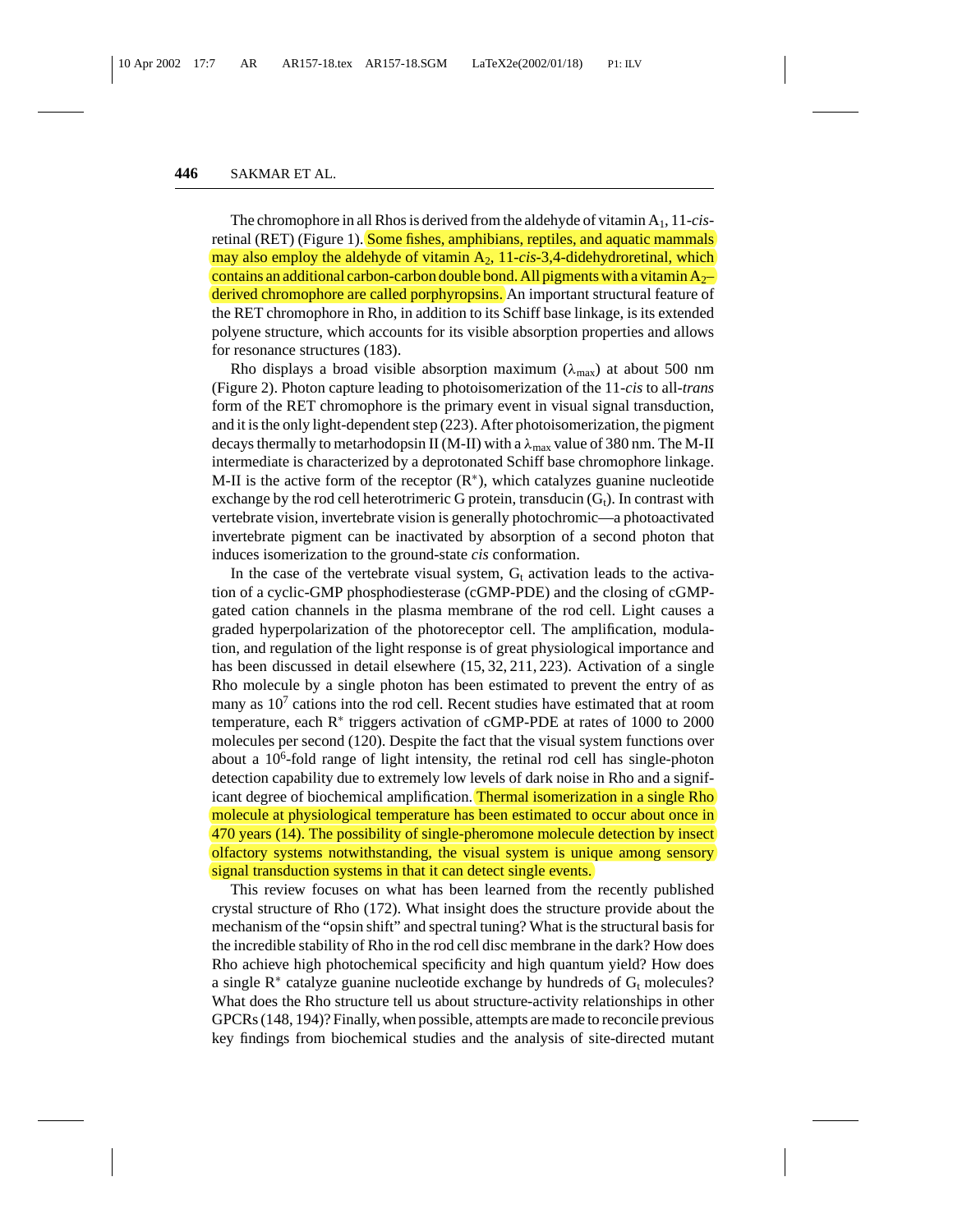

**Figure 2** (*A*) A UV-visible absorption spectrum of purified recombinant COS-cell Rho in detergent solution (*dark*) shows a characteristic broad visible absorbance with a  $\lambda_{\text{max}}$  value of 500 nm. The 280-nm peak represents the protein component. After exposure to light, the pigment is converted to metarhodopsin II (M-II) with a  $\lambda_{\text{max}}$  value of 380 nm characteristic of an unprotonated Schiff base imine. M-II is the active form of the receptor that interacts with G<sub>t</sub>. *Inset*: The photobleaching difference spectrum obtained by subtracting the light spectrum from the dark spectrum. Essentially identical results can be obtained with Rho from bovine retinas purified by concanavalin-A lectin-affinity chromatography. (*B*) A kinetic assay of the activation of  $G_t$  by  $R^*$ . The intrinsic tryptophan fluorescence of  $G_t$  increases significantly when GTP replaces GDP. Therefore, the fluorescence emission of a mixture of purified components (Rho,  $G_t$ , GDP,  $GTP\gamma S$ ) in detergent solution can be measured as a function of time. The sample is illuminated to convert Rho to R<sup>\*</sup>, which catalyzes GTP $\gamma$ S uptake by G<sub>t</sub> and causes an increase in fluorescence. The reaction is started by injecting  $GTP\gamma S$  into the cuvette (200 sec).

pigments with the Rho crystal structure. Some of the material herein has been presented in the context of the physiology rather than the biophysics of Rho, although there is obvious overlap (149). In addition, excellent recent reviews by Gether (69) and Ballesteros et al. (13) have focused more on the implications of the structure of Rho for understanding the structure and function of other GPCRs.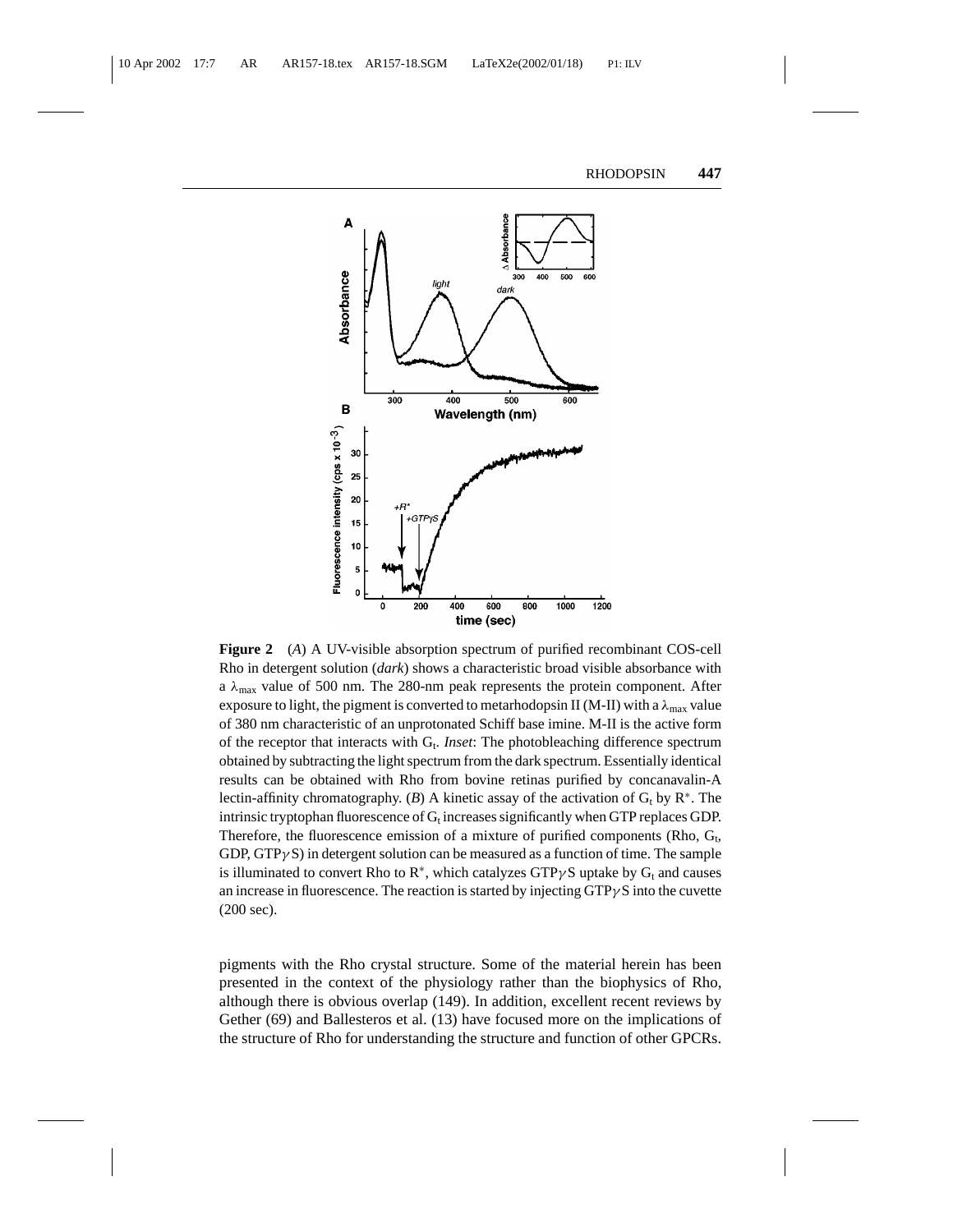### **MOLECULAR STRUCTURE OF RHODOPSIN**

#### **Overview of the Crystal Structure of Rhodopsin**

To obtain crystals, bovine Rho was purified from rod outer-segment membranes and crystallized from a detergent solution—nonylthiolglucoside supplemented with the small amphiphile heptane 1,2,3-triol (167, 168). The resolution of the crystallographic data of the original data set was approximately  $2.8 \text{ Å}$ , but small segments of the cytoplasmic surface domain are not resolved. A more recent refinement of the data has also been reported (218). The structure represents the inactive form of Rho with its bound RET chromophore intact. A ribbon diagram of the Rho peptide backbone structure with the RET chromophore is presented in Figure 3. The structure discussed in this chapter is that of the A chain in the



**Figure 3** The RET chromophore-binding pocket of bovine Rho. The RET chromophore-binding pocket is shown from within the plane of the membrane bilayer. The cyclohexenyl ring and the Schiff base imine are labeled. At least 16 amino acid residues are within 4.5  $\AA$  of the RET ligand: Glu-113, Ala-117, Thr-118, Gly-121, Glu-122, Glu-181, Ser-186, Tyr-191, Met-207, His-211, Phe-212, Phe-261, Trp-265, Tyr-268, Ala-269, and Ala-292. Some additional key amino acid residues are labeled, including the Cys-110/Cys-187 disulfide bond. RET is situated such that its proximal end (approximately  $C_9$  to  $C_{15}$ ) lies along the  $\beta$ 4 strand and its distal end (approximately  $C_9$  to the cyclohexenyl ring) lies along H-3.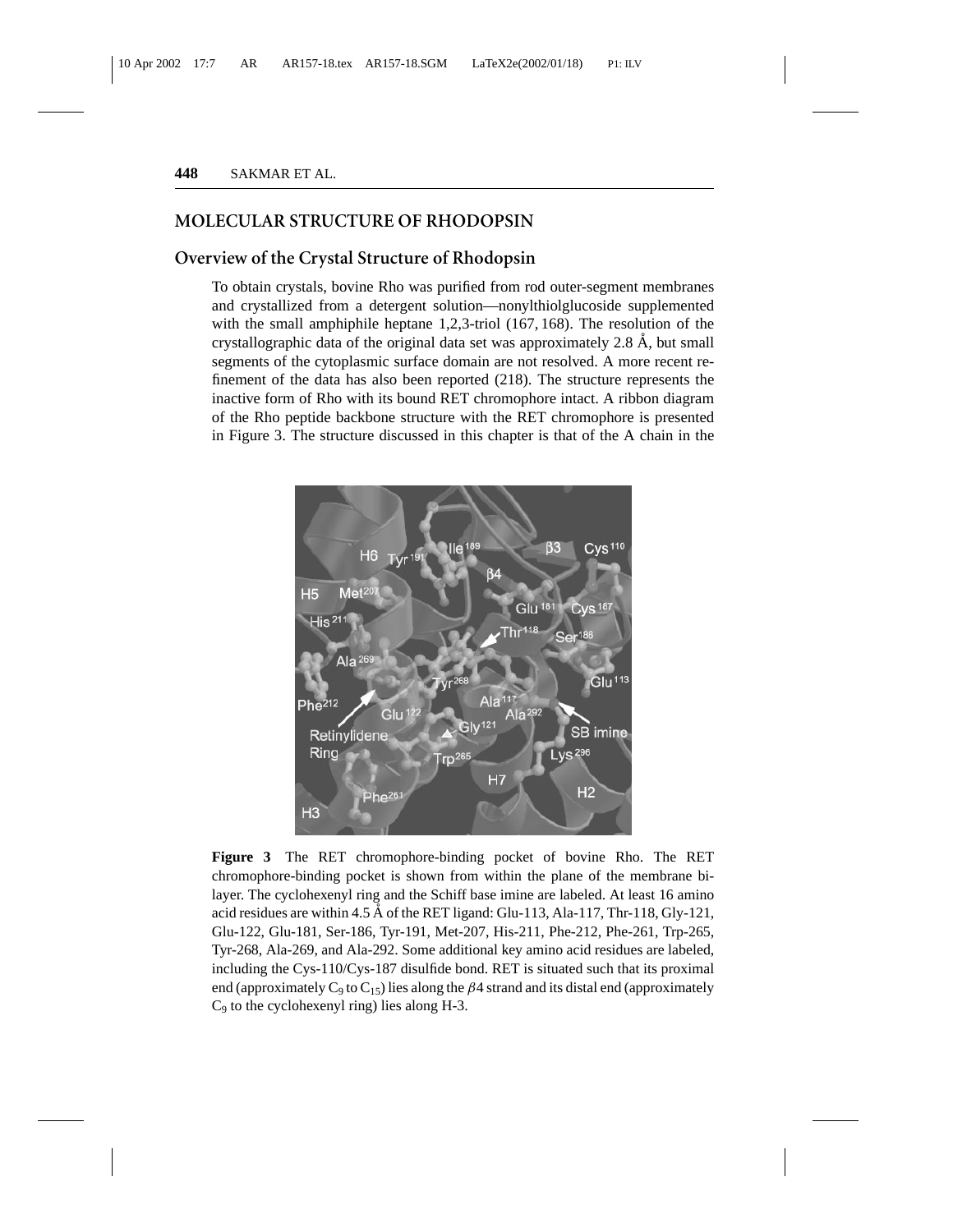crystal unit cell dimer. A detailed description of the crystal structure was recently presented (149).

As an integral membrane protein, Rho comprises three topological domains: the extracellular surface, the membrane-embedded domain, and the intracellular surface. Due to the location of Rho in the disc membrane of the rod outer segment, the extracellular domain is sometimes referred to as intradiscal. The amino terminus of Rho is extracellular and the carboxyl terminus in intracellular. The membrane-embedded domain consists of seven TM segments (H1 to H7), which are predominantly  $\alpha$ -helical. The helical segments form a compact bundle that contains the binding site for the RET chromophore.

### **Crystal Structure of the Extracellular Surface Domain of Rhodopsin**

The extracellular surface domain of Rho comprises the amino-terminal tail (NT) and three interhelical loops (E1, E2, and E3) (Figure 1). There is significant secondary structure in the extracellular domain and several intra- and interdomain interactions. NT extends from the amino terminus to Pro-34 and contains five distorted strands ( $\beta$ 1,  $\beta$ 2, S3, S4, and S5). NT is glycosylated at Asn-2 and Asn-15. The oligosaccharides extend away from the extracellular domain and do not seem to interact with any part of the molecule. The extracellular surface domain also contains three extracellular interhelical loops: loop E1 (a.a. 101–106) connects H2 and H3, loop E2 (a.a. 174–199) connects H4 and H5, loop E3 (a.a. 278–285) connects H6 and H7.

One of the most striking features of the Rho structure is the presence and positioning of the β4 strand (Ser-186/Cys-187/Gly-188/Ile-189), which forms an extracellular roof for the RET-binding pocket. The  $\beta$ 4 strand runs nearly parallel to the length of the polyene chain from about  $C_9$  to the Schiff base imine nitrogen. The opposite end of RET from the cyclohexenyl ring to about  $C_{10}$  runs along H3, which is tilted with respect to the plane of the membrane. The result is that this end of RET seems to be held very firmly in place by multiple contacts.

### **Crystal Structure of the Membrane-Embedded Domain of Rhodopsin**

The crystal structure of Rho suggests that 194 amino acid residues make up the seven TM segments (H1 to H7) included in the membrane-embedded domain: H1 (a.a. 35–64), H2 (a.a. 71–100), H3 (a.a. 107–139), H4 (a.a. 151–173), H5 (a.a. 200–225), H6 (a.a. 247–277), and H7 (a.a. 286–306). The crystal structure of this domain is remarkable for a number of kinks and distortions of the individual TM segments, which are otherwise generally  $\alpha$ -helical in secondary structure. Many of these distortions from canonical secondary structure were not accounted for in molecular graphics models of Rho based on projection density maps obtained from cryoelectron microscopy (12, 119, 199, 219).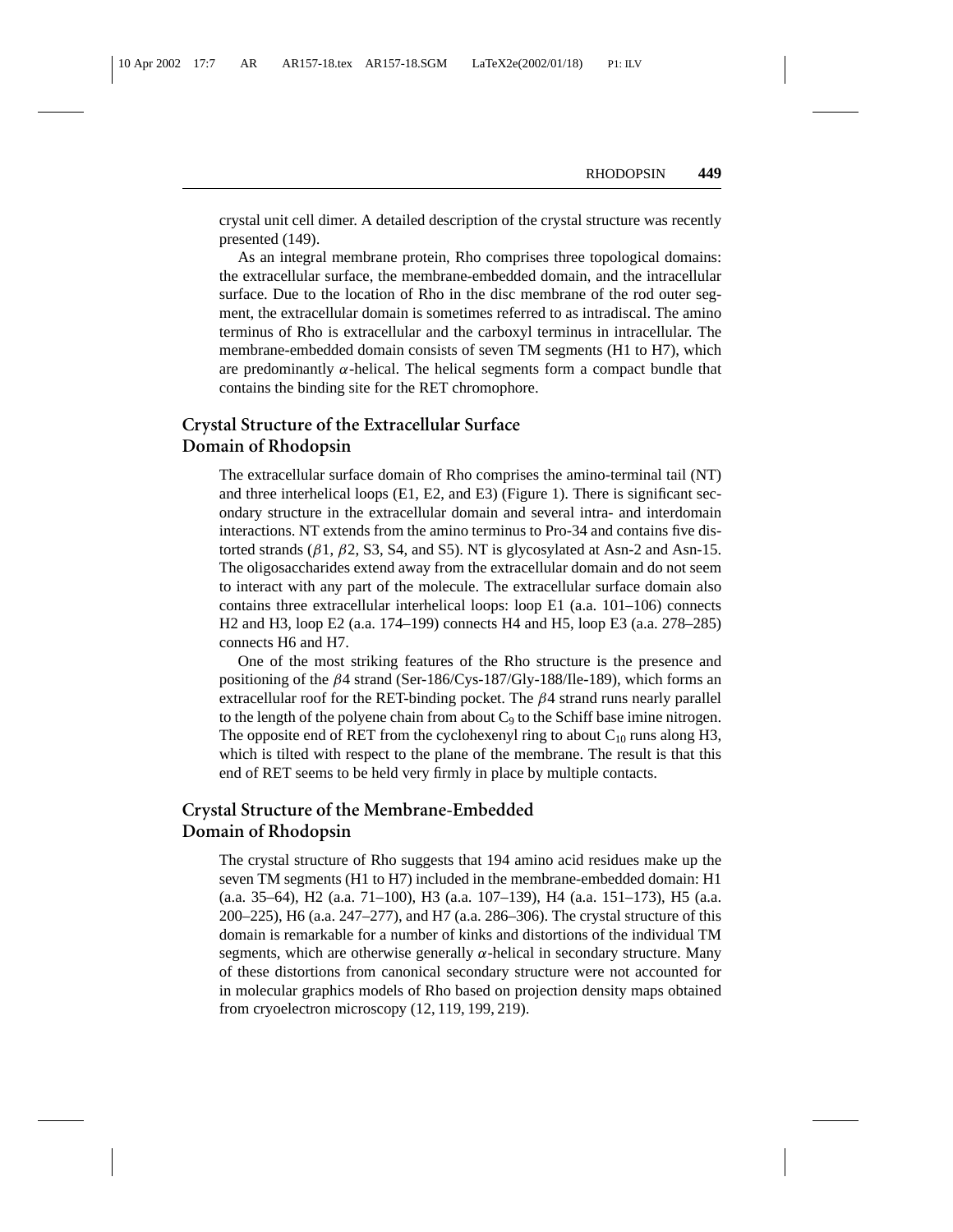# **Crystal Structure of the Chromophore-Binding Pocket of Rhodopsin**

The binding site of the RET chromophore lies within the membrane-embedded domain of the receptor (Figure 3). At least 16 amino acid residues are within 4.5  $\AA$  of the RET moiety: Glu-113, Ala-117, Thr-118, Gly-121, Glu-122, Glu-181, Ser-186, Tyr-191, Met-207, His-211, Phe-212, Phe-261, Trp-265, Tyr-268, Ala-269, and Ala-292. The most striking feature of the RET-binding pocket is the presence of many polar or polarizable groups to coordinate an essentially hydrophobic ligand (Figure 3). The chromophore is located closer to the extracellular side of the TM domain of the receptor than to the cytoplasmic side. The chromophore polyene from  $C_6$  to  $C_{11}$  runs almost parallel to H3, which provides many of the amino acid side chains that form the chromophore-binding pocket: Glu-113, Gly-114, Ala-117, Thr-118, Gly-120, and Gly-121. The polyene chain facing toward the extracellular side of the receptor is covered, or capped, by the amino acid residues from the  $\beta$ 4-sheet (Ser-186 to Ile-189) of the E2 loop as described above. The carboxylic acid side chain of Glu-181 in the  $\beta$ 3-sheet of the E2 loop points toward the center of the RET polyene chain.

Glu-113 serves as the RET Schiff base counterion. A number of other amino acid side chains surround the imine moiety, including Tyr-43, Met-44 and Leu-47 in H1, Thr-94 in H2, and Phe-293 in H7. In particular, Met-44 and Leu-47, in addition to the peptide bond between Phe-293 and Phe-294, help to orient the side chain of Lys-296 in the direction of the long axis of Rho. The phenyl rings of Phe-293 and Phe-294 also interact with side chains of adjacent helices. The two oxygen atoms of the Glu-113 carboxylate side chain of Glu-113 are located 3.3 Å and 3.5 Å from the imine nitrogen. The hydroxyl group of Thr-94 is also about 3.4  $\AA$  from one of the Glu-113 carboxylate oxygens. Thr-92 and Thr-93 are also in the vicinity of the Schiff base imine but may not be close enough to contribute significantly to stabilization of its protonated ground state. The presence of water molecules in the Schiff base region has been postulated, but the crystal structure at the reported resolution does not contain defined water in this region (153).

The position of the cyclohexenyl ring of the chromophore is largely constrained on the cytoplasmic side of the binding pocket by three residues: Glu-122 (H3), Phe-261 (H6), and Trp-265 (H6). The indole side chain of Trp-265 points inward from the more cytoplasmic position of the Trp-265 backbone and comes within about 3.8 Å of the RET  $C_{20}$ . Side chains from Met-207, His-211, and Phe-212 on H5, and Tyr-268 and Ala-269 on H6 further constrain the chromophore ring.

Gly-121 interacts with RET in a direct steric manner and lies closest to the  $C_{18}$ -methyl group bonded to  $C_5$  of the cyclohexenyl ring (Gly-121  $C_{\alpha}$ -RET  $C_{18}$ ) distance—3.5 Å). Gly-121 is close to Phe-261 (H6) in the Rho crystal structure. They pair to form one boundary of the RET-binding site, defining the  $C_4$ - $C_5$ - $C_{18}$ orientation (Phe-261 C<sub>z</sub>-Gly-121 C<sub>α</sub> distance, 5 Å; Phe-261 C<sub>z</sub>-RET C<sub>4</sub> distance,  $3.7 \text{ Å}$ ). This portion of the RET-binding pocket around H3 and H6 appears to be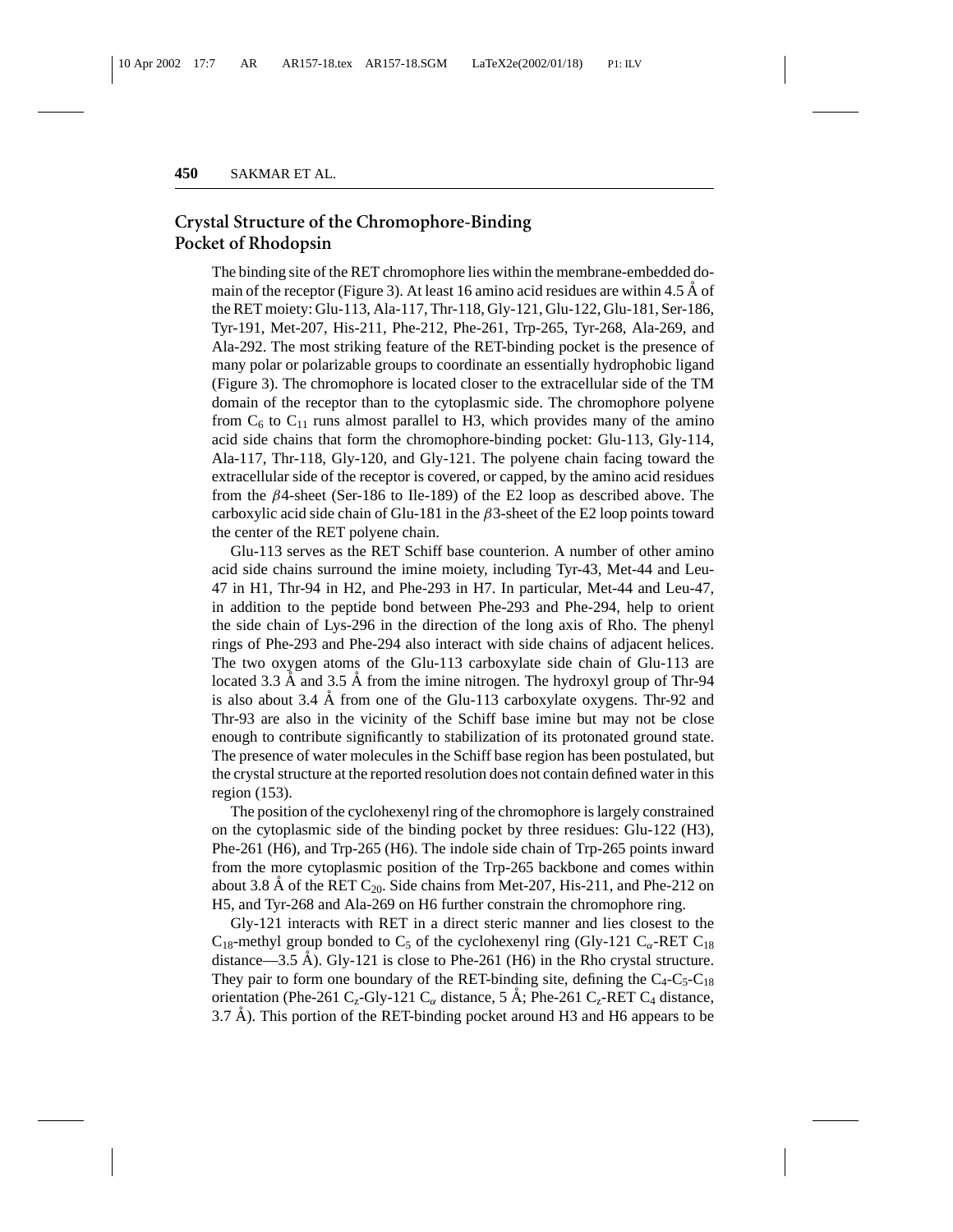held rigidly together by tight van der Waals interactions. H4 contributes only one residue, Cys-167, directly to the chromophore-binding pocket.

# **Crystal Structure of the Cytoplasmic Surface Domain of Rhodopsin**

The cytoplasmic domain of Rho comprises three cytoplasmic loops and the carboxyl-terminal tail: C1 (a.a. 65–70), C2 (a.a. 140–150), C3 (a.a. 226–246), and CT (a.a. 307–348). Loops C1 and C2 are resolved in the crystal structure, but only residues 226 to 235 and 240 to 246 are resolved in C3. CT is divided into two structural domains. C4 extends from the cytoplasmic end of H7 at Ile-307 to Gly-324, just beyond two vicinal Cys residues (Cys-322 and Cys-323), which are posttranslationally palmitoylated. The remainder of CT extends from Lys-325 to the carboxyl terminus of Rho at Ala-348. The crystal structure does not resolve residues 328 to 333 in CT.

The hallmark of the C4 loop is an  $\alpha$ -helical stretch, H8. H8 is connected to H7 by the Met-309/Asn-310/Lys-311 tripeptide that acts as a short linker. H8 lies nearly perpendicular to H7, and together with the Asn/Pro/X/X/Tyr motif in H7, it is one of the most highly conserved long stretches of primary structure in Rho. The environment around H8 is mainly hydrophobic, which may lead to increased helical stability. H8 might be best described as a cationic amphipathic  $\alpha$ -helix, with Lys-311 and Arg-314 on one face of the helix and Phe-313, Met-317, and Leu-321 buried in the hydrophobic core of the bilayer between H1 and H7. H8 points away from the center of Rho and it appears that the palmitoyl groups linked to Cys-322 and Cys-323 by thioester bonds may be anchored in the membrane bilayer, although this is not resolved in the crystal structure. The helical structure of H8 is terminated by Gly-324. The residues at the extreme carboxyl-terminal end of CT compose the most solvent-exposed region of Rho. CT folds back over a small portion of the helical bundle at H1 and H7.

### **STRUCTURE-ACTIVITY RELATIONSHIPS IN RHODOPSIN**

#### **Structure-Activity Relationships in the Extracellular Surface Domain**

The extracellular loops and amino-terminal tail of bovine Rho have been shown in a deletion analysis to be important for proper folding of the receptor that allows cellular processing and chromophore binding (42). Insertional mutagenesis was also used in a related study to probe the topology of Rho and to correlate the location of epitope insertion to stability and cell trafficking (27). Interestingly, several mutations that interfered with the formation of a correct tertiary structure on the intradiscal surface resulted in mutant opsins that appeared to be retained in the endoplasmic reticulum during heterologous expression and were complexed with molecular chaperones (9). Antibody accessibility studies suggested that the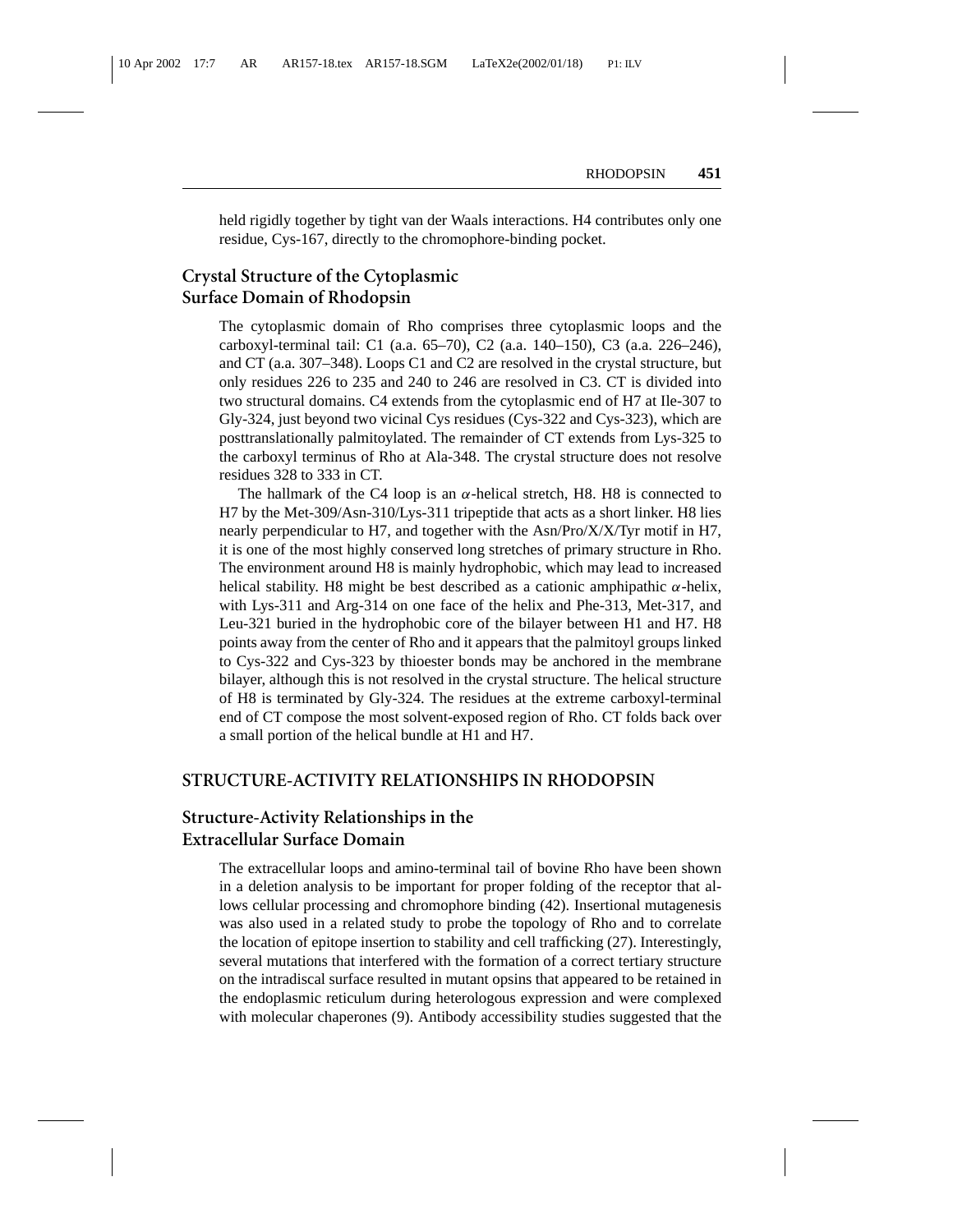NT domain constitutes a defined tertiary structure that contributes to the overall extracellular domain (31). Rho is glycosylated at Asn-2 and Asn-15 of the NT. A nonglycosylated Rho, which was prepared in the presence of tunicamycin, was defective in light-dependent activation of  $G_t(104)$ . The structural basis of this finding is not clear from the Rho crystal structure because the oligosaccharide chains point away from the molecule and do not seem to engage in intramolecular interactions.

Several point mutations that result in amino acid substitutions in the NT domain are linked to autosomal dominant retinitis pigmentosa (ADRP), including positions Pro-23 and Gln-28. ADRP is an inherited human disease that causes progressive retinal degeneration, loss of dim-light vision, loss of peripheral vision, and eventual blindness. Pro-23 and Gln-28 interact with Tyr-102, which is in the E1 loop. This interaction might maintain an essential structural orientation between NT and E1 that is disrupted in the NT of the ADRP mutants. Thus, Tyr-102 interacts with Pro-23 and Gln-28 to maintain proper orientation between E1 and NT. The roles of specific amino acid residues in the NT domain were also studied in various transgenic mice strains harboring point mutations that correspond to sites linked to ADRP (149).

Cys-110 and Cys-187 form a disulfide linkage in an elegant study in which the four intracellular and three membrane-embedded Cys residues were removed by site-directed mutagenesis to create a mutant receptor with only the three extracellular Cys residues remaining (102). In a related study, the double mutant C110A/C187A was shown to bind RET to form a Rho-like pigment (39). However, the M-II–like photoproduct of the mutant pigment, which could activate  $G_t$ in response to light, was considerably less stable than native M-II (39).

Glu-181 arises from the linker between  $\beta$ 3 and  $\beta$ 4 and points toward the polyene chain. Glu-181 may serve to influence the electron density of the conjugated polyene system of the retinal chromophore so that photoisomerization occurs exclusively at the  $C_{11}$ - $C_{12}$  double bond. Another potential role for Glu-181 may be to control the rate of decay of M-II. Recent experiments with site-directed mutants with replacements of Glu-181 show that the rate of M-II decay as measured by the decay of Trp fluorescence quenching can be either accelerated or slowed when the amino acid at position 181 is changed (M. Kazmi, S. De, E. Marin, E. Yan, R. A. Mathies & T. P. Sakmar, manuscript in preparation).

# **Structure-Activity Relationships in the Membrane-Embedded Domain of Rhodopsin**

The membrane-embedded domain of Rho is characterized by the presence of several intramolecular interactions that may be important in stabilizing the groundstate structure of the receptor. One of the hallmarks of the molecular physiology of Rho is that it is essentially biochemically silent in the dark. The RET chromophore serves as a potent pharmacological inverse agonist to minimize activity. The result is that the rod cell can attain single-photon sensitivity (86). The Rho structure reveals numerous potentially stabilizing intramolecular interactions—some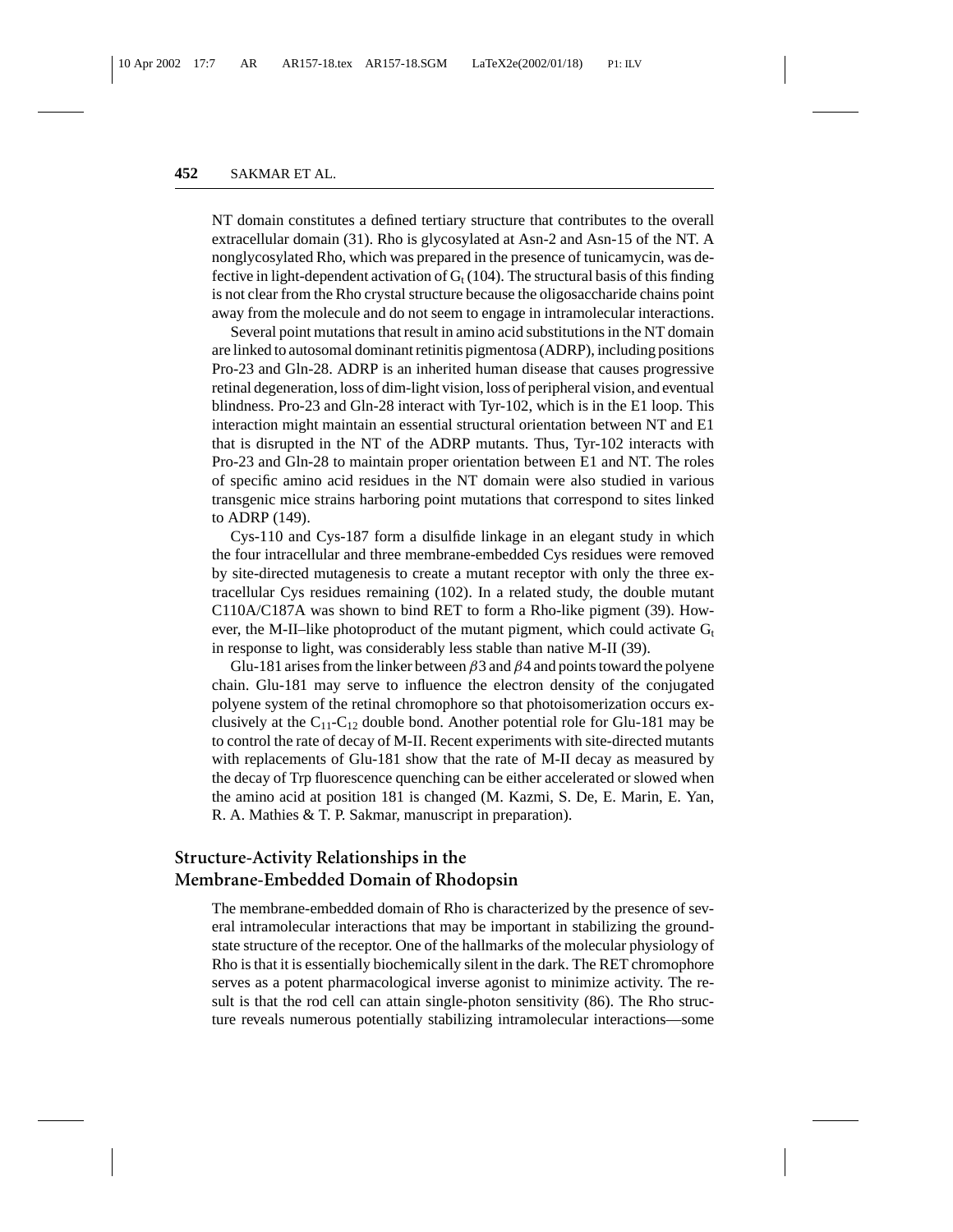mediated by the RET chromophore and some arising mainly from interhelical interactions that do not involve the RET-binding pocket directly. For example, Phe-293 interacts with Leu-40 and Phe-294 interacts with Cys-264. These interactions seem to be facilitated by the slight distortion of H6 in the region near Ile-263. In addition to these core interactions, four hydrogen (H)-bond networks appear to provide stabilizing interhelical interactions at or near the cytoplasmic surface of the receptor.

H-bond network 1 links H1, H2, and H7. The helical structure of H7 is elongated in the region from Ala-295 to Tyr-301, which permits the backbone carbonyl group of Ala-299 to H-bond with the side chains of Asn-55 and Asp-83. Asn-55 is a highly conserved residue that plays the central role in the H-bond network 1 because it H-bonds to both Asp-83 and the backbone carbonyl of Ala-299. Asp-83 may be connected to the backbone carbonyl of Gly-120 in H3 through a water molecule.

H-bond network 2 links H2, H3, and H4. This network involves Asn-78 as the key residue, which H-bonds to the hydroxyl functions of Ser-127 (H3), Thr-160 (H4), Trp-161 (H4), and the backbone carbonyl of Phe-159. Mutant pigments S127A and T160V displayed normal ground-state spectral properties consistent with a lack of direct contact with RET (96). Another possible interhelical interaction in this region might involve Glu-122 (H3), Met-163 (H4), and His-211 (H5). An indirect functional interaction between Glu-122 and His-211 has been demonstrated experimentally (18).

H-bond network 3 links H3 and H6. This network involves the conserved Arg-135, which interacts with Glu-134 and with the hydroxyl group of Thr-251 and side chain of Glu-247. The carboxylate of Glu-134 seems to be in position to form a salt bridge with the guanidinium group of Arg-135. This would be consistent with the hypothesis that Glu-134 is unprotonated in Rho and becomes protonated during the transition to  $\mathbb{R}^*$  (10, 50). It is interesting to note the three consecutive Val residues (Val-137, Val-138, and Val-139) are situated to form a cytoplasmic cap to H3 so that the Glu-134/Arg-135 dipeptide is between the receptor core and the Val tripeptide. This Val cap might act to stabilize the Glu-134/Arg-135 salt bridge, which in turn acts to keep the receptor in its off-state in the dark. It is also interesting to note that Thr-251 in Rho is in the position equivalent to Ala-293 in the  $\alpha_{1B}$ -adrenergic receptor. Mutation of Ala-293 causes the receptor to become constitutively active (112). The Asp(Glu)/Arg/Tyr(Trp) motif at the cytoplasmic border of H3 is one of the most highly conserved structural motifs in Family A GPCRs.

Finally, H-bond network 4 links H6 and H7. The key interaction here is between Met-257 and Asn-302. The precise functional importance of the highly conserved Asn/Pro/X/X/Tyr motif (Asn-302/Pro-303/Val-304/Ile-305/Tyr-306 in Rho) is unclear. However, one key structural role is to mediate several interhelical interactions. The side chains of Asn-302 and Tyr-306 project toward the center of the helical bundle. The hydroxyl group of Tyr-306 is close to Asn-73 (cytoplasmic border of H2), which is also highly conserved. A key structural water molecule may facilitate a H-bond interaction between Asn-302 and Asp-83 (H2). A recent mutagenesis study of the human platelet-activating factor receptor showed that replacement of amino acids at the positions equivalent to Asp-78 and Asn-302 in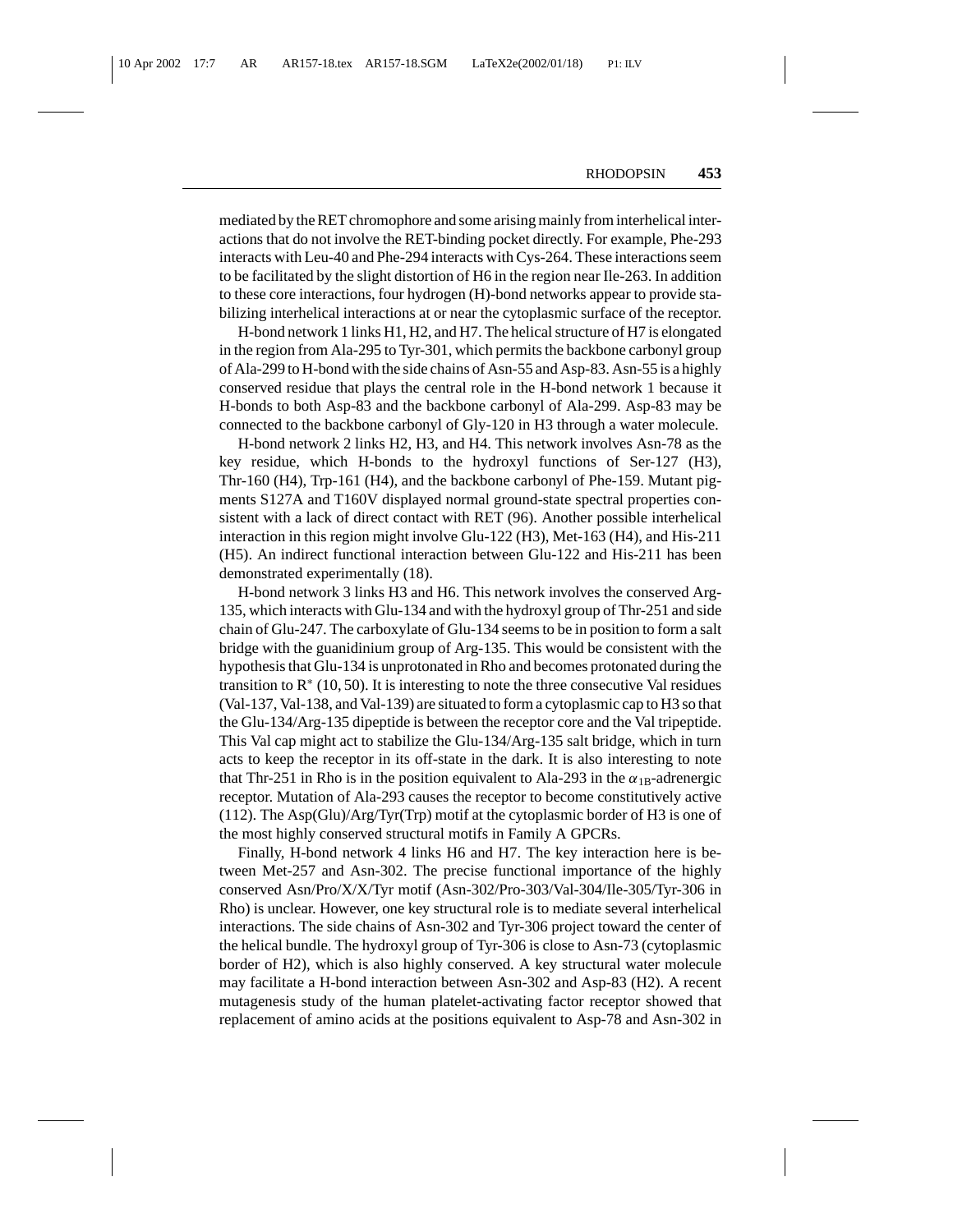Rho with residues that could not H-bond prevented agonist-dependent receptor internalization and G protein activation (125).

The interaction between Met-257 and the Asn/Pro/X/X/Tyr motif was predicted earlier to explain the results of a mutagenesis study in which Met-257 was replaced by each of the 19 other amino acid residues (82). Nearly all Met-257 replacements caused constitutive activity of the mutant opsins. Constitutive activity refers to the ability of an opsin to activate  $G_t$  in the absence of any chromophore. A decrease in interaction between Met-257 and Asn-302 might relieve an interhelical constraint that stabilizes the ground-state structure of Rho. However, the most highly constitutively active Met-257 mutants were M257Y, M257N, and M257S, which are all theoretically capable of forming H-bonds with the adjacent Asn-302. It is conceivable that the amino acid residue at position 257 in a mutant receptor forms H-bond interactions that stabilize the active-state structure of the receptor as well. Whether constitutive activity is caused simply by a lack of H6/H7 interactions, or whether a gain of active-state stabilizing interactions is required could be determined by testing mutant receptors with alterations of the Asn/Pro/X/X/Tyr motif, for example, N302A and I305A in Rho, or analogous mutations in other Family A GPCRs.

### **Structure-Activity Relationships in the Chromophore-Binding Pocket of Rhodopsin**

The RET chromophore is a derivative of vitamin  $A_1$  with a total of 20 carbon atoms (Figure 1). The carbon atoms of the cyclohexenyl ring are numbered  $C_1$  to  $C_6$ . The polyene carbons extend from  $C_7$  to  $C_{15}$ . Two methyl groups ( $C_{16}$  and  $C_{17}$ ) are bonded to  $C_1$ , and single methyl groups are attached at each of three other carbons:  $C_5$  (C<sub>18</sub> methyl), C<sub>9</sub> (C<sub>19</sub> methyl), and C<sub>13</sub> (C<sub>20</sub> methyl). The structural conformation of the bound chromophore in the Rho crystal structure appears to be 6-s-*cis*, 11-*cis*, 12-s-*trans*. The protonated Schiff base bond appears to be in the *anti* conformation. A higher-resolution Rho structure would be required for a crystallographic determination of the precise chromophore structure. Although a variety of spectroscopic studies support the 6-s-*cis*, 11-*cis*, 12-s-*trans* RET conformation, recent NMR and computational experiments suggest a 6-s-*trans* conformation (74, 202).

A number of experimental approaches have been employed to investigate RETprotein interactions in the membrane-embedded domain of bovine Rho. Several spectroscopic methods such as resonance Raman spectroscopy (93, 117, 129), Fourier-transform infrared (FTIR)-difference spectroscopy (51) and NMR spectroscopy (44, 74, 75, 221) have been reported. Other approaches have included reconstitution of opsin apoprotein with synthetic retinal analogues (92, 137) and photochemical cross-linking (26, 154, 232).

Lys-296 and Glu-113 are two of the key amino acid residues that define the structure and function of the retinal chromophore in Rho. The Schiff base linkage of the chromophore to Lys-296 is a key feature of Rho structure (83). Lightdependent Schiff base deprotonation is required for the formation of the active state of the receptor,  $\mathbb{R}^*$  (106, 136). However, light can induce the receptor active state in the absence of a Schiff base chromophore linkage to the opsin (169, 234).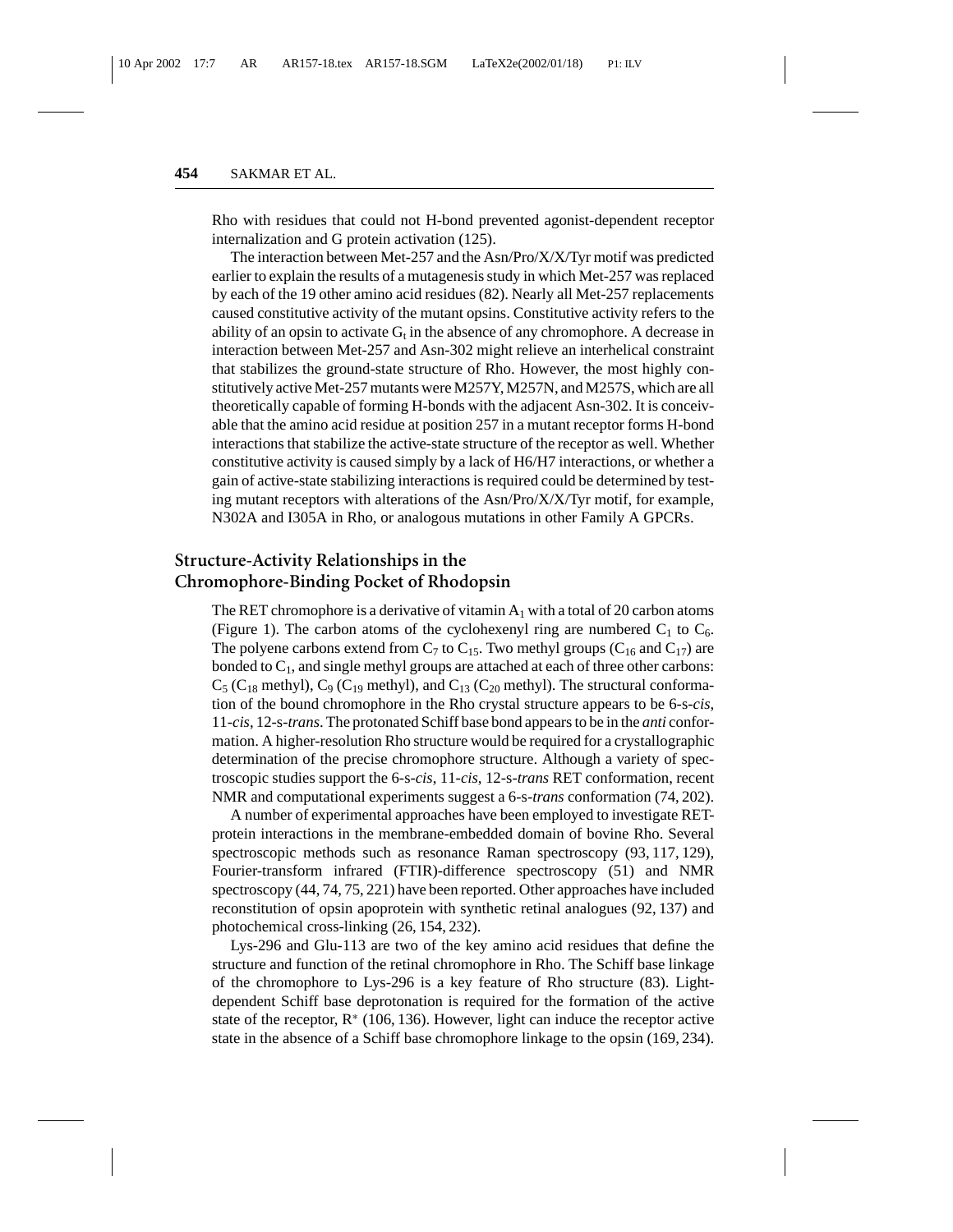Glu-113 in bovine Rho serves as the counterion to the positive charge of the RET-protonated Schiff base (49, 156, 196, 233). Glu-113 is unprotonated and negatively charged in the ground state of Rho (48). It becomes protonated upon lightdependent formation of M-II and is the net proton acceptor for the Schiff base proton (97). The Glu-113–protonated Schiff base interaction serves to stabilize the Schiff base proton such that its acid dissociation constant  $(pK_a)$  in Rho is estimated to be >12, compared to a value of ∼7 for a model compound in aqueous solution, although the mechanism of protonated Schiff base stabilization is not entirely clear from the crystal structure. The stable interaction between Glu-113 and the protonated Schiff base may also inhibit hydrolysis of the Schiff base linkage in darkness. For example, hydroxylamine does not react with the Schiff base of Rho, but readily reacts with that of M-II or with Rho mutants in which Glu-113 is replaced by a neutral amino acid residue by mutagenesis (196). This is an important consideration since the opsin alone, without the RET chromophore, has a small but measurable activity (29, 183, 189, 215).

The chemical environment of Schiff base has recently been probed using magic angle spinning (MAS) NMR. Recombinant Rho was labeled with  $6<sup>-15</sup>N$ -lysine and  $2^{-13}$ C-glycine by expression of opsin in tissue culture with defined media. The UV-visible spectrum of the labeled Rho was indistinguishable from that of wild-type Rho. The peak corresponding to the  $^{15}$ N-PSB was observed at 156.8 ppm in the MAS NMR spectrum. This peak position suggests that the distance between the PSB and its counterion at Glu-113 is greater than  $4 \text{ Å}$ , consistent with structural H-bonded water between the PSB nitrogen and Glu-113 (44). Similar results were obtained by Creemers et al. (38). More recently MAS NMR was carried out on artificial rhodopsin prepared by regeneration of opsin with a synthetic retinal containing  ${}^{13}C$  at ten positions (222).

The high sensitivity of the rod cell depends upon an extremely low intrinsic level of signaling in darkness. Dark noise can be generated by thermal isomerization events in Rho (16, 17, 229), by the presence of opsin lacking the RET chromophore, which acts as an inverse agonist, or by mutant opsins that display the property of constitutive activity (189). Generally, a mutation that disrupts a putative salt bridge between Glu-113 and Lys-296 in the opsin apoprotein leads to constitutive activity. Replacement of either Glu-113 or Lys-296 by a neutral amino acid results in a mutant opsin with constitutive activity.

Other mutations such as G90D or A292E also result in constitutive activity, presumably because the introduction of the negatively charged residue into the membrane-embedded domain of the receptor affects the stability of the Glu-113/Lys-296 salt bridge (36, 184). The crystal structure shows that H2 is kinked around vicinal Gly residues, Gly-89 and Gly-90, so that this region of H2 is brought closer to H3 than to H1. This feature is interesting in that Gly-90 comes into close proximity to the retinylidene Schiff base counterion, Glu-113, on H3. A mutation that results in the replacement of Gly-90 by an Asp residue causes congenital stationary night blindness in humans, probably because of destabilization of the ionic interaction between Glu-113 and the Schiff base (235), or because of constitutive activity of the mutant opsin apoprotein that results from a disruption of a salt bridge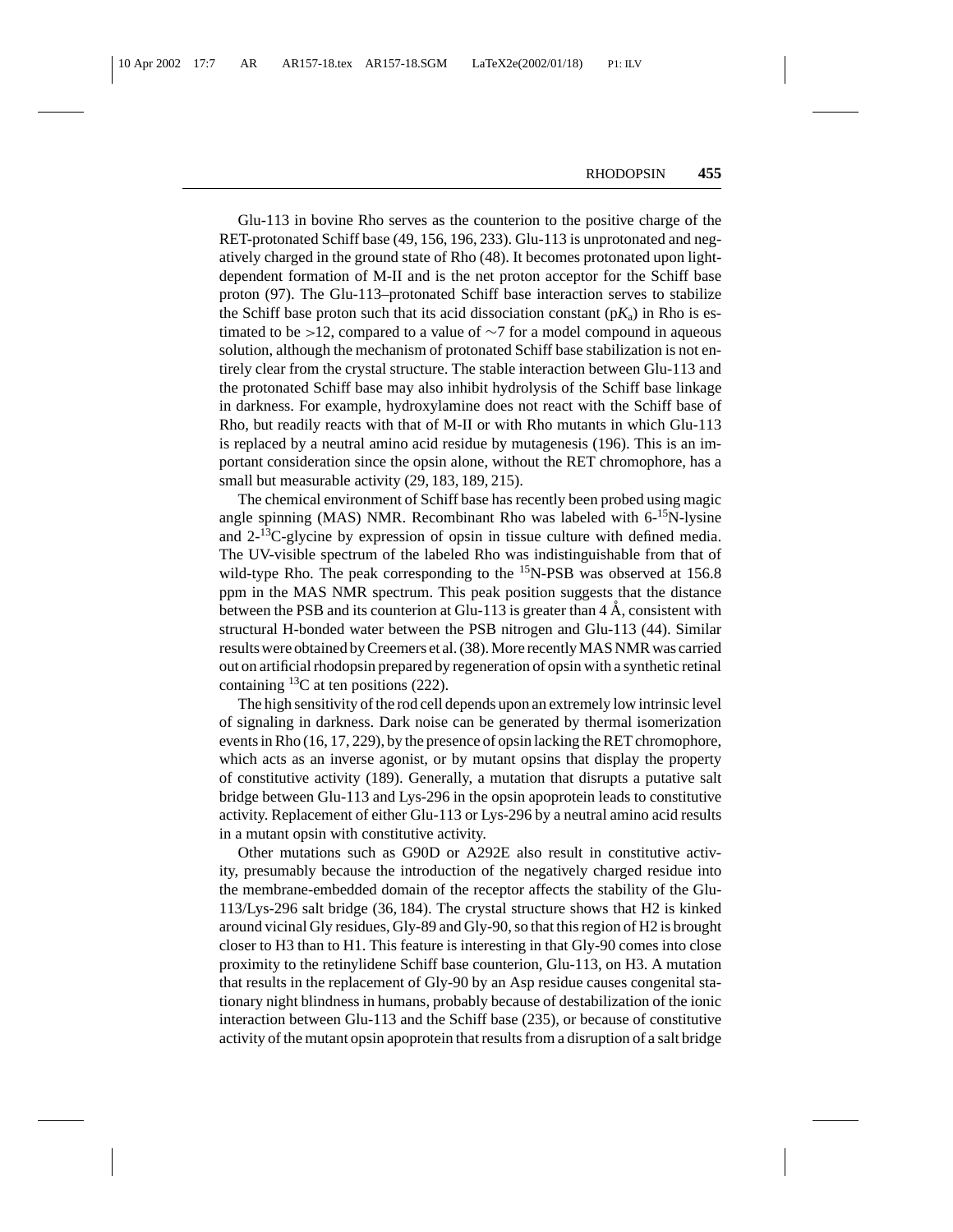between Glu-113 and Lys-296 (184). The mechanism of constitutive activity of opsins and the potential relevance of constitutive activity to visual diseases such as congenital night blindness have been reviewed (185).

The C<sub>12</sub> of RET is within about 4–5 Å of Glu-181 from the E2 loop. Glu-181 may serve to influence the electron density of the conjugated polyene system of the RET chromophore so that photoisomerization occurs exclusively at the  $C_{11}-C_{12}$ double bond. The potential for ionic interaction between RET and Glu-181 also suggests that it may have a role in the mechanism of the opsin shift. Perturbation of the electron distribution near the center of the polyene chain is one mechanism to facilitate spectral tuning (92). Glu-181 is highly conserved among vertebrate opsins, blue and UV cone pigments. The corresponding position in green and red cone pigments is His-197, which forms part of a chloride ion–binding site. Chloride binding causes a red shift in absorption of the green and red pigments. Interestingly, the H197E/R200Q mutant of the human green cone pigment displays a visible  $\lambda_{\text{max}}$ value of 500 nm (225), which is the same as the  $\lambda_{\text{max}}$  value of Rho, suggesting that perturbation of the polyene by chloride may be the only element in the green cone pigment responsible for its spectral difference from Rho. The negative charge of the chloride ion bound to His-197 in the long-wavelength-sensing cone pigments might be brought closer to RET than the charge of the carboxylate of Glu-181 in Rho.

The position of the cyclohexenyl ring of the chromophore is largely constrained on the cytoplasmic side of the binding pocket by three residues: Glu-122 (H3), Phe-261 (H6), and Trp-265 (H6). The indole side chain of Trp-265 points inward from the more cytoplasmic position of the Trp-265 backbone and comes within about 3.8 Å of the RET  $C_{20}$ . Trp-265 is close enough to RET that it can serve as an intrinsic probe of the chromophore conformation (130). Side chains from Met-207, His-211, and Phe-212 on H5, and Tyr-268 and Ala-269 on H6 further constrain the chromophore ring. Replacements of Phe-261 by Tyr or Ala-269 by Thr produce bathochromic spectral shifts in the  $\lambda_{\text{max}}$  values of the resulting mutant pigments (34). These residues are also responsible in part for the spectral shift in red cone pigments. Whereas red pigments have Thr and Tyr at the positions corresponding to 261 and 269 in Rho, green cone pigments have Phe and Ala (11, 161).

The interaction between Gly-121 and RET is consistent with mutagenesis experiments in which replacement of Gly-121 caused blue-shifted  $\lambda_{\text{max}}$  values and decreased RET binding that corresponded to the bulk of the substituted side chain (80). Second-site replacement of Phe-261 by Ala caused a reversion of the loss of function Gly-121 mutant phenotypes, which was interpreted to mean that Gly-121 and Phe-261 interacted to form a part of the RET-binding pocket (79). Gly-121 and Phe-261 are indeed very close together in the Rho crystal structure. They pair to form one boundary of the RET-binding site to define the  $C_4$ - $C_5$ - $C_{18}$  orientation (Phe-261 C<sub>z</sub>-Gly-121 C<sub>α</sub> distance, 5 Å; Phe-261 C<sub>z</sub>-RET C<sub>4</sub> distance, 3.7 Å). Interestingly, Gly-121 is conserved among all vertebrate and invertebrate visual pigments (181), and Phe-261 is strictly conserved among nearly all GPCRs (5). In long-wavelength-sensing cone pigments, Phe-261 is replaced by a tyrosine that is involved in spectral tuning (34).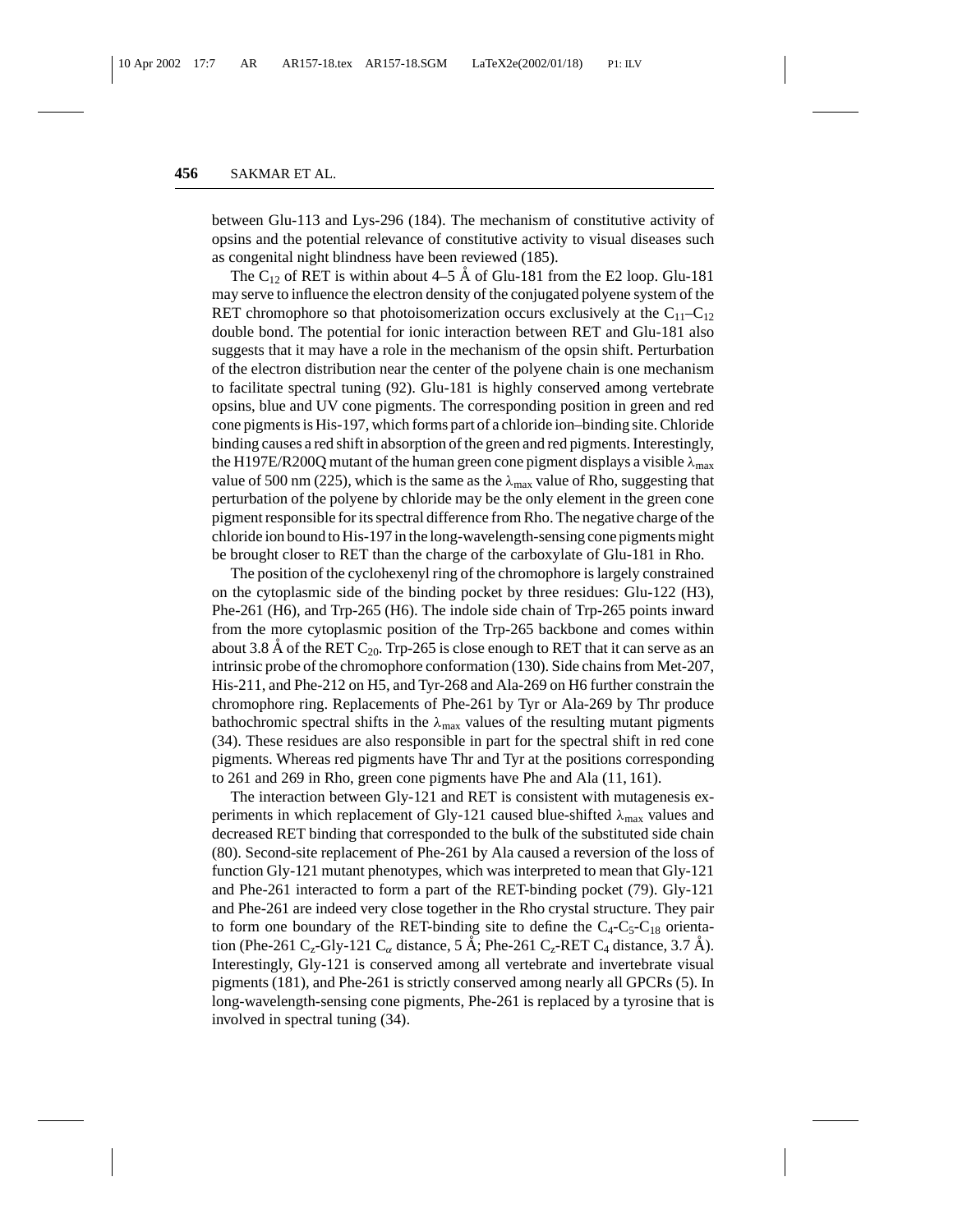# **Structure-Activity Relationships in the Cytoplasmic Domain of Rhodopsin**

A number of cytoplasmic proteins interact exclusively with R∗. Because the crystal structure depicts the inactive Rho structure that does not interact significantly with cytoplasmic proteins, the structure can provide only indirect information about the relevant R<sup>∗</sup> state. In addition, two regions of the cytoplasmic surface domain of Rho (amino acid residues 236–239 and 328–333) are not fully resolved in the crystal structure. Potentially important structural information relevant to understanding protein-protein interactions in the visual transduction cascade may be lacking in the reported structure. The borders between the TM helical segments and the cytoplasmic loops do not necessarily represent the boundary between aqueous phase and membrane bilayer. The helical segments generally tend to extend into the cytoplasmic aqueous phase. A number of amino acid residues that are involved in  $G_t$  binding or activation, such as Glu-134 or Lys-248, are situated in the helical segments.

Detailed biochemical and biophysical analysis of the  $R^*$ -G<sub>t</sub> interaction has been aided by mutagenesis of the cytoplasmic domain of bovine Rho. Numerous Rho mutants defective in the ability to activate  $G_t$  have been identified (60). Several of these mutant receptors were studied by flash photolysis (46, 59), light scattering (45), or proton uptake assays (10). Recently, a combination of site-directed mutagenesis and peptide-binding studies clearly showed that the C4 loop region, which includes H8, is involved in  $G_t$  binding and activation (46, 143). Direct evidence for the interaction between H8 and  $G_t$  comes from studies using a synthetic peptide corresponding to Asn-310 to Leu-321 of Rho, which binds to  $G_t(143)$ . The key overall result of these studies is that C2, C3, and H8 are involved in  $R^*$ -G<sub>t</sub> interaction.

H8 is a cationic amphipathic helix that may bind a phospholipid molecule, especially a negatively charged phospholipid such as phosphatidyl serine. In fact, spectroscopic evidence has been reported to show an interaction between Rho and a lipid molecule that is altered in the transition of Rho to M-II (19, 96). High conservation of Phe-313 and Arg-314 suggests that the amphipathic character of H8 may be functionally important. H8 points away from the center of Rho, and the area of the membrane surface covered by the entire cytoplasmic surface domain appears to be roughly large enough to accommodate  $G_t$  in a one-to-one complex. Recent evidence from fluorescence anisotropy and circular dichroism spectroscopy suggests that the structure of H8 is highly dependent on environment. Specifically, peptides corresponding to H8 adopt a random coil configuration in aqueous solution but form  $\alpha$ -helices upon exposure to sodium dodecyl sulfate or binding to phospholipid liposomes (A. G. Krishna, T. J. Tracy, S. T. Menon & T. P. Sakmar, manuscript in preparation). The CT distal to the palmitoylated Cys-322 and Cys-323 residues appears to be highly disordered and dynamic based upon the results of site-directed electron paramagnetic resonance (EPR) spin labeling (124).

The structure of the cytoplasmic surface of Rho was also probed by solution <sup>19</sup>F nuclear Overhauser effect (NOE) NMR. NOE resonance depends on the distance between two atomic nuclei that undergo spin-spin coupling. To facilitate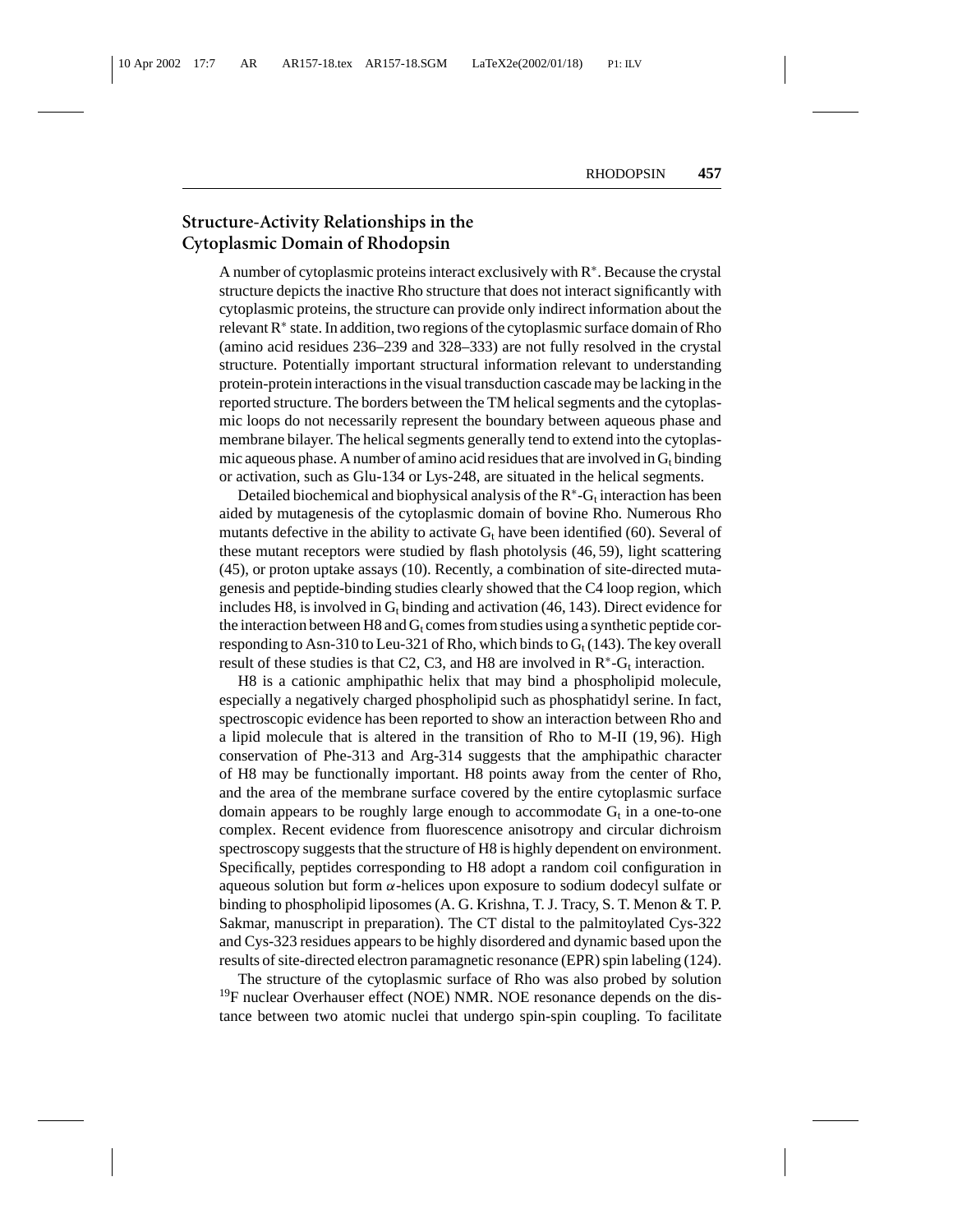NOE NMR in Rho, 19F was introduced at specific sites in Rho using site-directed mutagenesis, which replaced the targeted amino acid with Cys. The Cys residue was then reacted with 4,4'-dithiodipyridine followed by trifluoroethylthio to yield a disulfide-linked trifluoroethyl moiety. As a control, individual Cys mutants were prepared in this manner to give the  $^{19}F$  label at Cys-67, Cys-140, Cys-245, Cys-248, Cys-311, and Cys-316. Illumination of the individual mutants to form M-II produced upfield chemical shifts for the proteins labeled at positions 67 and 140, and downfield shifts for labels at positions 248 and 316. There was little or no change for proteins labeled at 245 and 311 (113). To allow the NOE strategy, three pairs of Cys residues were labeled in the same manner: Cys-140/ Cys-316, Cys-65/Cys-316, and Cys-139/Cys-257. The labeled recombinant pigments were studied in the dark. No enhancement of the NOE signal was observed for the Cys-139/Cys-257 pair, moderate negative enhancement was observed for the Cys-65/Cys-316 pair, and strong negative enhancement was observed for the Cys-139/Cys-251 pair, indicating proximity of Cys-139 and Cys-251 (135).

### **THE MOLECULAR MECHANISM OF RECEPTOR ACTIVATION**

Although the crystal structure of Rho does not provide direct information about the structure of R<sup>∗</sup> or about the dynamics of the Rho-to-R<sup>∗</sup> transition, it does provide a wealth of information that should help to design experiments using existing methods to address specific questions regarding the molecular mechanism of Rho activation. Fourier-transform infrared (FTIR)-difference spectroscopy has proven to be a well-suited technique for the study of light-induced conformational changes in recombinant Rho mutants (51, 190, 201). For example, among the membrane-embedded carboxylic acid groups, light-induced changes of protonation states or H-bond strengths were deduced from characteristic frequency shifts of  $C = O$  stretching vibrations of protonated carboxylic acid groups in FTIRdifference spectra. Their assignment to specific Asp or Glu residues was based on the disappearance of specific difference bands in site-directed mutants and revealed that Asp-83 (48, 186) and Glu-122 (48) are protonated in both dark Rho and M-II, whereas Glu-113 is ionized in the dark state and becomes protonated in M-II (97). Recently, attenuated total reflectance (ATR) FTIR-difference spectroscopy of the  $R^*$ -G<sub>t</sub> (or peptides derived from G<sub>t</sub>) complex revealed an infrared-difference band that could be assigned to protonation of Glu-134 (47, 52, 163).

Evidence for the importance of steric interactions distal to the Schiff base comes from FTIR studies using ring-modified retinal analogues. Increased flexibility, as in 5,6-dihydro (65) or 7,8-dihydro analogues (173), reduces the usually observed torsions along the retinal chain in the intermediate trapped at 80 K where bathorhodopsin would normally be stable. In addition, the protein conformational changes observed at temperatures that stabilize the metarhodopsin I (M-I) or M-II intermediates differ from those observed in native Rho. In an extreme case,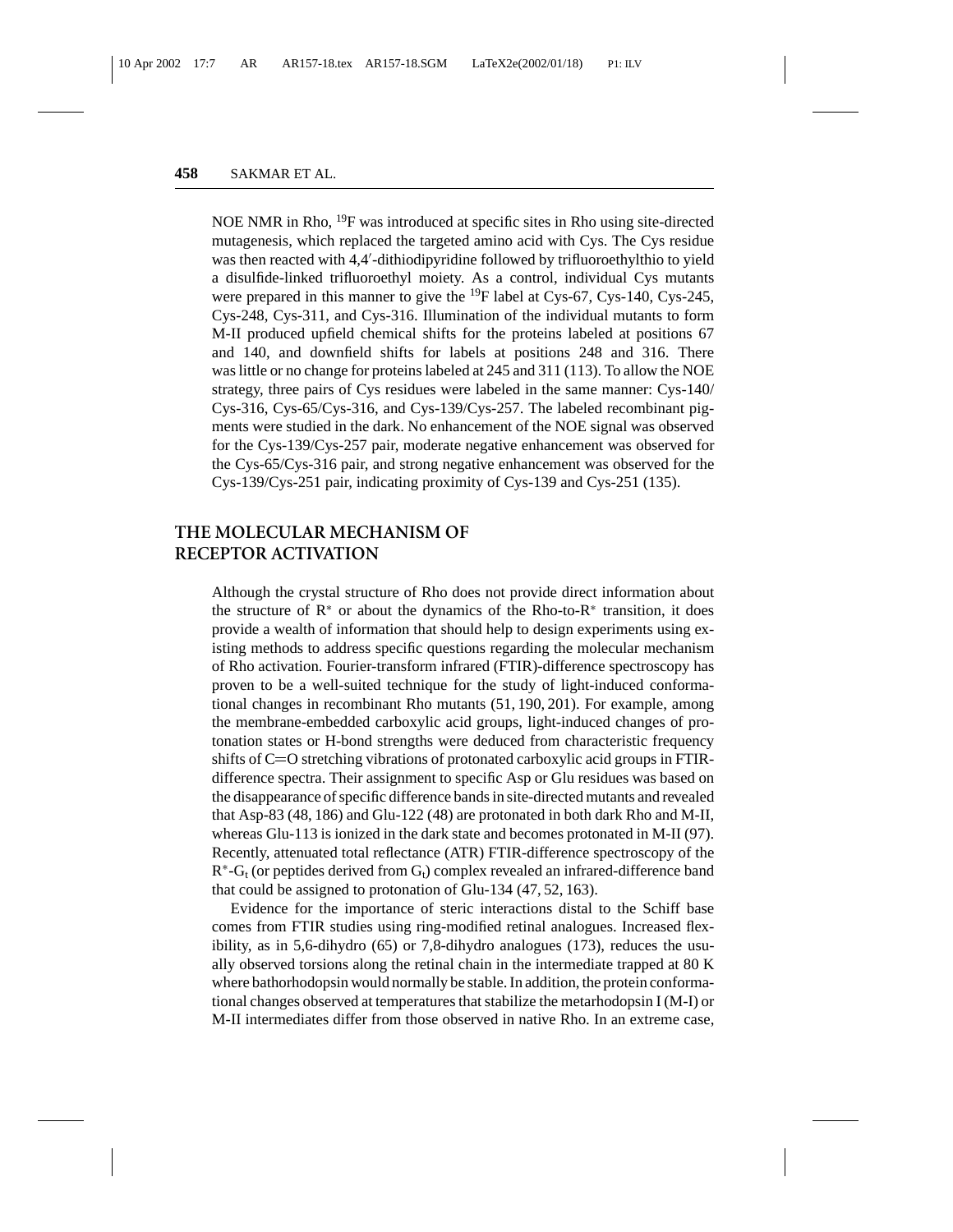illumination of a pigment regenerated with a retinal analogue lacking the cyclohexenyl ring fails to induce the complete set of infrared absorption changes typical of the M-II conformation and results in reduced  $G_t$  activation (98). Therefore, the cyclohexenyl ring must transmit important steric changes to the protein. This model seems consistent with the location of the RET ring in the crystal structure of Rho.

Movement of  $\alpha$ -helical domains is known to be involved in the signal transduction mechanisms of some TM receptor proteins, such as the bacterial chemoreceptors (150), and has been shown to occur during the proton-pumping cycle following retinal isomerization in bacteriorhodopsin (bR), the seven-transmembrane segment light-driven proton pump (212–214). Recent studies have suggested that steric and/or electrostatic changes in the ligand-binding pocket of Rho may cause changes in the relative disposition of TM helices within the core of the receptor. These changes may be responsible for transmitting a signal from the membraneembedded–binding site to the cytoplasmic surface of the receptor. Trp mutagenesis (130), mutagenesis of conserved amino acid residues on H3 and H6 (79, 80), and the introduction of pairs of His residues at the cytoplasmic borders of TM helices to create sites for metal chelation (200) have recently provided insights regarding the functional role of specific helix-helix interactions in Rho.

The indole group of a Trp amino acid residue is often used as a noninvasive environment-sensitive probe of protein structure because of its unique absorption and fluorescence properties. UV-absorption spectroscopy has suggested that the local protein environment around Trp residues changes during the conversion of Rho to M-II (182). In addition, a linear dichroism study of UV-difference bands indicated a reorientation of an indole side chain during the M-I to M-II conversion (33). More specifically Trp-126 and Trp-265 were shown to move to more polar environments during activation of the receptor (130). It was further suggested that the photoactivation of Rho involved a change in the relative disposition of H3 and H6, which contain Trp-126 and Trp-265 within the  $\alpha$ -helical bundle of the receptor.

The functional interaction of H3 and H6 was further probed in a study in which metal ion–binding sites were introduced between the cytoplasmic surfaces of TM helices with the aim of restraining specific activation-induced conformational changes (200). Pairs of His residues are capable of chelating metal ions such as  $Zn(\mathbf{II})$  if the distance and geometry between the residues are appropriate. His residues substituted for the native amino acids at the cytoplasmic ends of H3 and H6, but not H5 and H7, created mutant proteins that activated  $G_t$  in the absence, but not in the presence, of metal ions. It was concluded that specific metal ion crosslinks between positions 138 and 251, or 141 and 251, on H3 and H6 prevented receptor activation. These results indicated a direct coupling of receptor activation to a change in the spatial disposition of H3 and H6. This could occur if movements of H3 and H6 were coupled to changes in the conformation of the connected intracellular loops, which contribute to binding surfaces and tertiary contacts of Rho with  $G_t$  (59, 60).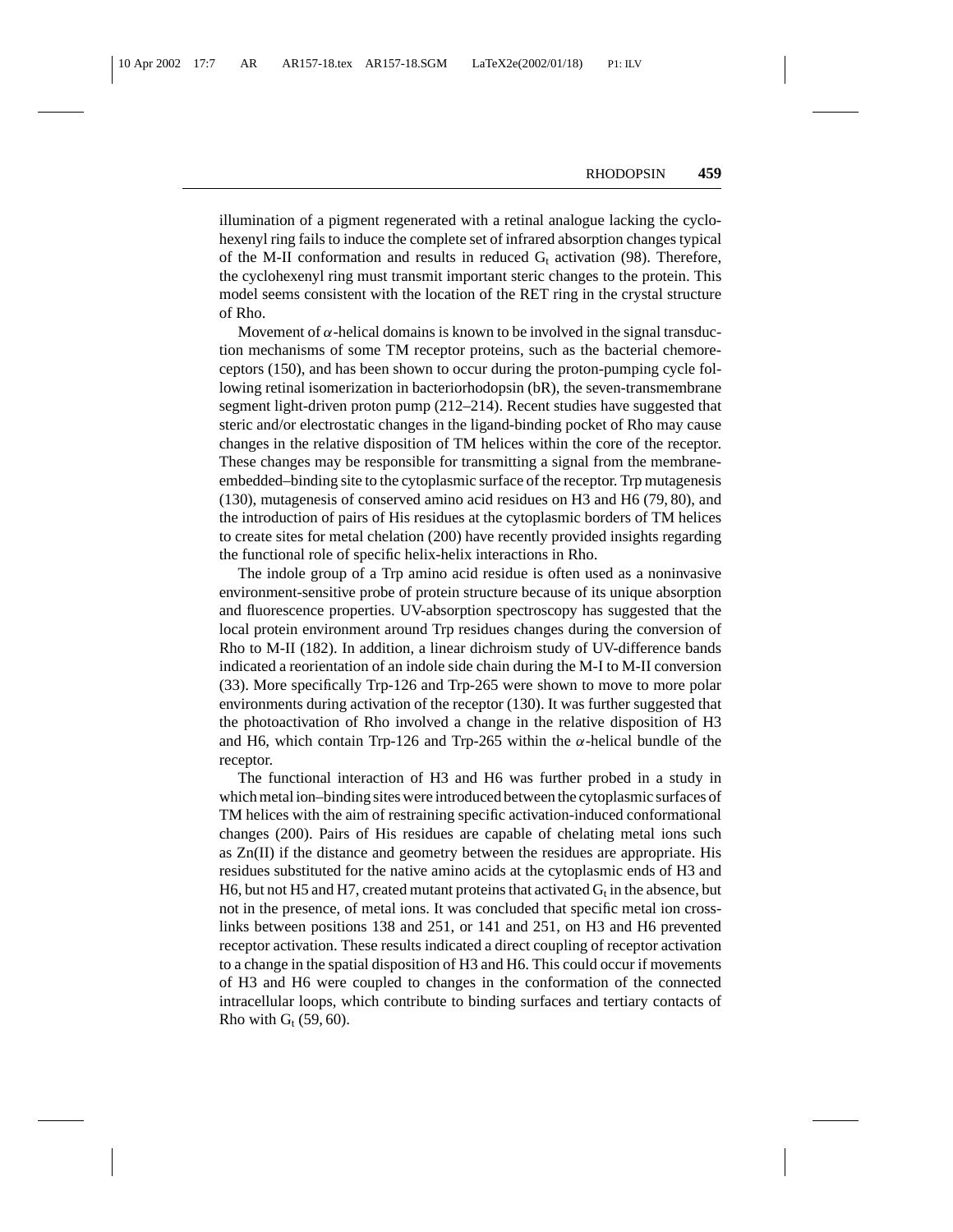More evidence for changes in interhelical interactions upon receptor activation was provided by extensive site-directed spin labeling and EPR spectroscopy studies of the transition of Rho to R<sup>∗</sup> in modified or expressed mutant pigments. The results suggested a requirement for rigid body motion of TM helices, especially H3 and H6, in the activation of Rho (55). A slight reorientation of helical segments upon receptor activation is also supported by experiments using polarized attenuated total reflectance infrared-difference spectroscopy (40). Finally, movement of H6 was also detected by site-specific chemical labeling and fluorescence spectroscopy (43). The structural rearrangement of helices upon activation might not result in a R<sup>∗</sup> structure that is drastically different from that of Rho since an engineered receptor with four disulfide bonds (between the cytoplasmic ends of H1 and H7 and H3 and H5, and the extracellular ends of H3 and H4 and H5 and H6) was still able to activate  $G_t$  (209).

However, some conformational changes must occur at the cytoplasmic surface of Rho to produce  $R^*$  that can activate  $G_t$ . Does the Rho structure provide any potential insights that might help to predict the identity of these conformational changes? Does H8 unwind or come off the membrane surface on activation? Do C2 and C3, which are known to be important for  $G_t$  activation, move? What are the active-state conformations of the conserved Glu-134/Arg-135/Tyr-136 in H3 and the conserved Asn-302/Pro-303/Val-304/Ile-305/Tyr-306 in H7?

Mutagenesis experiments can be designed to elucidate the light-dependent alterations of physical or chemical states of specific amino acids required for  $G_t$ activation. For example, structural changes in the cytoplasmic surface domain of Rho were suggested by changes in the reactivities of Cys residues introduced at various positions by site-directed mutagenesis (114). Conformation-dependent interhelical interactions and tertiary contacts on the cytoplasmic surface were also probed biochemically using site-directed disulfide bond formation (208) and/or expression of split receptors (230, 231). Using the core of Rho as a scaffold, cytoplasmic loops of other GPCRs were substituted for those of Rho, the results of G protein–activation experiments suggested that C2 and C3 might have distinct roles in  $G_t$  activation and G protein–subtype specificity (228). These results also indirectly support the general activation mechanism of helix movement that transmits a signal from the membrane-embedded core to the surface loops of the receptor.

Time-resolved (54) and static EPR spectroscopy studies (187) on site-specific spin-labeled Rho showed that the cytoplasmic terminations of H3 and H7 undergo structural rearrangements in the vicinities of Cys-140 and Cys-316. These changes have been specifically assigned to the M-II conformation. Cys-140 is close to the highly conserved Glu-134/Arg-135/Tyr-136 tripeptide at the cytoplasmic border of H3. Site-directed spin labeling of the amino acid residues from Tyr-306 to Leu-321 was also carried out. The information obtained regarding conformational changes in H8 upon M-II formation was limited by the relative lack of reactivity of the Cys residues engineered into positions 317, 318, 320, and 321. However, structural changes were detected at positions 306, 313, and 316, consistent with movements of the nearby H6 and with biochemical evidence for a light-dependent interaction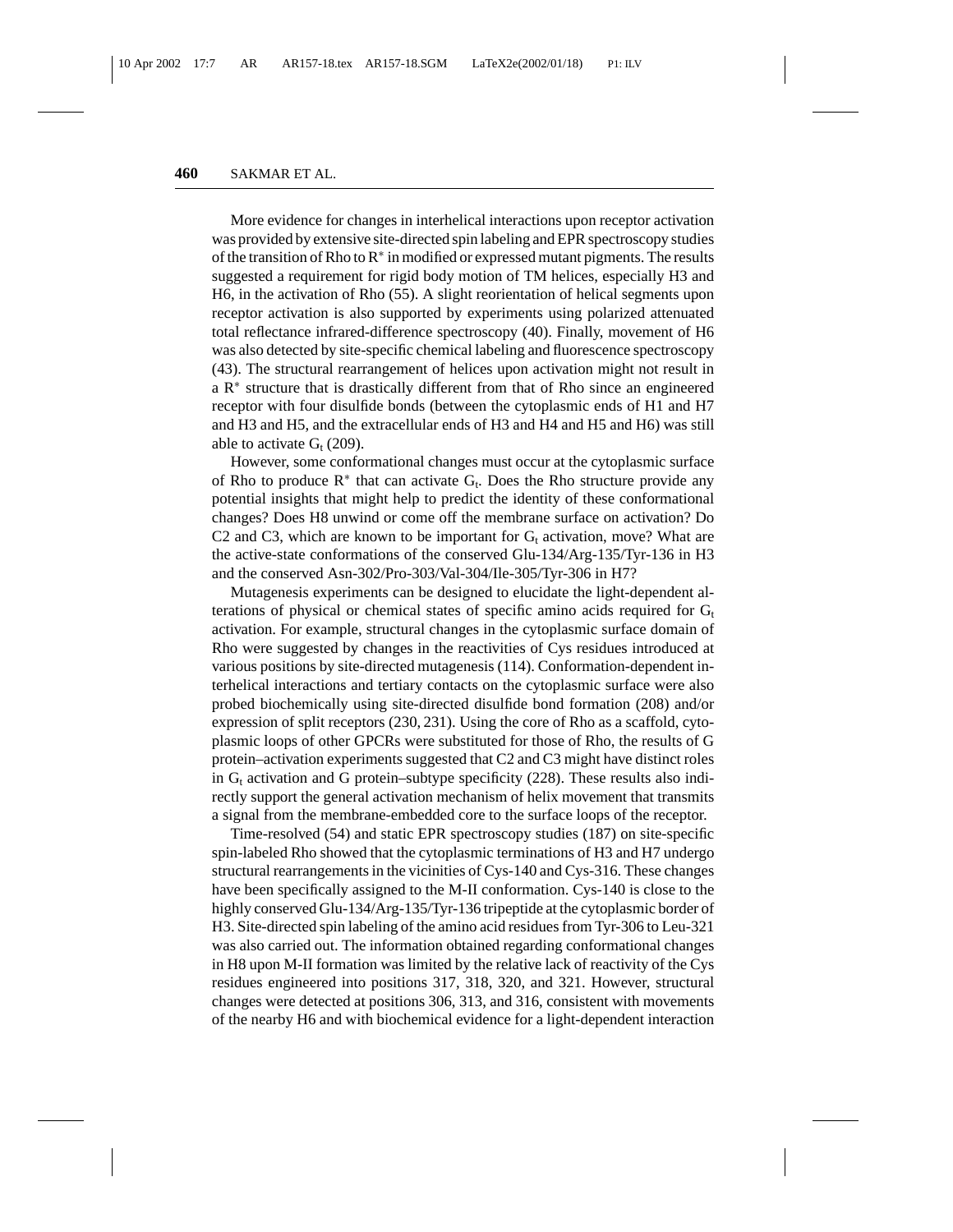between Cys-65 and Cys-316 in native Rho (6, 30). Consistent with the notion of light-dependent structural changes in the vicinity of the cytoplasmic end of H7 is the observation that a monoclonal antibody with an epitope that was mapped to the amino acid sequence 304 to 311 bound only to R<sup>∗</sup> and not to Rho (1). Only relatively small light-dependent structural changes were noted in and around the C1 loop when residues 56 to 75 were individually probed by site-directed spin labeling (7).

An EPR study of Rho mutants with a substitution of Glu-134 showed that the mutant receptors displayed an EPR signature consistent with a partially activated conformational state in the dark (107). This finding seems to be consistent with extensive earlier studies of Glu-134 replacement mutants. The structural change detected by EPR spectroscopy may be directly related to the apparent requirement for protonation of Glu-134 upon  $\mathbb{R}^*$  formation. A rearrangement of neighboring H-bonding partners may be necessary for protonation of Glu-134 to occur. The pH profile of  $G_t$  activation (50) as well as the abolishment of the uptake of two protons in mutant E134Q (10) suggests the existence of other titratable groups influenced by Glu-134. Glu-134 interacts primarily with Arg-135 in Rho, but it is not clear whether Glu-134 would interact with other side chains in  $\mathbb{R}^*$  or simply be in a position to interact with bound  $G_t$ . The Glu-134/Arg-135 dipeptide may form a functional microdomain that is responsible for inducing the release of GDP from  $R^*$ -bound  $G_t$  (3, 128).

Any model of receptor activation has to account for the fact that the chemical environment of the Schiff base is altered so that net proton transfer occurs between the Schiff base imine and Glu-113 (97). This change in the RET-binding pocket must be transmitted to the cytoplasmic surface of the receptor. The Rho crystal structure is consistent with the helix movement model of receptor activation (55, 200) since it provides a structural basis to explain how chromophore isomerization could lead to displacement of H3 and H6 that would subsequently result in a change in orientation of Glu-134 at the cytoplasmic border. The structure suggests possible contacts between the cyclohexenyl ring of the chromophore and H3, which should change upon photoisomerization (26). At the Schiff base end of the chromophore, the  $C_{20}$  methyl group seems to interact with Trp-265, and this interaction should also change upon isomerization. Other key interhelical constraints are expected to be directly sensitive to chromophore isomerization, including those mediated by Phe-294, Ala-299, Asn-302, and Tyr-306. Any concerted disruption of stabilizing interhelical interactions may be expected to lead to helix movement and rearrangement of the helical bundle.

# **MECHANISM OF THE OPSIN SHIFT AND SPECTRAL TUNING**

Rho has been used as a model pigment for a variety of chemical and spectroscopic studies to elucidate the mechanism of the opsin shift. In this context, the opsin shift may be defined as the difference between the  $\lambda_{\text{max}}$  value of a RET Schiff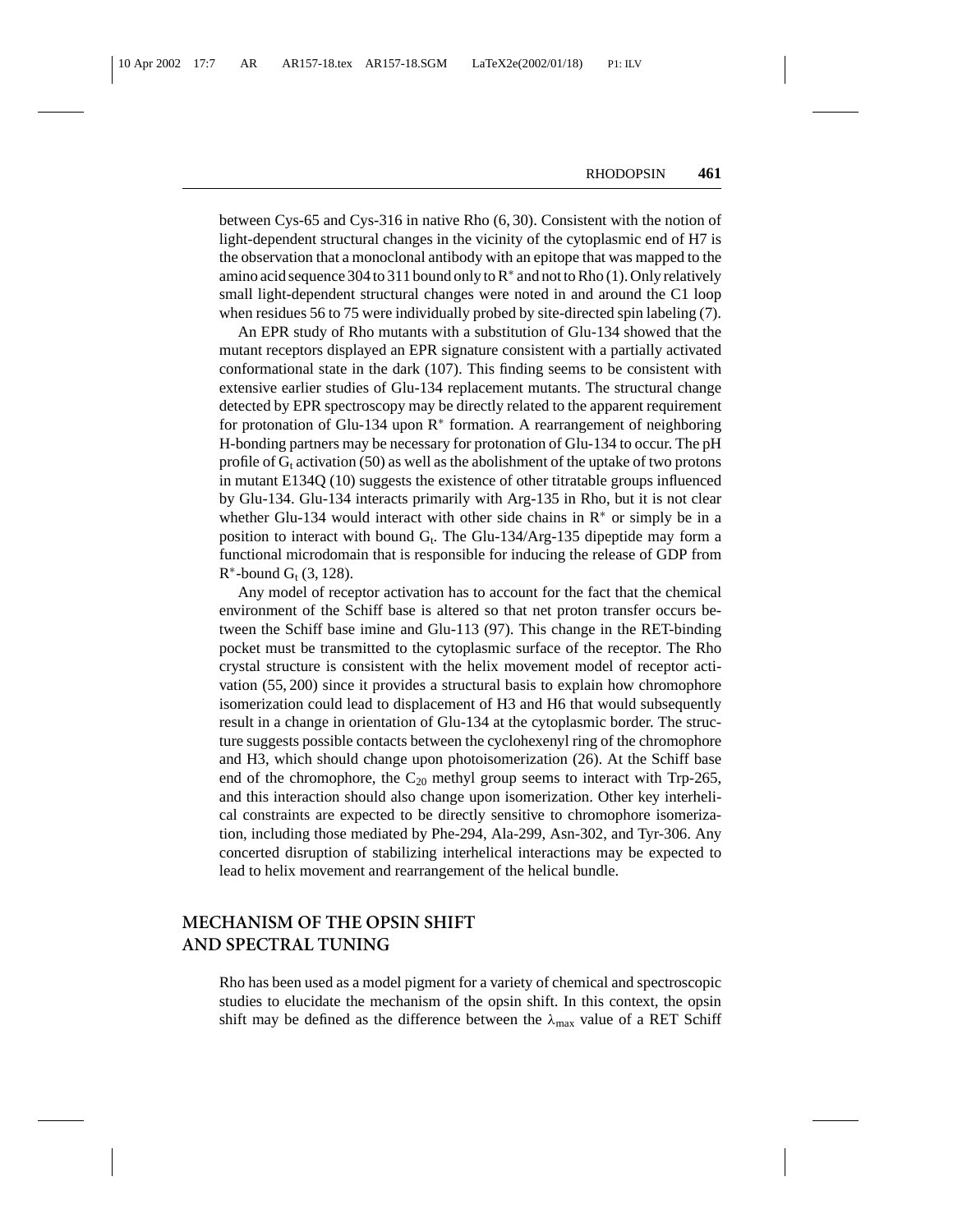base model compound (about 440 nm) in solution and that of Rho (500 nm). One important result to arise from the study of mutant bovine Rho pigments was the identification of Glu-113 as the RET Schiff base counterion (156, 196, 233). UV-visible spectroscopy (155, 156, 196, 233) and microprobe resonance Raman spectroscopy (132) were also used to characterize other membrane-embedded carboxylic acid residues. Additional studies including the use of photoaffinity reagents (154, 232), retinal analogues regenerated with site-directed mutants (188) or site-directed mutant pigments (79, 80, 130, 155), led to a more complete picture of the amino acid residues in the membrane-embedded domain of Rho that interact with the retinal chromophore.

Microprobe Raman spectroscopy of recombinant visual pigments and mutant pigments in particular has provided useful information about the mechanism of the opsin shift (132). Raman spectroscopy measures the energy loss of photons that are scattered after laser excitation of a nonabsorbing medium. The energy loss (expressed in wavenumbers) is proportional to the vibrational frequencies of the excited molecule. Conditions can be chosen such that a vibrational spectrum of the 11-*cis*-retinylidene chromophore can be obtained within its binding pocket in the Rho pigment. Vibrational modes are represented as peaks of Raman intensity. Some of the modes are delocalized. The in-phase ethylenic stretching mode at 1545 cm−<sup>1</sup> represents the coupled vibrations of the conjugated carbon-carbon double bonds. Other modes are localized and represent specific atomic vibrations within the chromophore. The 1650 cm<sup>-1</sup> mode represents the C=N stretching vibration of the protonated Schiff base. The 970 cm−<sup>1</sup> mode represents the coupled hydrogen-out-of-plane (HOOP) wagging of C<sub>11</sub>-H and C<sub>12</sub>-H. The 1212 cm<sup>-1</sup> mode represents the coupled  $C_8-C_9$  stretching and C-H rocking motions. Other C-C stretching modes are represented by the 1098 (C<sub>10</sub>-C<sub>11</sub>), 1190 (C<sub>14</sub>-C<sub>15</sub>), and 1238 cm<sup>-1</sup> (C<sub>12</sub>-C<sub>13</sub>) peaks. These modes can be used as probes of local structure and may be sensitive to specific amino acid replacements introduced by site-directed mutagenesis (116).

The crystal structure now provides a clear picture of the RET chromophorebinding pocket in Rho (Figure 3). Available data suggest that the dominant mechanism responsible for the opsin shift is the interaction of dipolar amino acid residues with both the ground-state and excited-state charge distributions of the chromophore (116, 131). This general mechanism is supported by the crystal structure in that the RET-binding pocket contains a large number of dipolar or polarizable amino acid residues.

#### **THE RHODOPSIN PHOTOCYCLE**

The chromophore photoisomerization occurs on an ultrafast timescale and was observed to be a vibrationally coherent process (224). At low temperature, a number of photointermediates that characterize the transition of Rho to R<sup>∗</sup> can be trapped and studied by a variety of spectroscopic techniques. Laser flash photolysis coupled with nanosecond time-resolved UV-visible spectroscopy has identified the Rho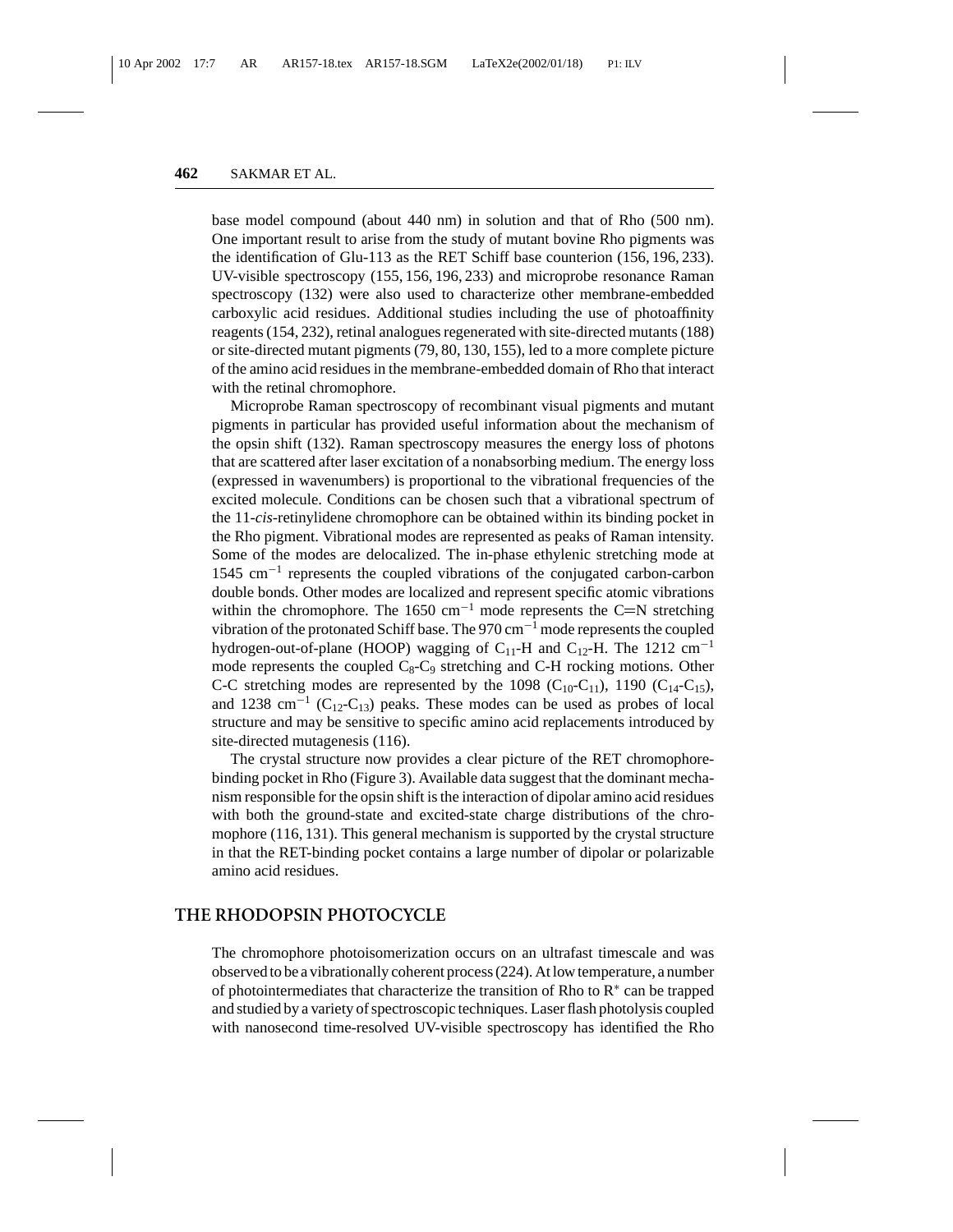photocycle that occurs at or near physiological temperature: Rho (500 nm) $\rightarrow$ bathorhodopsin (543 nm)  $\leftrightarrow$  blue-shifted intermediate (BSI) (477 nm)  $\rightarrow$  lumirhodopsin (497 nm)  $\rightarrow$  M-I (480 nm)  $\leftrightarrow$  M-II (380 nm). M-II decays to metarhodopsin III (M-III) (450 nm) and finally to opsin plus free 11-*trans*-retinal (126).

The photointermediates of Rho and a variety of native visual pigments, chemically modified pigments, and artificial pigments have been studied by optical, resonance Raman, FTIR, and NMR spectroscopy (24, 48, 53, 57, 81, 113, 115, 127, 130, 132, 173, 180, 195, 201). These studies provide specific detailed information about chromophore structures and about dynamic chromophore-opsin interactions. The photocycle can also be studied under a variety of conditions that might provide a basis for identifying specific amino acid residues that might be involved in intramolecular proton transfer reactions. For example, the pH dependency was determined for the formation of Rho photoproducts from lumi to M-II (99).

# **THE STRUCTURAL BASIS OF RHODOPSIN-TRANSDUCIN INTERACTIONS**

### **Structural Studies of Transducin**

 $G_t$  plays a central role in the phototransduction cascade (210, 223).  $G_t$  couples together two separate highly specialized proteins: the photon detector rhodopsin and the efficient second messenger modulator PDE.  $G_t$  activation by  $R^*$  represents a key amplification step in the cascade in that a single  $R<sup>*</sup>$  can catalyze the activation of hundreds of  $G_t$  molecules (63, 87). In addition,  $G_t$  exhibits a low rate of basal (uncatalyzed) nucleotide exchange that contributes to sensitivity by maintaining low background noise. Finally,  $G_t$  provides an important site of regulation. The rates of GTP loading and GTP hydrolysis by  $G_t$  determine to a large extent the amplitude and the temporal resolution of the resulting signal. Crystal structures of several conformations of  $G_t$  have been solved to date, including the GTP $\gamma$ S- (164), the GDP- (121), and the GDP/AlF<sub>4</sub><sup>-</sup>-bound structures of G $\alpha$ <sub>t</sub> (205), as well as the GDPbound heterotrimer (122) and free  $G\beta\gamma_t$  (204) (Table 1; follow the Supplemental Material link on the Annual Reviews homepage at http://www.annualreviews.org/). More recently, the structure of the ternary complex of  $G\alpha_t$  bound to its effector PDE $\gamma$  and RGS9 was reported (203). These structures have provided detailed information on a number of G protein mechanisms, including the nature of the conformational change induced by GTP binding, the mechanism and regulation of GTP hydrolysis, and the nature of interactions between  $G\alpha_t$  and  $G\beta\gamma_t$ .

 $G\alpha_t$ , a 350–amino acid protein, consists of two domains (Figure 4)—the Raslike domain, so named because of its homology with the structure of the monomeric G protein, p21*ras* (Ras), and the helical domain, so named to reflect its composition of six α-helices ( $αA-αF$ ). The nucleotide is bound in a cleft between the domains. The Ras-like domain consists of a central mixed six-stranded  $\beta$ -sheet (designated  $\beta$ 1- $\beta$ 6) surrounded on either side by a total of six  $\alpha$ -helices (designated  $\alpha$ 1- $\alpha$ 5, plus  $\alpha$ G). The majority of the direct contacts to the nucleotide originate from conserved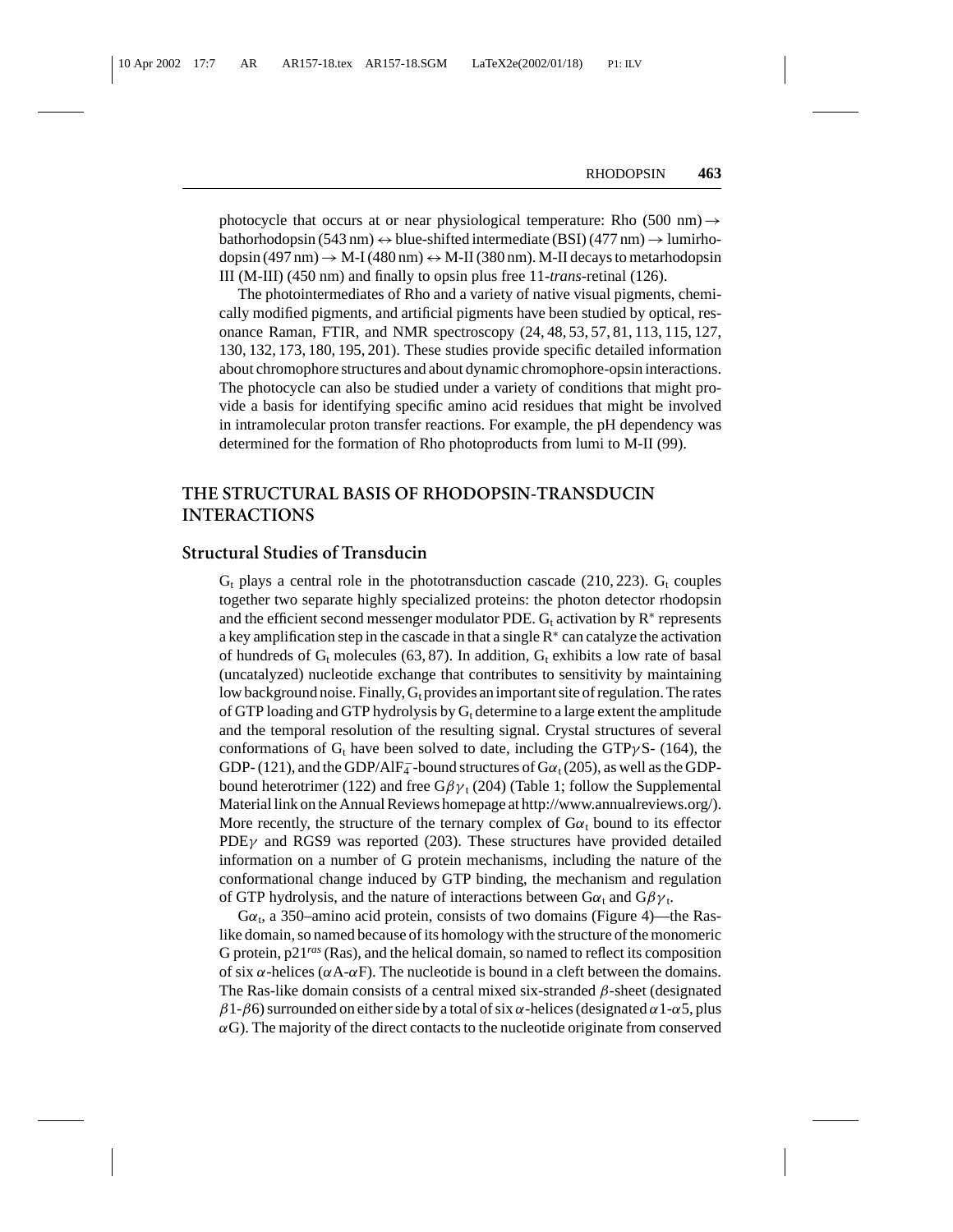regions of the Ras-like domain, which map to loops emanating from the strands of the central  $\beta$ -sheets. These loops are homologous to canonical nucleotide-binding domains of the monomeric G proteins (206). The Ras-like domain contains four regions not homologous to Ras, called Inserts 1–4.

The conformational changes that accompany the exchange of GDP for GTP are localized to three regions, denoted Switch I, II, and III. Switch I (Ser-173-Thr-183) and II (Phe-195-Thr-215) are similar to Switch regions described in Ras; Switch III (Asp-227-Arg-238) is unique to the heterotrimeric G proteins. Switch I and II respond directly to the presence of the  $\gamma$  phosphate of GTP, but Switch III appears to move in response to reorganization of the Switch II (121). The conformational changes in Switch II involve a partial rotation of the  $\alpha$ 2-helix, which leads to the movement of several amino acid side chains from exposed to partially buried positions. These changes serve as the basis of assays of  $G\alpha_t$  activation. In particular, the movement of Trp-207 is detected as a large increase in fluorescence emission intensity (52, 56), and the burial of Arg-204 protects it from cleavage by trypsin (62, 141).

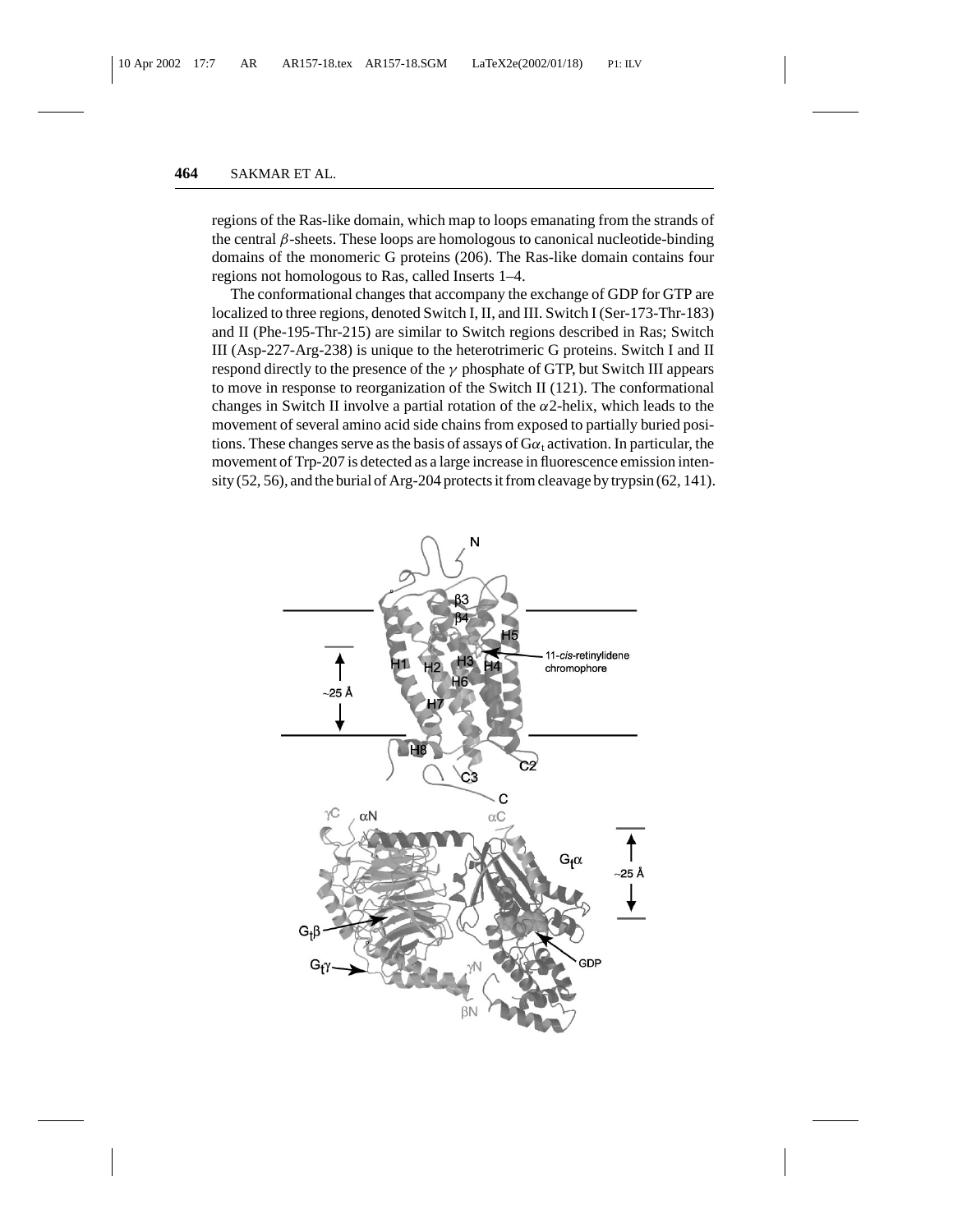G $\alpha_t$ -GTP activates PDE, a tetrameric enzyme consisting of  $\alpha$ ,  $\beta$ , and  $\gamma$  subunits in a 1:1:2 stoichiometry, by removing the inhibitory constraints that the  $\gamma$  subunits exert upon the catalytic  $\alpha$  and  $\beta$  subunits. The binding site of PDE  $\gamma$  on G $\alpha_t$  was recently determined by X-ray crystallography and found to reside between the α2-helix of the Switch II region and the adjacent α3-helix (203).

 $G\alpha_t$  hydrolyzes bound GTP to return to its inactive GDP-bound state. Rapid turn-off of the cascade is essential for the temporal resolution of the signal (85). GTP hydrolysis is accelerated by the simultaneous binding of the effector, cGMP PDE<sub> $\gamma$ </sub> subunit, and a second protein, regulator of G protein signaling 9 (RGS9) (85). G $\alpha_t$  (GDP) recombines with G $\beta y_t$  and can then be activated again by another R∗.

 $G\beta_t$  is a 340–amino acid protein, constructed from an amino-terminal  $\alpha$ -helix, followed by a  $\beta$ -propeller structure (204). The  $\beta$ -propeller consists of seven "blades," each consisting of four  $\beta$ -sheets. Each blade is roughly related to the others by rotational symmetry. At the sequence level,  $G\beta_t$  is notable for seven WD40 domains, sequence repeats of roughly 40 amino acids that frequently end

←−−−−−−−−−−−−−−−−−−−−−−−−−−−−−−−−−−−−−−−−−−−−−−−−−−−−−−−−− **Figure 4** Interactions between Rho and Gt at the cytoplasmic surface of the disc membrane. A molecular graphics ribbon diagram of Rho prepared from the crystal structure coordinates at 2.8  $\AA$  resolution is shown at the *top*. The figure was produced using the A chain of the published crystal structure coordinates (172). The amino terminus (N) and extracellular (or intradiscal) surface is toward the top of the figure and the carboxyl terminus (C) and intracellular (or cytoplasmic) surface is toward the bottom. Seven transmembrane segments (H1 to H7), which are characteristic of GPCRs, are shown. The RET chromophore is shown as a ball and stick model. The Rho crystal structure does not resolve a small segment of the C3 loop linking H5 and H6 or a longer segment of the carboxyl-terminal tail distal to H8. The transmembrane segments are tilted with respect to the presumed plane of the membrane bilayer. They are generally  $\alpha$ -helical, but they contain significant kinks and irregularities as described in the text. The chromophore is labeled with an *arrow* pointing to the cyclohexenyl ring. The Schiff base linkage of the chromophore lies approximately  $25 \text{ Å}$  from the cytoplasmic surface of the membrane bilayer. The structure is the GDP bound form of  $G_t$  shown at the bottom with the surface that presumably interacts with Rho facing up. The Ras-like domain of  $G\alpha_t$  is above the GDP-binding pocket and the helical domain of G $\alpha_t$  is below. G $\beta_t$  and G $\gamma_t$  are to the left. The bound GDP may be up to 25 Å from the surface of  $G_t$ . The amino and carboxyl termini of each subunit are labeled. Structures thought to interact with Rho and/or the membrane, including the amino and carboxyl termini of G $\alpha_t$  and the carboxyl terminus of G $\gamma_t$ , cluster on a common surface of G<sub>t</sub>. The relative orientation of the cytoplasmic surface of Rho and the Rho-binding surface of  $G_t$  is arbitrary. Upon formation of the Rho- $G_t$  complex, the chromophore-binding pocket of Rho becomes allosterically coupled to the nucleotide-binding pocket of  $G_t$ , which is approximately 50 Å away. The structure of the  $R^*$ -G<sub>t</sub> complex has not yet been determined.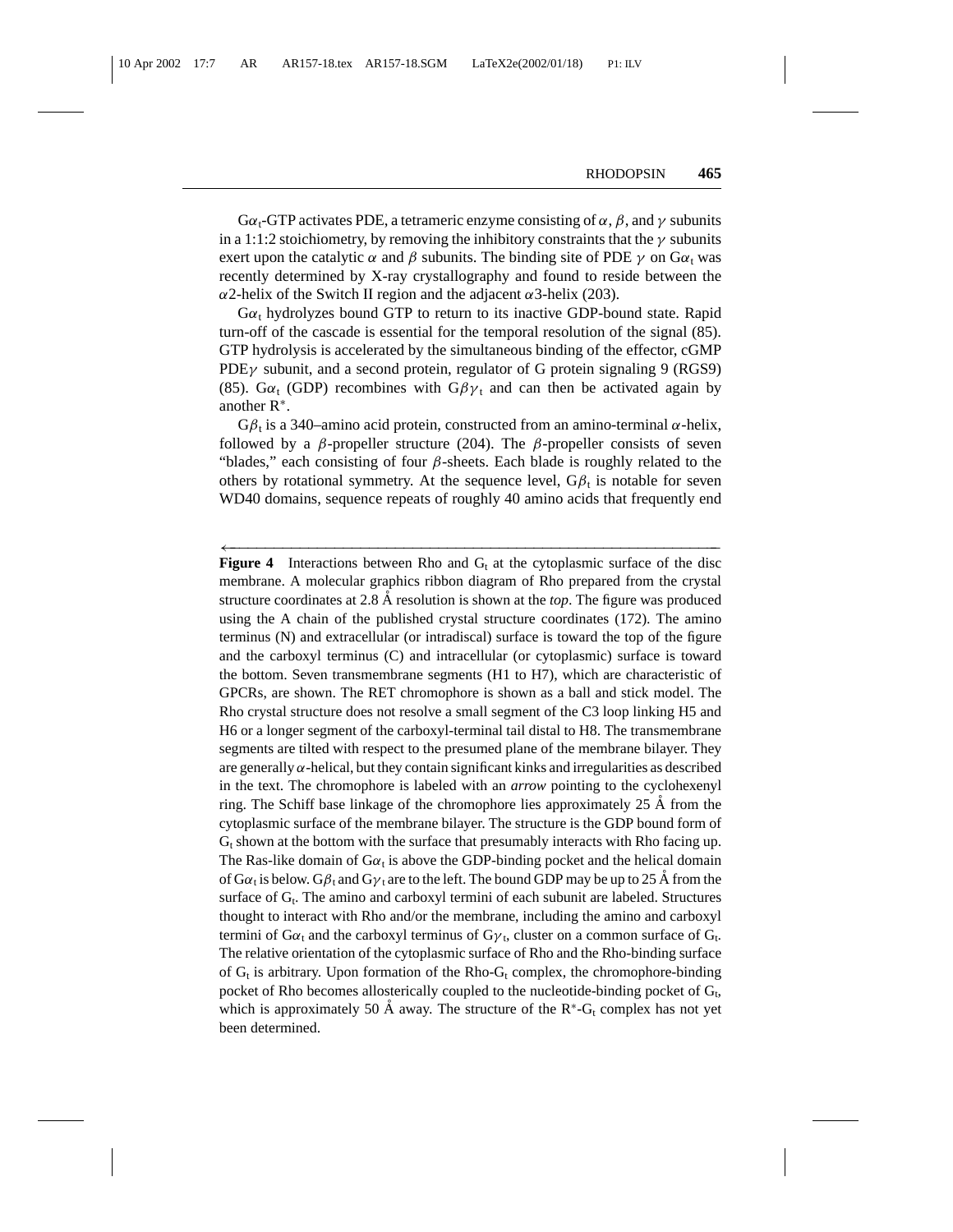with Trp-Asp (WD in the single letter code). Each WD40 repeat corresponds to the fourth strand of one propeller blade and the first three strands of an adjacent blade.  $G\beta_t$  is a member of a large family of proteins containing WD40 repeats, which perform a variety of functions; all are thought to fold into  $\beta$ -propeller structures (67, 160). G $\beta_t$  is also a member of a larger family of proteins that fold into  $\beta$ -propeller structures, many of which do not share significant sequence homology.

 $G_{\gamma t}$  is the shortest  $G_t$  subunit, consisting of only 73 amino acids. It contains an amino-terminal  $\alpha$ -helix, which interacts with the amino terminus of  $G\beta_t$  in a coiled-coil conformation (Figure 4). Interestingly, a study conducted prior to the determination of the structure showed that peptides derived from the helical regions of  $G\beta_t$  and  $G\gamma_t$  do not associate with each other in solution (144). The remainder of  $G\gamma_t$  wraps around  $G\beta_t$  in an extended conformation.  $G\beta_t$  and  $G\gamma_t$  can be dissociated from one another only under denaturing conditions, and physiologically they function as a single entity.

The structure of the  $G_t$  heterotrimer (122) reveals two distinct sites of interaction between G $\alpha_t$  and G $\beta \gamma_t$ : The amino-terminal helix of G $\alpha_t$  interacts with the side of the G $\beta_t$ -propeller, and the Switch I/II region of G $\alpha_t$  interacts with the top of the  $G\beta_t$ -propeller structure. Direct contacts between  $G\alpha_t$  and  $G\gamma_t$  are not observed in the structure, although interactions between lipids attached to each subunit have been proposed. The structure of free  $G\beta\gamma_t$  compared with  $G\beta\gamma_t$  in the heterotrimer reveals that  $G\beta\gamma_t$  is virtually unchanged by the binding of  $G\alpha_t$  (204). However, the structure of  $G\alpha_t$  is altered in the conformationally flexible Switch I/II-binding region, which makes contacts with  $G\beta_t$  (122). The structure of the amino-terminal helix of G $\alpha_t$  is also likely altered by the binding of G $\beta \gamma_t$ .

A number of important posttranslational modifications of  $G_t$  have been described. G $\alpha_t$  is heterogeneously acylated, primarily with saturated C<sub>12</sub> and C<sub>14</sub> esterified fatty acids, at its amino-terminal glycine (118). This modification is thought to be important for interactions with  $G\beta\gamma_t$  (118) and possibly with membranes and rhodopsin (151). Recently, a report describing the phosphorylation of  $Ga<sub>t</sub>$ at Tyr-142 by the tyrosine kinase Src in rod outer segments has been published (20). The significance of this modification is not yet understood.  $G_{\gamma_t}$  is modified in a three-step process that includes farnesylation of a cysteine in the carboxylterminal CAAX (Cys-Ala-Ala-X) motif, cleavage of the three carboxyl-terminal amino acids, and carboxymethylation of the free carboxyl terminus (226). Farnesylation has been found to be important for interactions with  $G\alpha_{t}$  (145) as well as with rhodopsin (109, 198). There is evidence that rhodopsin can discriminate between farnesyl  $(C_{15})$  and geranylgeranyl  $(C_{20})$  esterified fatty acids (109), which suggests the existence of a specific prenyl-binding site on Rho.

Many biochemical and biophysical techniques have been used to identify sites on  $G_t$  that interact with membranes and with  $R^*$ . The involvement of the carboxylterminal 11 amino acids of G $\alpha_t$  (a.a. 340–350) in interactions with R<sup>∗</sup> is suggested by many studies, including (*a*) the finding that Pertussis toxin catalyzes the ADPribosylation of Cys-347, which uncouples  $G_t$  from  $\mathbb{R}^*$ ; (*b*) a peptide corresponding to amino acids 340–350 can uncouple  $R^*$  from  $G_t$  and can itself bind to  $R^*$  and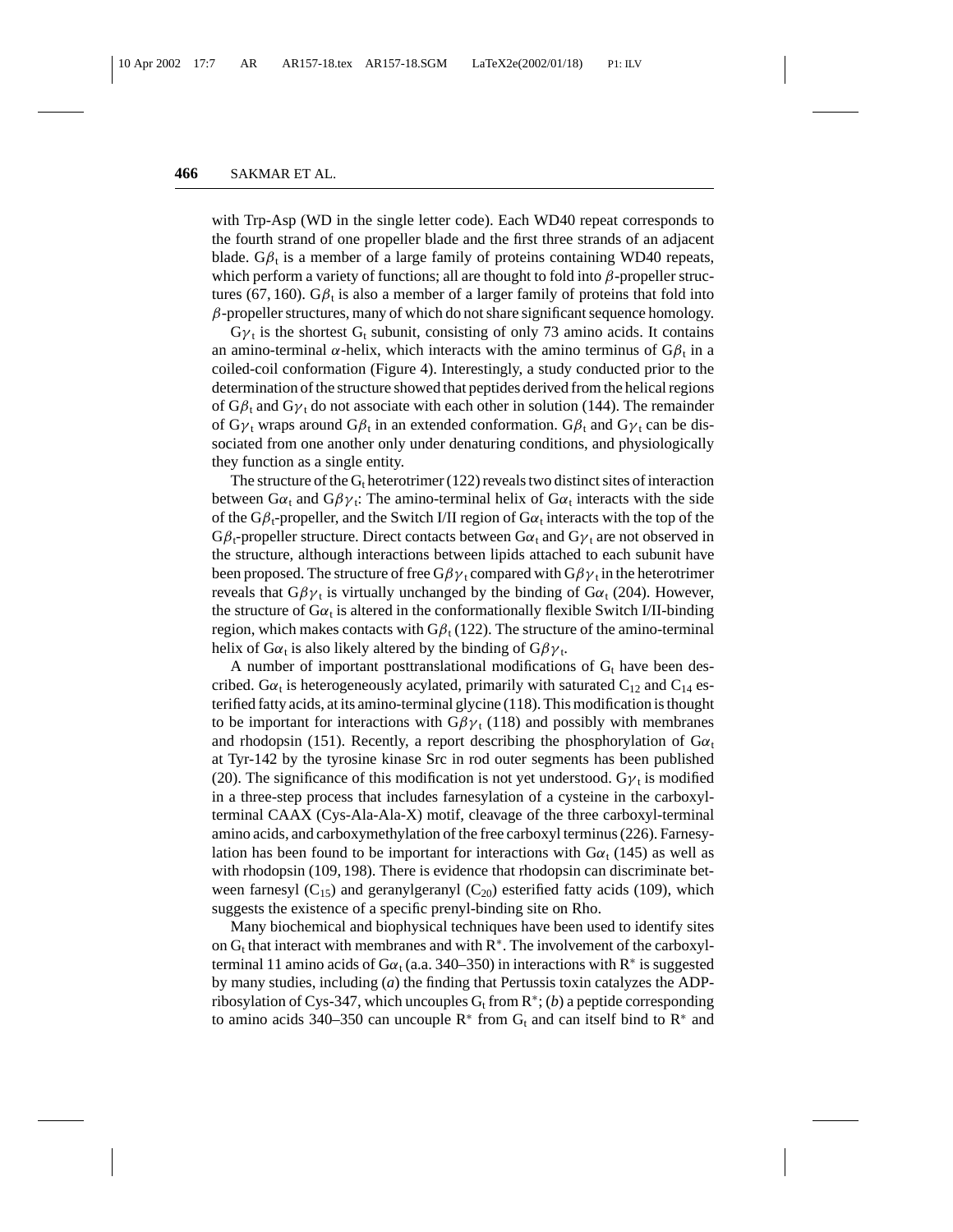mimic the effects of  $G_t$  (78, 111); (*c*) site-directed mutagenesis (66, 170); and (*d*) the demonstration in related G proteins that specificity of coupling to particular receptors resides in their carboxyl termini (37). In addition, peptide competition and site-directed mutagenesis studies have suggested the involvement of the  $\alpha$ 4/ $\beta$ 6 loop of  $G\alpha_t$ , which lies adjacent to the carboxyl terminus, in interacting with  $R^*$ (78, 159). Experimental evidence suggests that  $G\beta\gamma_t$  is also in direct contact with rhodopsin (105, 178). The specific contacts between  $G\beta\gamma_t$  and  $R^*$  involve the carboxyl terminus of  $G\gamma_1$ , as suggested by studies with peptides derived from that region (108, 109) and possibly the seventh propeller blade of  $G\beta\gamma_t$  (217).

All the structures of  $G_t$  that are thought to participate in interactions with Rho or the membrane cluster to a common face on the structure of  $G_t$  and identify a putative Rho-interacting surface (25, 122) (Figure 4). However, in the crystal structure of the heterotrimer, neither the carboxyl terminus of  $G\alpha_t$  nor that of  $G\gamma_t$ are included. Thus, the structure of the specific Rho-interacting regions is unclear. A partial remedy has been provided by an NMR study of a peptide derived from the carboxyl terminus of  $G\alpha_t$  in its Rho-bound conformation; these data suggest that it forms an extension of the  $\alpha$ 5-helix of G $\alpha$ <sub>t</sub> (110).

#### **The Mechanism of Rhodopsin-Catalyzed Nucleotide Exchange**

The photoisomerization of 11-*cis*-retinal to ATR leads to local structural alterations in the chromophore-binding pocket of Rho. These structural changes are propagated to the cytoplasmic surface of Rho, and following binding of  $G_t$ , on to the nucleotide-binding pocket of  $G\alpha_t$  where GDP is released. In this way, the chromophore-binding pocket of Rho is allosterically coupled to the nucleotidebinding pocket of  $G\alpha_1$  approximately 5 nm away (Figure 4). Several key observations characterize the process of R∗-catalyzed nucleotide exchange. In the absence of a catalyst, the rate-limiting step in nucleotide exchange is release of GDP from  $G\alpha_t$  to form empty-pocket  $G_t$ ,  $G\alpha_t(e)\beta\gamma_t$ .  $G\alpha_t(e)$  is by itself very unstable.  $R^*$ catalyzes nucleotide exchange by inducing GDP release and stabilizing the reaction intermediate,  $G\alpha_t(e)\beta\gamma_t$ . The empty-pocket  $G_t$  can be dissociated from  $\mathbb{R}^*$ by either GDP or GTP; R<sup>∗</sup> and nucleotide binding are mutually exclusive. GTP binding is nearly irreversible since conformational changes in the Switch II region destroy the Gβ $\gamma_t$ -binding site and induce dissociation of G $\alpha_t$ (GTP) from Gβ $\gamma_t$ and  $\mathbb{R}^*$ .  $\mathbb{R}^*$  interacts specifically with heterotrimeric  $G_t$ ;  $G\beta\gamma_t$  appears to be absolutely required for efficient R<sup>\*</sup>-catalyzed nucleotide exchange on  $G\alpha_t$  (61). It is unclear whether  $G\beta\gamma_t$  plays a mechanistic role in catalysis (95) or whether it merely facilitates binding between Rho and G $\alpha_t$  (179). Binding of G<sub>t</sub> to R<sup>∗</sup> and dissociation of GDP appear to be distinct steps; Rho mutants that bind  $G_t$  but do not induce GDP release have been described (45, 59).

The molecular mechanism by which  $R^*$  induces GDP release from  $G_t$  is the leastunderstood step in the  $G_t$  signaling cycle. Despite a great deal of data regarding structures of  $G_t$  and Rho that interact with each other, little is known about the detailed structure of the complex (133). The structure of  $\mathbb{R}^*$  is not known, and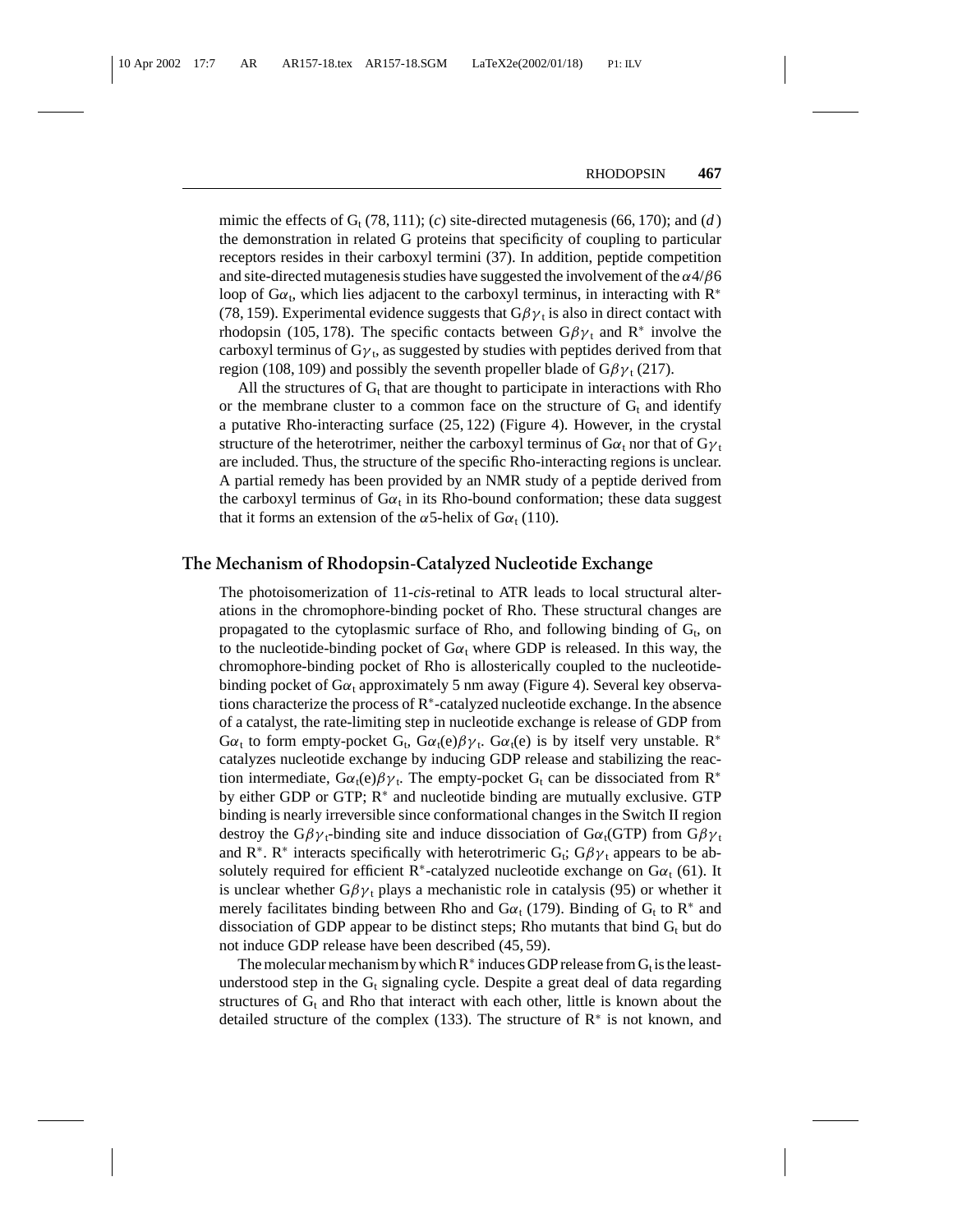the conformational changes, if any, that occur in  $R^*$  and  $G_t$ -GDP upon complex formation are not known. Few sites of point-to-point contacts between R<sup>∗</sup> and G protein have been reliably identified (4), and those that have been found do not greatly constrain possible geometric alignments of the two proteins in the complex. Crystallographic analysis of the  $R^*$ -G<sub>t</sub>(e) complex may prove difficult owing to the instability of  $\mathbb{R}^*$ . The alignment of the interacting surfaces in the structures of Rho and  $G_t$  produces a hypothetical low-resolution model of the complex (28) (Figure 4). These analyses, although lacking details, do suggest clearly that the cytoplasmic loops of Rho, which are roughly 1.5 nm long (at most) are too short to contact directly the nucleotide-binding pocket of  $Ga<sub>t</sub>$ , which is at least 2.5 nm from the Rho-binding surface of  $G_t$ . Consequently,  $R^*$  must act "at-a-distance" to induce nucleotide exchange in  $Ga<sub>t</sub>$  (95).

One long-standing hypothesis regarding the mechanism of nucleotide exchange suggested that interdomain interactions between amino acid side chains of the Raslike and the helical domains of  $G\alpha_t$  regulated nucleotide exchange rate. Recently, Marin et al. developed a method to assay the rates of both uncatalyzed and R∗ catalyzed nucleotide exchange of  $G\alpha_t$  and  $G\alpha_t$  mutants expressed in vitro (141). They demonstrated that contrary to what was predicted, disruption of interdomain interactions by site-directed mutations did not affect either basal or R∗-catalyzed nucleotide exchange rates in  $G\alpha_t$  (141). However, additional studies identified a cluster of residues on the  $\alpha$ 5-helix, which, when mutated, dramatically accelerated nucleotide exchange. These results suggested a key role for the  $\alpha$ 5-helix of G $\alpha$ <sub>t</sub> in mediating nucleotide exchange. The  $\alpha$ 5-helix connects the carboxyl terminus to the  $\beta 6/\alpha 5$  loop, which lies adjacent to the nucleotide. It is possible that the binding of  $\mathbb{R}^*$  to this region of  $G\alpha_t$  perturbs key stabilizing interactions to induce GDP release (142).

#### **Additional Protein-Protein Interactions**

A number of cytoplasmic proteins besides  $G_t$  are known to interact with  $\mathbb{R}^*$ . These include Rho kinase, which phosphorylates R<sup>∗</sup> at specific serine residues (Ser-334, Ser-338, and Ser-343) (147, 165, 174). Reconstitution experiments suggest that light-dependent phosphorylation of Rho is catalyzed primarily by Rho kinase and not by protein kinase C (166). Phosphorylation decreases the effective lifetime of R<sup>∗</sup> but paradoxically shifts the M-I/M-II equilibrium toward M-II (70). Signal quenching requires that arrestin binds to phosphorylated  $\mathbb{R}^*$  to prevent it from activating  $G_t$ . The role of the distal carboxyl-terminal tail in the shut-off of the light signal in the rod cell was shown convincingly in a study using a transgenic mouse strain. The mice, whose rod cells expressed a Rho transgene with a truncated carboxyl-terminal tail, were studied by electrophysiological techniques. Phosphorylation of the carboxyl-terminal tail was required for termination of light-induced signaling (35). The current state of the structural biology of proteins involved in vertebrate phototransduction is summarized in Table 1 (available as Supplemental Material: follow the Supplemental Material link on the Annual Reviews homepage at http://www.annualreviews.org/).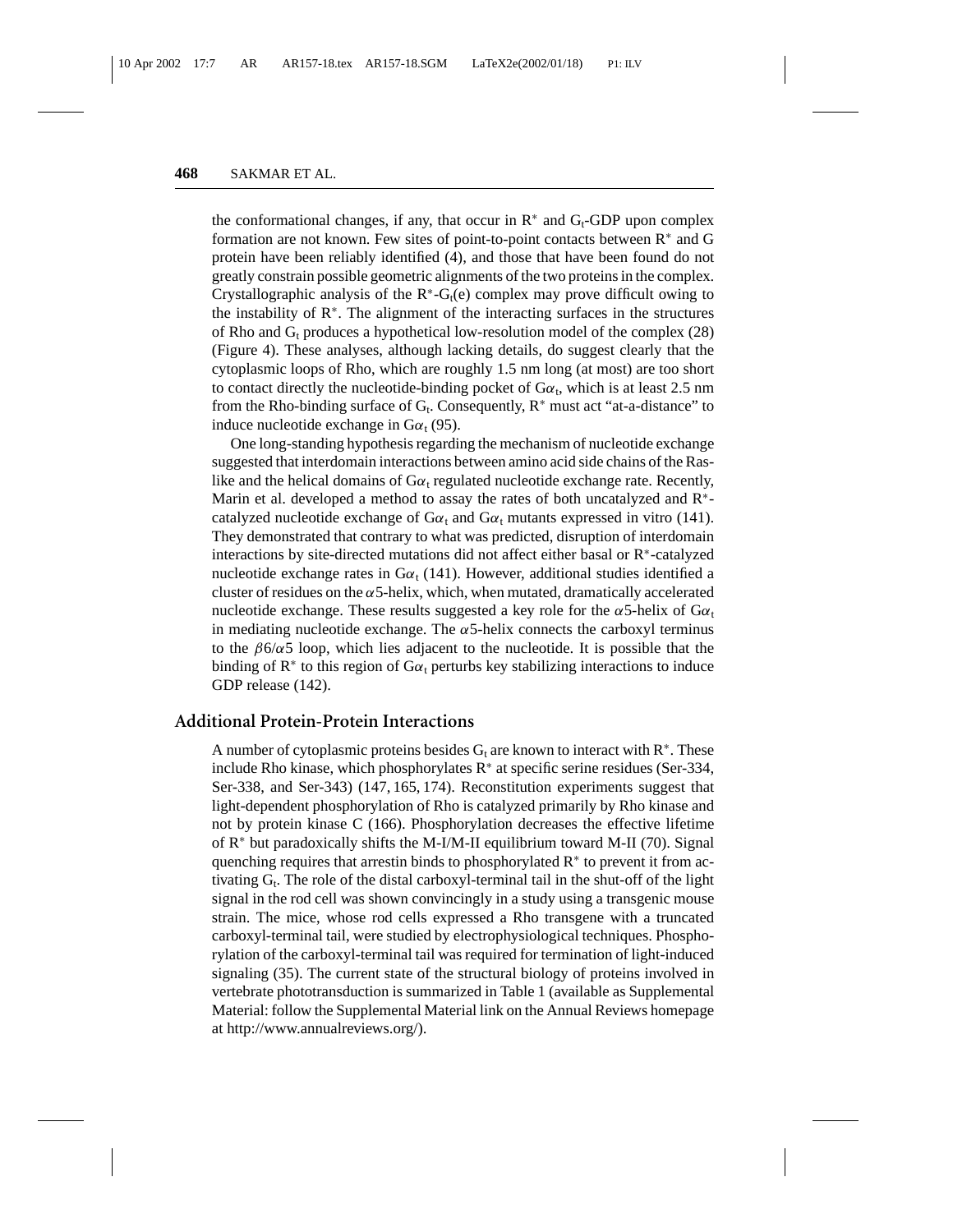#### **STRUCTURAL STUDIES OF BACTERIORHODOPSIN**

Although Rho shares no primary structural homology with archaebacterial retinalbased ion pumps or sensory pigments, some obvious similarities do exist. The general molecular topology is conserved among visual pigments and archaebacterial retinal-based pigments because of the existence in both classes of seven TM segments and an extracellular N-terminal tail. In addition, the retinylidene chromophore in all cases is bound to a lysine residue on H-7 through a Schiff base linkage. A detailed discussion of archaebacterial pigments is beyond the intended scope of this chapter. However, since several high-resolution structures have recently become available, particularly of bacteriorhodopsin (bR), the light-driven proton pump of *Halobacterium salinarium*, a short summary is presented below. A comparison of the crystal structures of Rho and bR has also been recently discussed (218).

Recent advances in the refinement of X-ray crystallographic structural detail in bR have helped to elucidate its proton-pumping mechanism, particularly with respect to the involvement of internal water molecules in the vectorial transfer of protons through the translocation channel. A major breakthrough in the structural biology of bR was achieved a decade ago by high-resolution electron cryomicroscopy at  $3.5$  Å resolution (88). There followed a number of refinements, notably correcting electron-crystallographic data for diffuse scattering and the addition of phase information (73). Attempts to obtain crystals of bR suitable for X-ray diffraction measurements were not successful for a number of years presumably because removal from the phospholipid membrane, even by mild detergent, caused structural inhomogeneities. The development of lipidic cubic phases for the crystallization of membrane proteins made possible the preparation of threedimensional hexagonal plate-like crystals of bR and of mutants of bR (123, 177). The bicontinuous lipidic cubic phase is an ordered three-dimensional matrix perforated by a regular channel system that allows free diffusion of hydrophilic as well as hydrophobic solutes. The size of the hexagonal plate-like bR crystals was typically in the range of  $80 \times 80 \times 15 \mu m$  (21, 138). The use of high-energy Xrays made possible short exposure times at low temperatures (microfocus beamline from a synchrotron,  $\lambda$  close to 1.000 Å, 120 frames at 30 sec/frame, 110 K). These conditions cause a minimum of damage to the reactive molecule and may also be used to determine structures of reaction intermediates in the photocycle. bR structures with resolutions of 1.9 Å (21) and 1.55 Å (140) have been reported.

Minimal conformational changes are apparent in the TM helices during the initial fast kinetics steps of the bR photocycle, when the intermediates K (590 nm) and L (550 nm) are observed (138). The  $L \rightarrow M$  step involves the deprotonation of the positively charged Schiff base at Lys-216. It is well established that the Schiff base is deprotonated only in the M intermediate during the photocycle. There is strong evidence that there are two variants, M1 (412 nm) and M2 (412 nm), also designated as early M and late M. The two species are distinguished kinetically (23) and can be detected in FTIR double-flash experiments (90). Discussion continues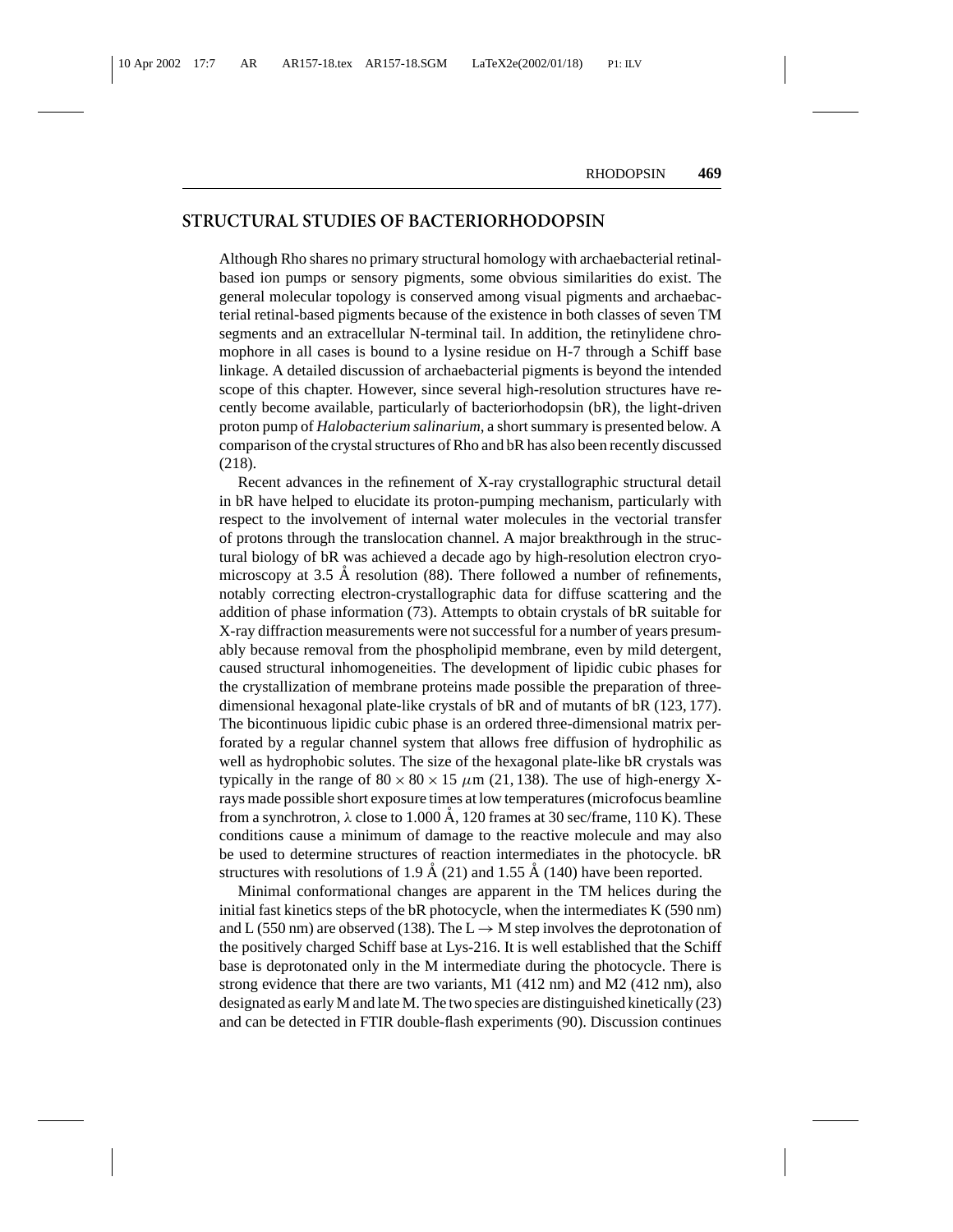regarding the details of structural and conformational changes during the M formation and decay (103). A reasonable sequence of occurrences is that  $L \rightarrow M1 \rightarrow$ M2 constitutes first the deprotonation of the Schiff base by transfer of a proton to the carboxylate of Asp-85 with outward bending of H-3, facilitating exposure to the extracellular surface, followed by the release of a proton from Glu-204 to an extracellular water molecule.

The reaction M (412 nm)  $\rightarrow$  N (560 nm) restores the protonation of the Schiff base by transfer of a proton from Asp-96 (138). With the formation of intermediate N, H-3 has regained its original conformation and the cytoplasmic half of the H-6 is bent outward, allowing the H-7 to approach Lys-216 to provide closer proximity of Asp-96 to the Schiff base. The chromophore is still in its 13-*cis*, 15-*anti* configuration. Protonation of Asp-96 occurs in the reaction step N (560 nm)  $\rightarrow$ O (610 nm). The proton is supplied by a cytoplasmic water molecule. In the final step O (610 nm)  $\rightarrow$  bR (568 nm), the chromophore undergoes isomerization to all*trans*, and the TM helices return to their original conformation as in light-adapted bR at the start of the photocycle.

The identity of the photocycle intermediates is well established kinetically. The ground-state bR (568 nm), M (412 nm), N (560 nm), and O (610 nm) are distinguished spectroscopically in the UV-visible range associated with  $\pi \rightarrow \pi^*$ transitions of the conjugated double-bond system of the chromophore. Free retinal has a maximal absorption at approximately 380 nm, and the shifts are clearly a result of interactions with the opsin moiety. The photocycle intermediates are well resolved kinetically because their formation and decay occur during very different time frames (six orders of magnitude, ns to ms). Conformational changes in the TM helices and in the movement of water molecules H-bonded to amino acid side chains can be observed spectroscopically in the infrared region (101) and also by  $^{13}$ C-NMR (191) and  $^{15}$ N-NMR (89).

An early model for proton transduction by bR, proposed more than a decade ago, was known as the proton-wire model, where the wire was located in the "proton pathway channel" between the TM helices. This concept was based on the Grotthuss mechanism for the transport of hydrogen ions in liquid water (151a). The proton-wire hypothesis was short-lived because it became evident that amino acid side chains, such as carboxylate and carboxyl, were directly involved in proton pumping and that the deprotonation and reprotonation of the Schiff base were central to the proton translocation process. For a number of years there remained the difficulty that X-ray crystallographic structures showed distances to be too large between the Schiff base and the candidate acceptor amino acid residues, such as Asp-85 and Asp-96, for a direct transfer of a proton to take place. The postulate that water molecules located in the proton pathway channel could bridge the gap was not difficult to accept, even though such molecules eluded direct observation. In recent years FTIR, NMR, and high-resolution crystallographic methods have provided direct evidence for specific water molecules forming a H-bonded network associated with specific prototropic amino acid side chain groups (41, 64, 100, 138, 140, 152, 177). The amino acid residues are located at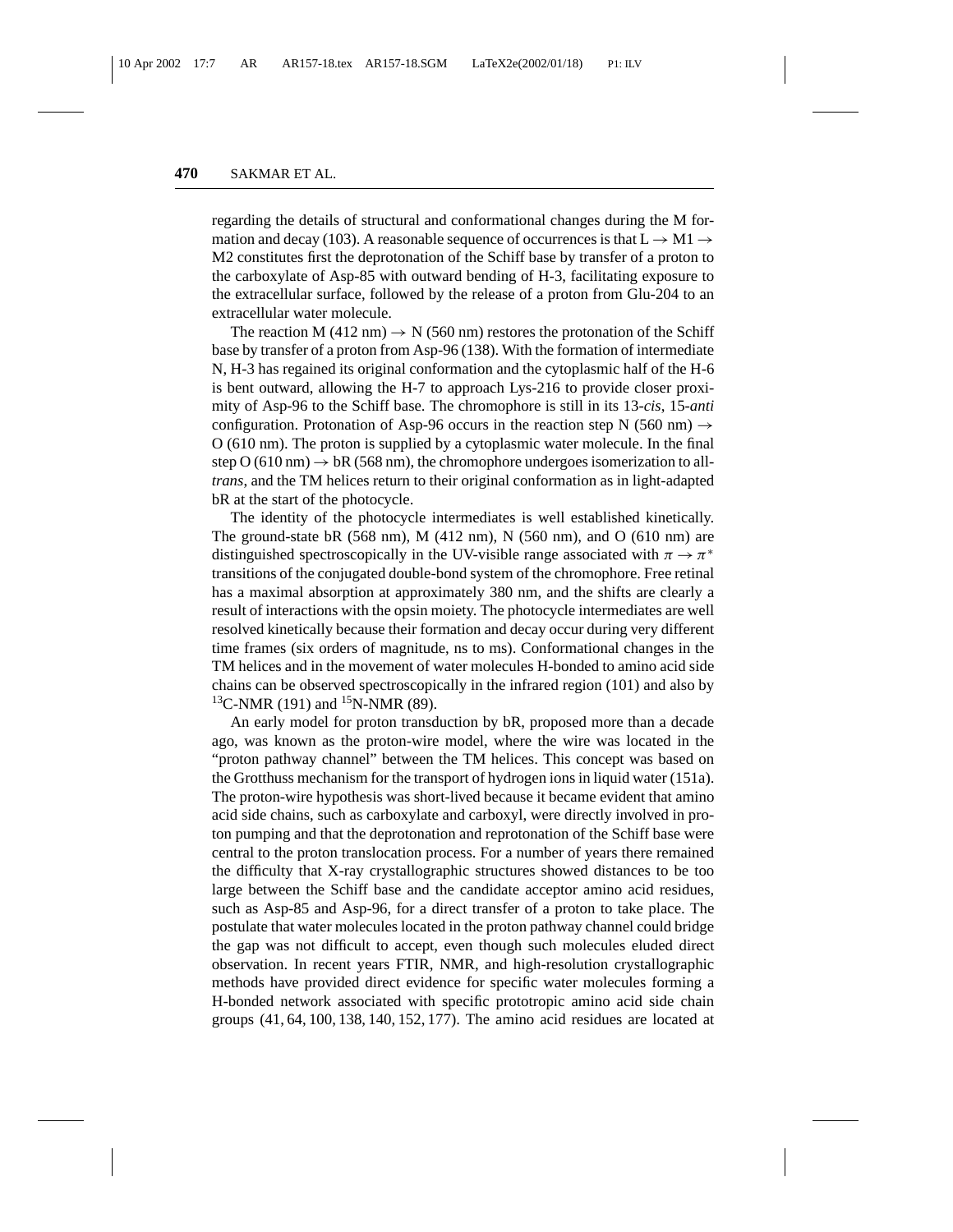specific points in the amino acid sequence, and the participating side chains are therefore tethered to the peptide backbone of the TM helices, although some freedom of movement is still possible (72). By contrast, the participating water molecules are localized within a cage but are ultimately exchangeable with water molecules in the cytoplasm and in the extracellular medium.

The currently emerging details of the proton translocation mechanism in bR point to simultaneous concerted movements in the conformation of segments of the TM helices, orientation of amino acid side chains, acceptance and release of protons by prototropic groups, redistribution of electrostatic charges, and configuration and orientation of the chromophore. The effects of electrostatic charges at critical points provide vectoriality in the proton translocation by electrostatic steering (89, 197). Time-resolved crystallographic structure determination, termed kinetic crystallography, could ultimately establish the complete mechanism of light-driven proton pumping  $(2, 94, 139, 162, 177)$ . It is hoped that future highresolution structures of Rho, Rho photoproducts, and mutants of Rho will allow the function of Rho to be elucidated with a similar degree of detail.

#### **CONCLUSION**

Rho is a paradox. On the one hand, it displays several unique and fascinating properties that allow it to function as the dim-light photoreceptor in the rod cell. It has an extremely low rate of thermal activation, but it can be activated by a single photon at high quantum efficiency. On the other hand, it serves as a prototype of the largest family of membrane receptors in the human genome, GPCRs. The recent report of the crystal structure of bovine Rho provides a unique opportunity to address questions related to the structural basis of Rho function in the vertebrate visual transduction cascade. Over the past decade a remarkable amount of information about structure-activity relationships in Rho, and other GPCRs, has been obtained using techniques of molecular biology. The crystal structure of Rho also provides a chance to evaluate the quality of this information. Site-directed mutant pigments have been employed to elucidate key structural elements, the opsin-shift mechanism and the mechanism of receptor photoactivation.

Perhaps the greatest surprise in the crystal structure was the role of the extracellular surface domain in defining the RET-binding pocket. Whether this feature carries over to other GPCRs remains to be determined. One particular advantage of studying Rho has been the opportunity to employ various spectroscopic methods, especially in combination with site-directed mutagenesis. Optical spectroscopy and resonance Raman spectroscopy are possible because of the presence of the RET chromophore, which is probed as a sensor of chromophore-protein interactions. Difference spectroscopy techniques, such as FTIR- and UV-visible-difference spectroscopy, make use of the chromophore as an optical switch. Overexpression of recombinant Rho allows a variety of biophysical methods to be used to address particular questions related to protein and chromophore conformational changes. Important future work will involve questions related to the precise molecular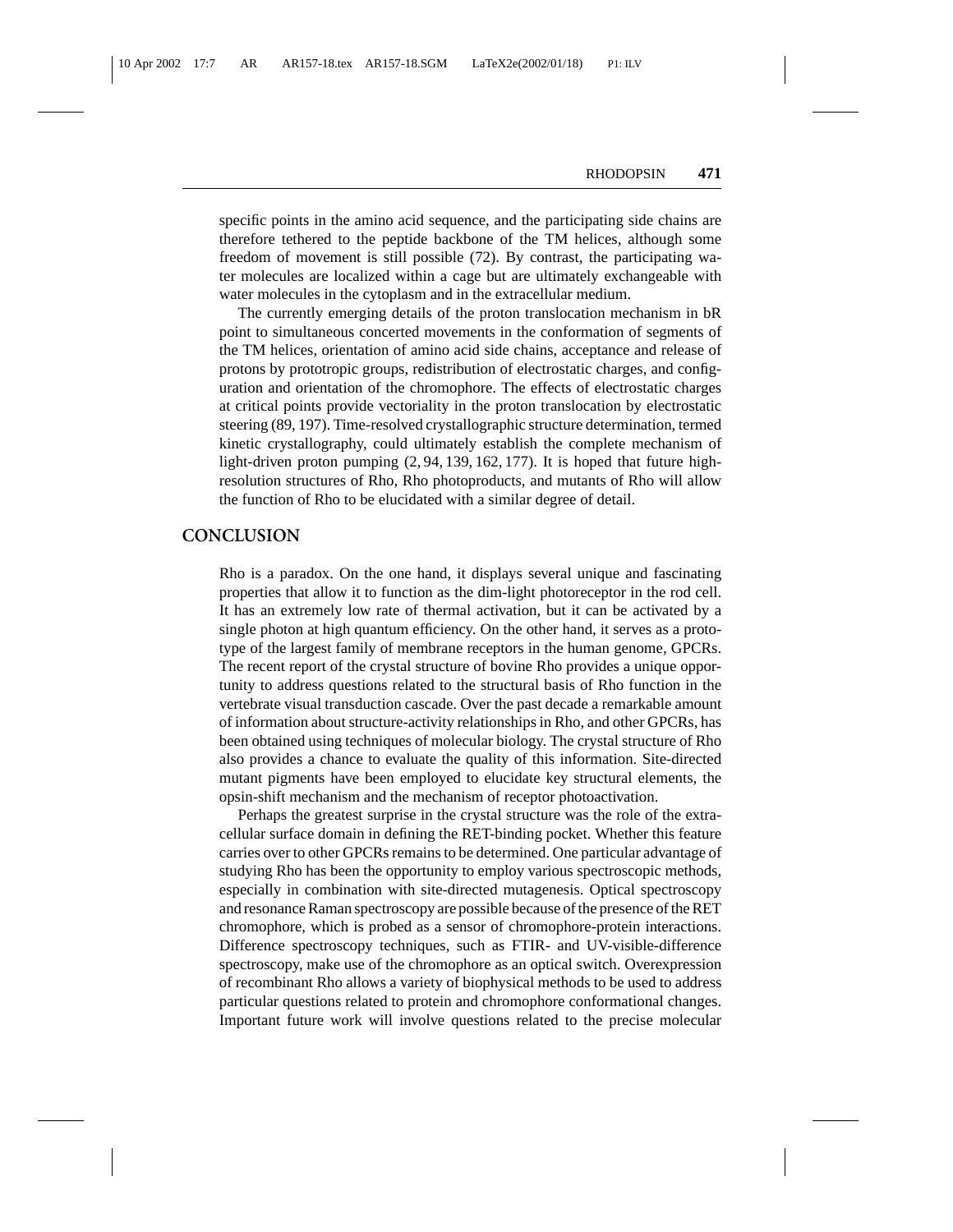mechanism of signal transduction by Rho. This will require some understanding of the dynamic changes in protein conformation, not only in Rho, but in the other proteins of the vertebrate visual cascade.

#### **ACKNOWLEDGMENTS**

We gratefully acknowledge the members of the Laboratory of Molecular Biology and Biochemistry at The Rockefeller University, including students, postdoctoral fellows, and associates, who have worked on visual phototransduction over the past ten years. In addition, productive collaborations with several exceptional laboratories have been greatly appreciated. Support was provided by NIH Training Grants (GM 07739 and EY 07138), the Charles H. Revson Foundation, the Aaron Diamond Foundation, the Arts and Letters Foundation, and the Allene Reuss Memorial Trust. T. P. Sakmar is an associate investigator of the Howard Hughes Medical Institute and an Ellison Foundation Senior Scholar.

#### **Visit the Annual Reviews home page at www.annualreviews.org**

#### **LITERATURE CITED**

- 1. Abdulaev NG, Ridge KD. 1998. Lightinduced exposure of the cytoplasmic end of transmembrane helix seven in rhodopsin. *Proc. Natl. Acad. Sci. USA* 95:12854–59
- 2. Abola E, Kuhn P, Earnest T, Stevens RC. 2000. Automation of X-ray crystallography. *Nat. Struct. Biol.* 7:973–77
- 3. Acharya S, Karnik SS. 1996. Modulation of GDP release from transducin by the conserved Glu134-Arg135 sequence in rhodopsin. *J. Biol. Chem.* 271:25406– 11
- 4. Acharya S, Saad Y, Karnik SS. 1997. Transducin-alpha C-terminal peptide binding site consists of C–D and E–F loops of rhodopsin. *J. Biol. Chem.* 272: 6519–24
- 5. Alkorta I, Du P. 1994. Sequence divergence analysis for the prediction of seven-helix membrane protein structures. II. A 3-D model of human rhodopsin. *Protein Eng.* 7:1231–38
- 6. Altenbach C, Cai K, Khorana HG, Hubbell WL. 1999. Structural features and light-dependent changes in the sequence

306–322 extending from helix VII to the palmitoylation sites in rhodopsin: a sitedirected spin-labeling study. *Biochemistry* 38:7931–37

- 7. Altenbach C, Klein -Seetharaman J, Hwa J, Khorana HG, Hubbell WL. 1999. Structural features and light-dependent changes in the sequence 59–75 connecting helices I and II in rhodopsin: a sitedirected spin-labeling study. *Biochemistry* 38:7945–49
- 8. Ames JB, Dizhoor AM, Ikura M, Palczewski K, Stryer L. 1999. Three-dimensional structure of guanylyl cyclase activating protein-2, a calcium-sensitive modulator of photoreceptor guanylyl cyclases. *J. Biol. Chem.* 274:19329– 37
- 9. Anukanth A, Khorana HG. 1994. Structure and function in rhodopsin. Requirements of a specific structure for the intradiscal domain. *J. Biol. Chem.* 269: 19738–44
- 10. Arnis S, Fahmy K, Hofmann KP, Sakmar TP. 1994. A conserved carboxylic acid group mediates light-dependent proton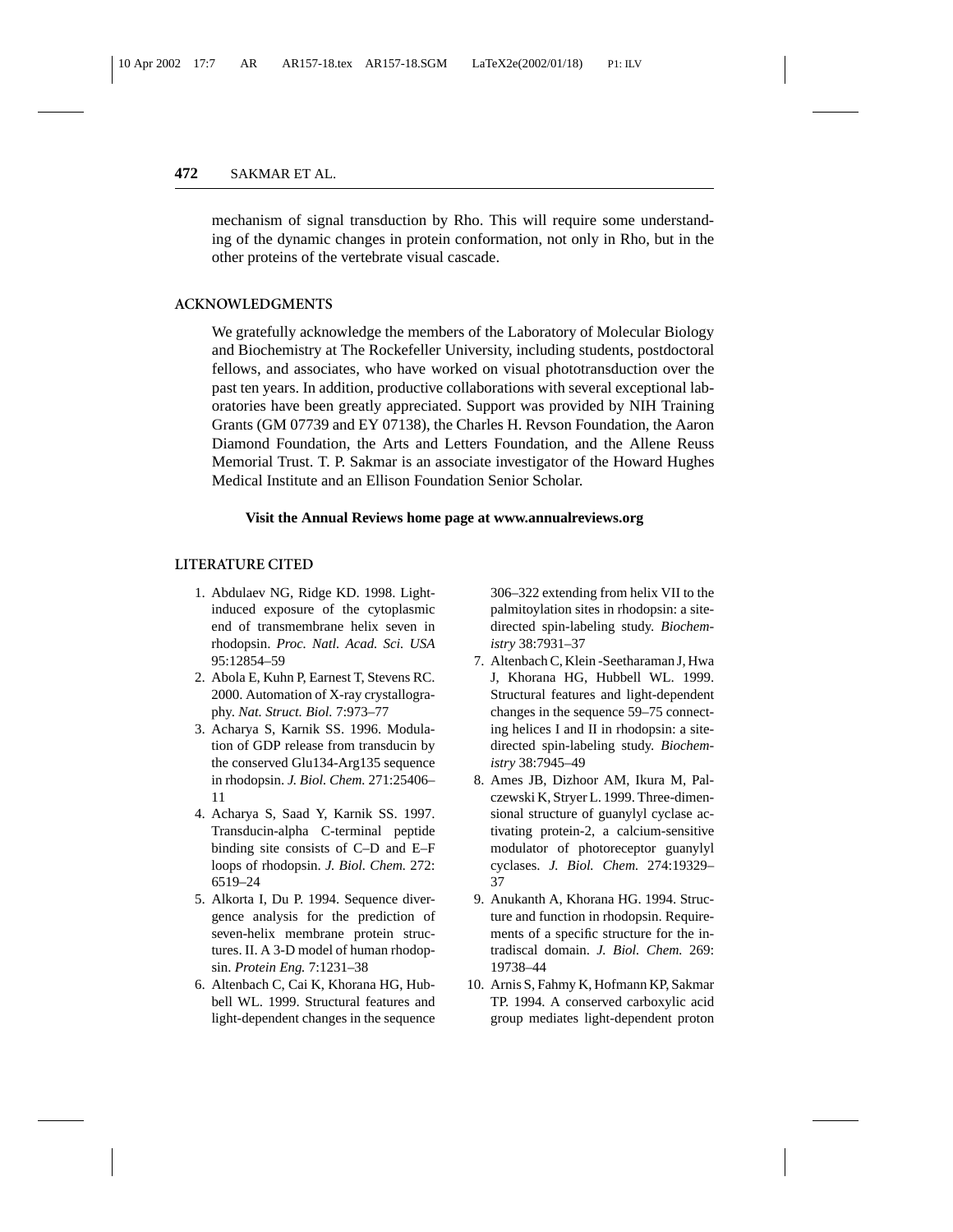uptake and signaling by rhodopsin. *J. Biol. Chem.* 269:23879–81

- 11. Asenjo AB, Rim J, Oprian DD. 1994. Molecular determinants of human red/ green color discrimination. *Neuron* 12: 1131–38
- 12. Baldwin JM, Schertler GF, Unger VM. 1997. An alpha-carbon template for the transmembrane helices in the rhodopsin family of G-protein-coupled receptors. *J. Mol. Biol.* 272:144–64
- 13. Ballesteros JA, Shi L, Javitch JA. 2001. Structural mimicry in G protein-coupled receptors: implications of the high-resolution structure of rhodopsin for structure-function analysis of rhodopsin-like receptors. *Mol. Pharmacol.* 60:1–19
- 14. Baylor DA. 1987. Photoreceptor signals and vision. Proctor lecture. *Invest. Ophthalmol. Vis. Sci.* 28:34–49
- 15. Baylor DA. 1996. How photons start vision. *Proc. Natl. Acad. Sci. USA* 93:560– 65
- 16. Baylor DA, Lamb TD, Yau KW. 1979. Responses of retinal rods to single photons. *J. Physiol.* 288:613–34
- 17. Baylor DA, Lamb TD, Yau KW. 1979. The membrane current of single rod outer segments. *J. Physiol.* 288:589–611
- 18. Beck M, Sakmar TP, Siebert F. 1998. Spectroscopic evidence for interaction between transmembrane helices 3 and 5 in rhodopsin. *Biochemistry* 37:7630–39
- 19. Beck M, Siebert F, Sakmar TP. 1998. Evidence for the specific interaction of a lipid molecule with rhodopsin which is altered in the transition to the active state metarhodopsin II. *FEBS Lett.* 436:304– 8
- 20. Bell MW, Desai N, Guo XX, Ghalayini AJ. 2000. Tyrosine phosphorylation of the alpha subunit of transducin and its association with Src in photoreceptor rod outer segments *J. Neurochem.* 75:2006– 19
- 21. Belrhali H, Nollert P, Royant A, Menzel C, Rosenbusch JP, et al. 1999. Protein, lipid and water organization in bacteri-

orhodopsin crystals: a molecular view of the purple membrane at  $1.9 \text{ Å}$  resolution. *Struct. Fold Des.* 7:909–17

- 22. Benovic JL, Mayor F Jr, Somers RL, Caron MG, Lefkowitz RJ. 1986. Lightdependent phosphorylation of rhodopsin by beta-adrenergic receptor kinase. *Nature* 321:869–72
- 23. Betancourt FM, Glaeser RM. 2000. Chemical and physical evidence for multiple functional steps comprising the M state of the bacteriorhodopsin photocycle. *Biochim. Biophys. Acta* 1460:106– 18
- 24. Birge RR, Murray LP, Pierce BM, Akita H, Balogh-Nair V, et al. 1985. Twophoton spectroscopy of locked-11-*cis*rhodopsin: evidence for a protonated Schiff base in a neutral protein binding site.*Proc. Natl. Acad. Sci. USA*82:4117– 21
- 25. Bohm A, Gaudet R, Sigler PB. 1997. Structural aspects of heterotrimeric Gprotein signaling. *Curr. Opin. Biotechnol.* 8:480–87
- 26. Borhan BM, Souto L, Imai H, Shichida Y, Nakanishi K. 2000. Movement of retinal along the visual transduction path. *Science* 288:2209–12
- 27. Borjigin J, Nathans J. 1994. Insertional mutagenesis as a probe of rhodopsin's topography, stability, and activity. *J. Biol. Chem.* 269:14715–22
- 28. Bourne HR. How receptors talk to trimeric G proteins. 1997. *Curr. Opin. Cell. Biol.* 9:134–42
- 29. Buczylko J, Saari JC, Crouch RK, Palczewski K. 1996. Mechanisms of opsin activation. *J. Biol. Chem.* 271:20621–30
- 30. Cai K, Klein-Seetharaman J, Farrens D, Zhang C, Altenbach C, et al. 1999. Single-cysteine substitution mutants at amino acid positions 306–321 in rhodopsin, the sequence between the cytoplasmic end of helix VII and the palmitoylation sites: Sulfhydryl reactivity and transducin activation reveal a tertiary structure. *Biochemistry* 38:7925–30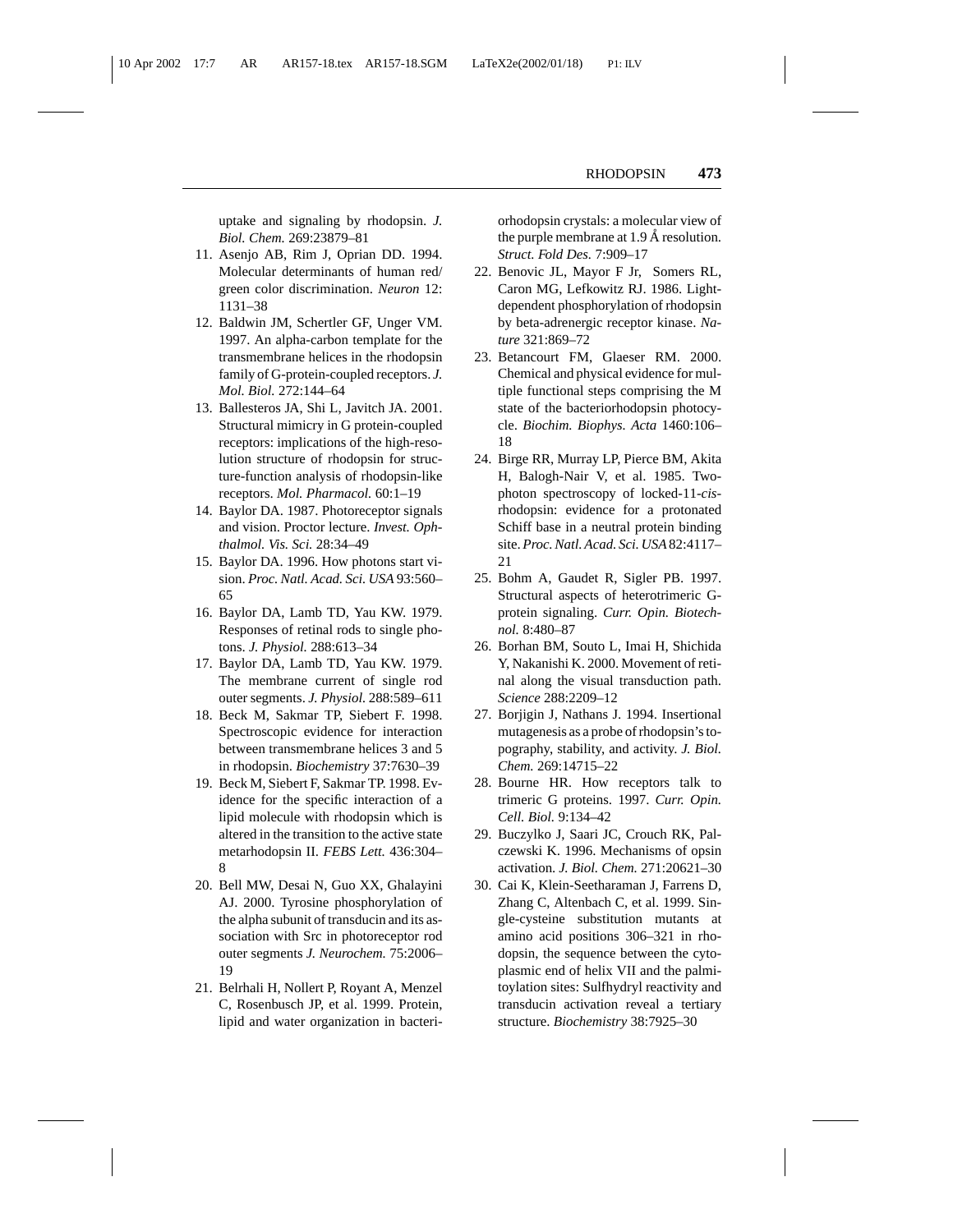- 31. Cha K, Reeves PJ, Khorana HG. 2000. Structure and function in rhodopsin: Destabilization of rhodopsin by the binding of an antibody at the N-terminal segment provides support for involvement of the latter in an intradiscal tertiary structure. *Proc. Natl. Acad. Sci. USA* 97: 3016–21
- 32. Chabre M. 1985. Trigger and amplification mechanisms in visual phototransduction. *Annu. Rev. Biophys. Biophys. Chem.* 14:331–60
- 33. Chabre M, Breton J. 1979. Orientation of aromatic residues in rhodopsin. Rotation of one tryptophan upon the meta I to meta II transition after illumination. *Photochem. Photobiol.* 30:295–99
- 34. Chan T, Lee M, Sakmar TP. 1992. Introduction of hydroxyl-bearing amino acids causes bathochromic spectral shifts in rhodopsin. Amino acid substitutions responsible for red-green color pigment spectral tuning. *J. Biol. Chem.* 267: 9478–80
- 35. Chen J, Makino CL, Peachey NS, Baylor DA, Simon MI. 1995. Mechanisms of rhodopsin inactivation in vivo as revealed by a COOH-terminal truncation mutant. *Science* 267:374–77
- 36. Cohen GB, Oprian DD, Robinson PR. 1992. Mechanism of activation and inactivation of opsin: role of Glu113 and Lys296. *Biochemistry* 31:12592–601
- 37. Conklin BR, Farfel Z, Lustig KD, Julius D, Bourne HR. 1993. Substitution of three amino acids switches receptor specificity of Gq alpha to that of Gi alpha. *Nature* 363:274–76
- 38. Creemers AF, Klaassen CH, Bovee-Geurts PH, Kelle R, Kragl U, et al. 1999. Solid state <sup>15</sup>N NMR evidence for a complex Schiff base counterion in the visual G-protein-coupled receptor rhodopsin. *Biochemistry* 38:7195–99
- 39. Davidson FF, Loewen PC, Khorana HG. 1994. Structure and function in rhodopsin: Replacement by alanine of cysteine residues 110 and 187, components of a

conserved disulfide bond in rhodopsin, affects the light-activated metarhodopsin II state. *Proc. Natl. Acad. Sci. USA* 91: 4029–33

- 40. DeLange F, Bovee-Geurts PH, Pistorius AM, Rothschild KJ, DeGrip WJ. 1999. Probing intramolecular orientations in rhodopsin and metarhodopsin II by polarized infrared difference spectroscopy. *Biochemistry* 38:13200–9
- 41. Dencher NA, Sass HJ, Büldt G. 2000. Water and bacteriorhodopsin: structure, dynamics, and function. *Biochim. Biophys. Acta* 1460:192–203
- 42. Doi T, Molday RS, Khorana HG. 1990. Role of the intradiscal domain in rhodopsin assembly and function. *Proc. Natl. Acad. Sci. USA* 87:4991–95
- 43. Dunham TD, Farrens DL. 1999. Conformational changes in rhodopsin. Movement of helix f detected by site-specific chemical labeling and fluorescence spectroscopy. *J. Biol. Chem.* 274:1683– 90
- 44. Eilers M, Reeves PJ, Ying W, Khorana HG, Smith SO. 1999. Magic angle spinning NMR of the protonated retinylidene Schiff base nitrogen in rhodopsin: expression of 15N-lysine- and 13C-glycinelabeled opsin in a stable cell line. *Proc. Natl. Acad. Sci. USA* 96:487–92
- 45. Ernst OP, Hofmann KP, Sakmar TP. 1995. Characterization of rhodopsin mutants that bind transducin but fail to induce GTP nucleotide uptake. Classification of mutant pigments by fluorescence, nucleotide release, and flashinduced light-scattering assays. *J. Biol. Chem.* 270:10580–86
- 46. Ernst OP, Meyer CK, Marin EP, Henklein P, Fu WY, et al. 2000. Mutation of the fourth cytoplasmic loop of rhodopsin affects binding of transducin and peptides derived from the carboxyl-terminal sequences of transducin alpha and gamma subunits. *J. Biol. Chem.* 275:1937–43
- 47. Fahmy K. 1998. Binding of transducin and transducin-derived peptides to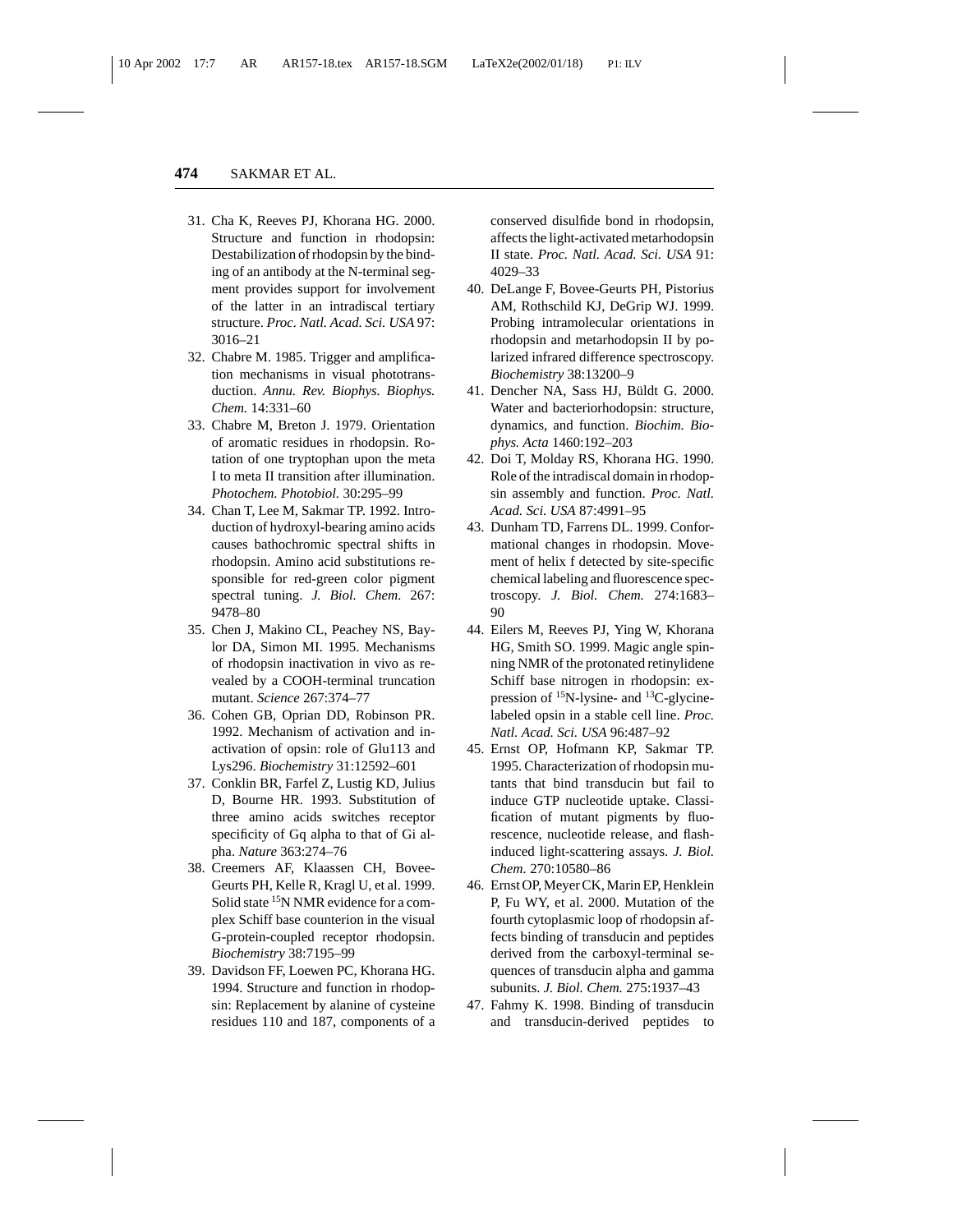rhodopsin studies by attenuated total reflection-Fourier transform infrared difference spectroscopy. *Biophys. J.* 75: 1306–18

- 48. Fahmy K, Jäger F, Beck M, Zvyaga TA, Sakmar TP, Siebert F. 1993. Protonation states of membrane-embedded carboxylic acid groups in rhodopsin and metarhodopsin II: a Fourier-transform infrared spectroscopy study of sitedirected mutants. *Proc. Natl. Acad. Sci. USA* 90:10206–10
- 49. Fahmy K, Sakmar TP. 1993. Lightdependent transducin activation by an ultraviolet-absorbing rhodopsin mutant. *Biochemistry* 32:9165–71
- 50. Fahmy K, Sakmar TP. 1993. Regulation of the rhodopsin-transducin interaction by a highly conserved carboxylic acid group. *Biochemistry* 32:7229–36
- 51. Fahmy K, Sakmar TP, Siebert F. 2000. Structural determinants of active state conformation of rhodopsin: molecular biophysics approaches. *Methods Enzymol.* 315:178–96
- 52. Fahmy K, Sakmar TP, Siebert F. 2000. Transducin-dependent protonation of glutamic acid 134 in rhodopsin. *Biochemistry* 39:10607–12
- 53. Fahmy K, Siebert F, Sakmar TP. 1995. Photoactivated state of rhodopsin and how it can form.*Biophys. Chem.* 56:171– 81
- 54. Farahbakhsh ZT, Hideg K, Hubbell WL. 1993. Photoactivated conformational changes in rhodopsin: a time-resolved spin label study. *Science* 262:1416–19
- 55. Farrens DL, Altenbach C, Yang K, Hubbell WL, Khorana HG. 1996. Requirement of rigid-body motion of transmembrane helices for light activation of rhodopsin. *Science* 274:768–70
- 56. Faurobert E, Otto-Bruc A, Chardin P, Chabre M. 1993. Tryptophan W207 in transducin Talpha is the fluorescence sensor of the G protein activation switch and is involved in the effector binding. *EMBO J.* 12:4191–98
- 57. Feng X, Verdegem PJ, Eden M, Sandstrom D, Lee YK, et al. 2000. Determination of a molecular torsional angle in the metarhodopsin-I photointermediate of rhodopsin by double-quantum solidstate NMR. *J. Biomol. Nucl. Magn. Res.* 16:1–8
- 58. Flaherty KM, Zozulya S, Stryer L, McKay DB. 1993. Three-dimensional structure of recoverin, a calcium sensor in vision. *Cell* 75:709–16
- 59. Franke RR, Konig B, Sakmar TP, Khorana HG, Hofmann KP. 1990. Rhodopsin mutants that bind but fail to activate transducin. *Science* 250:123– 25
- 60. Franke RR, Sakmar TP, Graham RM, Khorana HG. 1992. Structure and function in rhodopsin. Studies of the interaction between the rhodopsin cytoplasmic domain and transducin. *J. Biol. Chem.* 267:14767–74
- 61. Fung BKK. 1983. Characterization of transducin from bovine retinal rod outer segments. I. Separation and reconstitution of the subunits. *J. Biol. Chem.* 258: 10495–502
- 62. Fung BKK, Nash CR. 1983. Characterization of transducin from bovine retinal rod outer segments. II. Evidence for distinct binding sites and conformational changes revealed by limited proteolysis with trypsin. *J. Biol. Chem.* 258:10503– 10
- 63. Fung BKK, Stryer L. 1980. Photolyzed rhodopsin catalyzes the exchange of GTP for bound GDP in retinal rod outer segments. *Proc. Natl. Acad. Sci. USA* 77:2500–4
- 64. Ganea C, Gergely C, Ludmann K, Varo G. 1997. The role of water in the extracellular half channel of bacteriorhodopsin. *Biophys. J.* 73:2718–25
- 65. Ganter UM, Kashima T, Sheves M, Siebert F. 1991. FTIR evidence of an altered chromophore-protein-interaction in the artificial visual pigment *cis*-5,6-dihydroisorhodopsin and its photoproducts BSI,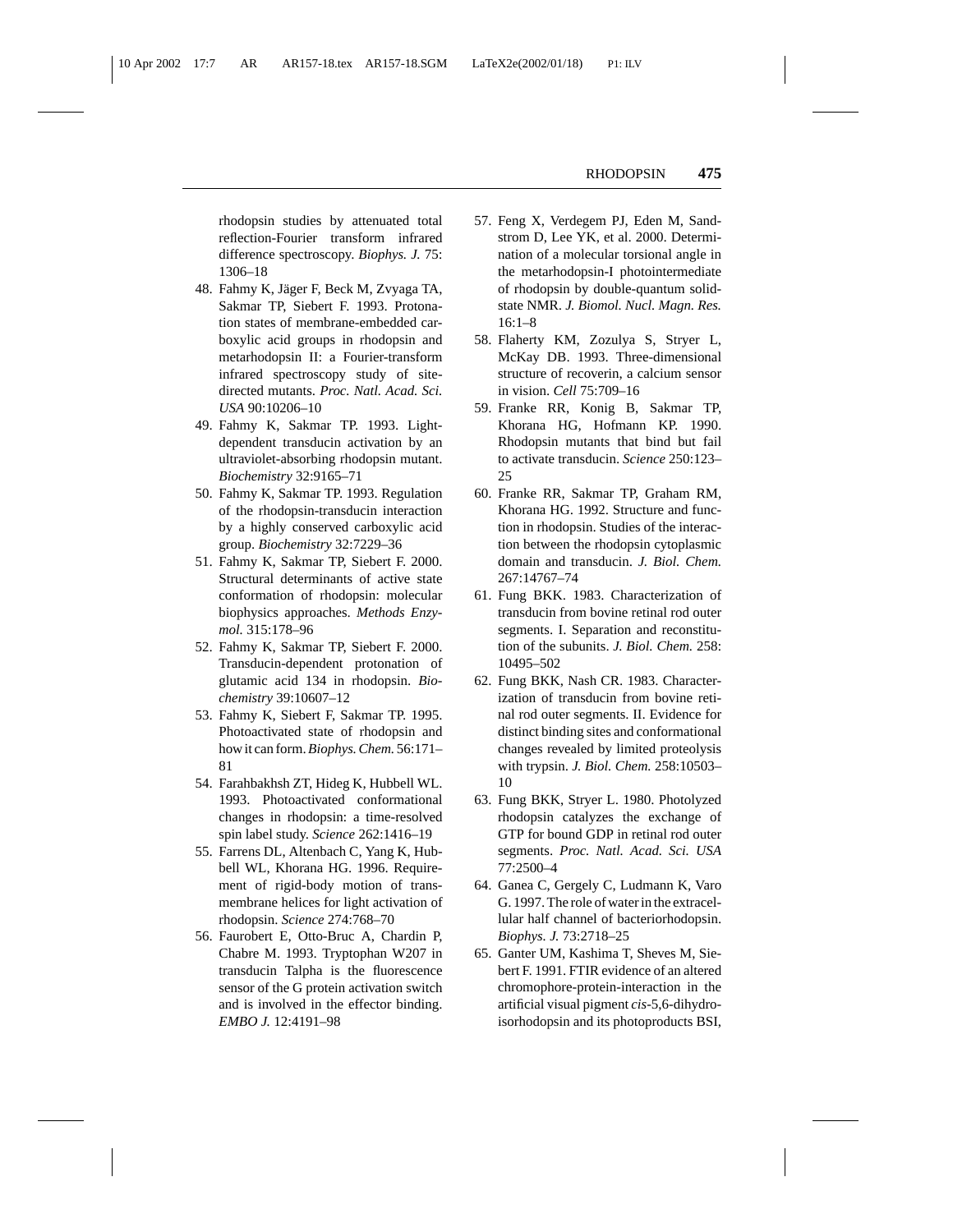lumirhodopsin and metarhodopsin-I. *J. Am. Chem. Soc.* 113:4087–92

- 66. Garcia PD, Onrust R, Bell SM, Sakmar TP, Bourne HR. 1995. Transducinalpha C-terminal mutations prevent activation by rhodopsin: a new assay using recombinant proteins expressed in cultured cells. *EMBO J.* 14:4460–69
- 67. Garcia-Higuera I, Fenoglio J, Li Y, Lewis C, Panchenko MP, et al. 1996. Folding of proteins with WD-repeats: comparison of six members of the WD-repeat superfamily to the G protein beta subunit. *Biochemistry* 35:13985–94
- 68. Gaudet R, Bohm A, Sigler PB. 1996. Crystal structure at  $2.4$  Å resolution of the complex of transducin betagamma and its regulator, phosducin. *Cell* 87:577–88
- 69. Gether U. 2000. Uncovering molecular mechanisms involved in activation of G protein-coupled receptors. *Endocr. Rev.* 21:90–113
- 70. Gibson SK, Parkes JH, Liebman PA. 1999. Phosphorylation alters the pHdependent active state equilibrium of rhodopsin by modulating the membrane surface potential. *Biochemistry* 38: 11103–14
- 71. Granzin J, Wilden U, Choe HW, Labahn J, Krafft B, Büldt G. 1998. X-ray crystal structure of arrestin from bovine rod outer segments. *Nature* 391:918–21
- 72. Griffiths JM, Bennett AE, Engelhard M, Siebert F, Raap J, et al. 2000. Structural investigation of the active site in bacteriorhodopsin: geometric constraints on the roles of Asp-85 and Asp-212 in the proton-pumping mechanism from solid state NMR. *Biochemistry* 39:362–71
- 73. Grigorieff N, Ceska TA, Downing KH, Baldwin JM, Henderson R. 1996. Electron-crystallographic refinement of the structure of bacteriorhodopsin. *J. Mol. Biol.* 259:393–421
- 74. Grobner G, Burnett IJ, Glaubitz C, Choi G, Mason AJ, Watts A. 2000. Observations of light-induced structural changes

of retinal within rhodopsin. *Nature* 405: 810–13

- 75. Grobner G, Choi G, Burnett IJ, Glaubitz C, Verdegem PJ, et al. 1998. Photoreceptor rhodopsin: structural and conformational study of its chromophore 11-*cis* retinal in oriented membranes by deuterium solid state NMR. *FEBS Lett.* 422: 201–4
- 76. Deleted in proof
- 77. Groves MR, Hanlon N, Turowski P, Hemmings BA, Barford D. 1999. The structure of the protein phosphatase 2A PR65/A subunit reveals the conformation of its 15 tandemly repeated HEAT motifs. *Cell* 96:99–110
- 78. Hamm HE, Deretic D, Arendt A, Hargrave PA, Koenig B, Hofmann KP. 1988. Site of G protein binding to rhodopsin mapped with synthetic peptides from the α subunit. *Science* 241:832–35
- 79. Han M, Lin SW, Minkova M, Smith SO, Sakmar TP. 1996. Functional interaction of transmembrane helices 3 and 6 in rhodopsin. Replacement of phenylalanine 261 by alanine causes reversion of phenotype of a glycine 121 replacement mutant. *J. Biol. Chem.* 271:32337–42
- 80. Han M, Lin SW, Smith SO, Sakmar TP. 1996. The effects of amino acid replacements of glycine 121 on transmembrane helix 3 of rhodopsin. *J. Biol. Chem.* 271:32330–36
- 81. Han M, Smith SO. 1995. NMR constraints on the location of the retinal chromophore in rhodopsin and bathorhodopsin. *Biochemistry* 34:1425–32
- 82. Han M, Smith SO, Sakmar TP. 1998. Constitutive activation of opsin by mutation of methionine 257 on transmembrane helix 6. *Biochemistry* 37:8253– 61
- 83. Hargrave PA, Bownds D, Wang JK, Mc-Dowell JH. 1982. Retinyl peptide isolation and characterization. *Methods Enzymol.* 81:211–14
- 84. Hargrave PA, McDowell JH, Curtis DR, Wang JK, Juszczak E, et al. 1983. The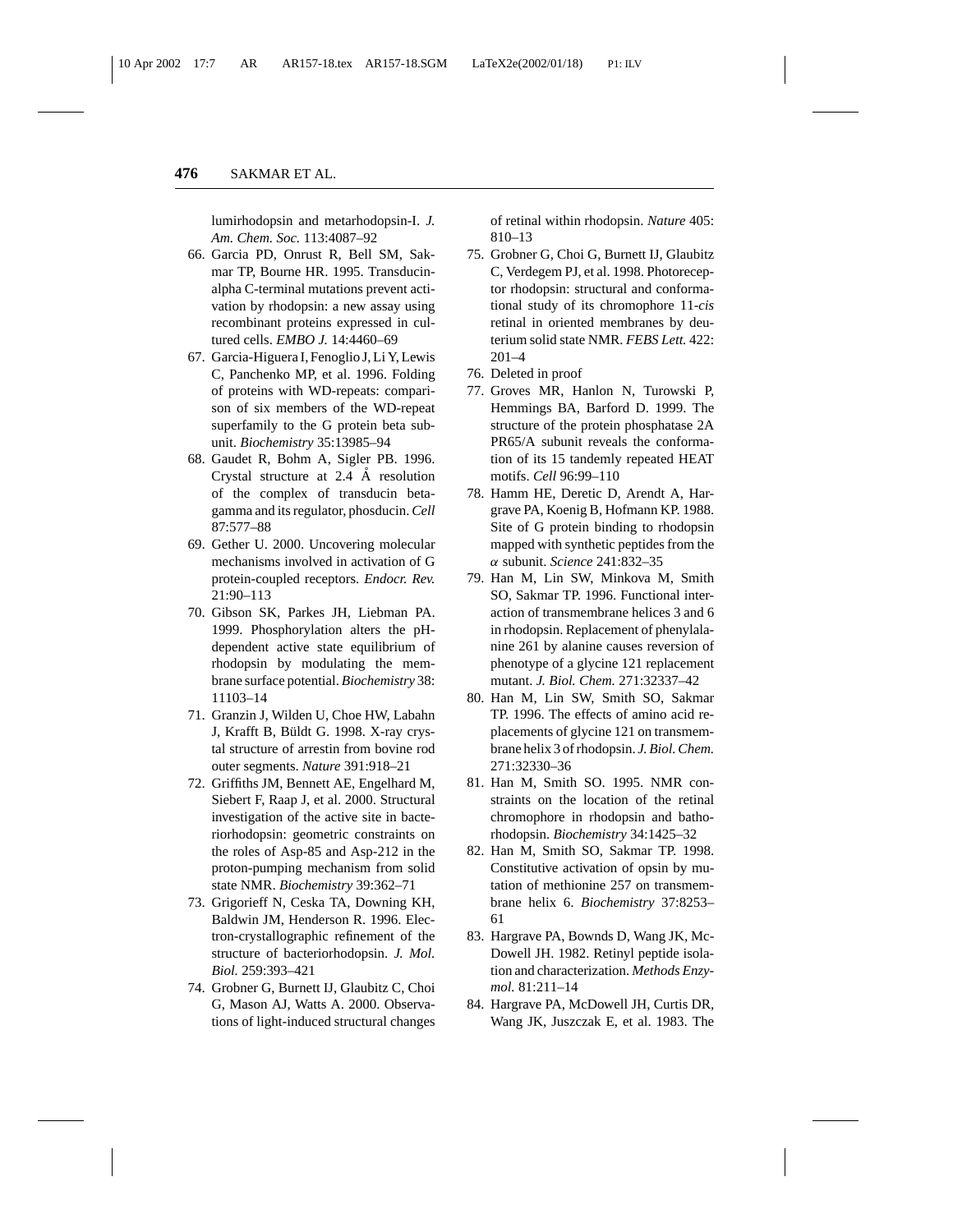structure of bovine rhodopsin. *Biophys. Struct. Mech.* 9:235–44

- 85. He W, Cowan CW, Wensel TG. 1998. RGS9, a GTPase accelerator for phototransduction. *Neuron* 20:95–102
- 86. Hecht S, Shaler S, Pirene MH. 1942. Energy, quanta, and vision. *J. Gen. Physiol.* 25:819–40
- 87. Heck M, Hofmann KP. 2001. Maximal rate and nucleotide dependence of rhodopsin-catalyzed transducin activation: initial rate analysis based on a double displacement mechanism. *J. Biol. Chem.* 276:10000–9
- 88. Henderson R, Baldwin JM, Ceska TA, Zemlin F, Beckmann E, Downing KH. 1990. An atomic model for the structure of bacteriorhodopsin. *Biochem. Soc. Trans.* 18:844
- 89. Herzfeld J, Tounge B. 2000. NMR probes of vectoriality in the proton-motive photocycle of bacteriorhodopsin: evidence for an "electrostatic steering" mechanism. *Biochim. Biophys. Acta* 1460:95–105
- 90. Hessling B, Herbst J, Rammelsberg R, Gerwert K. 1997. Fourier transform infrared double-flash experiments resolve bacteriorhodopsin's M1 to M2 transition. *Biophys. J.* 73:2071–80
- 91. Hirsch JA, Schubert C, Gurevich VV, Sigler PB. 1999. The 2.8 Å crystal structure of visual arrestin: a model for arrestin's regulation. *Cell* 97:257– 69
- 92. Honig B, Dinur U, Nakanishi K, Balogh-Nair V, Gawinowicz MA, et al. 1979. An external point-charge model for wavelength regulation in visual pigments. *J. Am. Chem. Soc.* 101:7084–86
- 93. Huang L, Deng H, Koutalos Y, Ebrey T, Groesbeek M, et al. 1997. A resonance Raman study of the  $C = C$  stretch modes in bovine and octopus visual pigments with isotopically labeled retinal chromophores. *Photochem. Photobiol.* 66: 747–54
- 94. Hwa J, Reeves PJ, Klein-Seetharaman J,

Davidson F, Khorana HG. 1999. Structure and function in rhodopsin: further elucidation of the role of the intradiscal cysteines, Cys-110, -185, and -187, in rhodopsin folding and function. *Proc. Natl. Acad. Sci. USA* 96:1932–35

- 95. Iiri T, Farfel Z, Bourne HR. 1998. G-protein diseases furnish a model for the turnon switch. *Nature* 394:35–38
- 96. Isele J, Sakmar TP, Siebert F. 2000. Rhodopsin activation affects the environment of specific neighboring phospholipids: an FTIR study. *Biophys. J.* 79:3063–71
- 97. Jäger F, Fahmy K, Sakmar TP, Siebert F. 1994. Identification of glutamic acid 113 as the Schiff base proton acceptor in the metarhodopsin II photointermediate of rhodopsin. *Biochemistry* 33:10878– 82
- 98. Jäger F, Jäger S, Krutle O, Friedman N, Sheves M, et al. 1994. Interactions of the beta-ionone ring with the protein in the visual pigment rhodopsin control the activation mechanism. An FTIR and fluorescence study on artificial vertebrate rhodopsins. *Biochemistry* 33:7389–97
- 99. Jäger S, Szundi I, Lewis JW, Mah TL, Kliger DS. 1998. Effects of pH on rhodopsin photointermediates from lumirhodopsin to metarhodopsin II.*Biochemistry* 37:6998–7005
- 100. Kandori H. 2000. Role of internal water molecules in bacteriorhodopsin. *Biochim. Biophys. Acta* 1460:177–91
- 101. Kandori H, Kinoshita N, Yamazaki Y, Maeda A, Shichida Y, et al. 2000. Local and distant protein structural changes on photoisomerization of the retinal in bacteriorhodopsin. *Proc. Natl. Acad. Sci. USA* 97:4643–48
- 102. Karnik SS, Khorana HG. 1990. Assembly of functional rhodopsin requires a disulfide bond between cysteine residues 110 and 187. *J. Biol. Chem.* 265:17520–  $24$
- 103. Kataoka M, Kamikubo H. 2000. Structures of photointermediates and their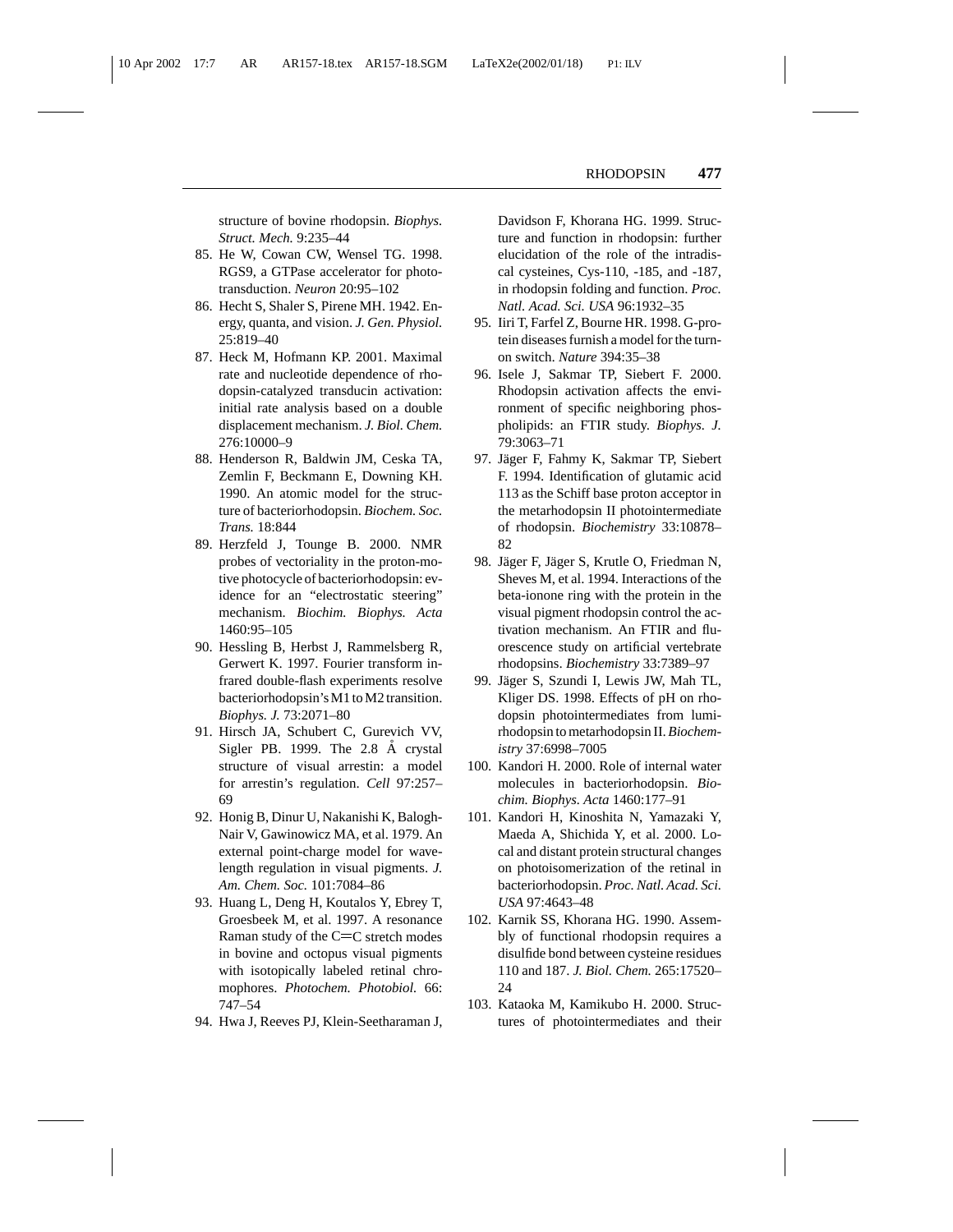implications for the proton pump mechanism. *Biochim. Biophys. Acta* 1460:166– 76

- 104. Kaushal S, Ridge KD, Khorana HG. 1994. Structure and function in rhodopsin: the role of asparagine-linked glycosylation. *Proc. Natl. Acad. Sci. USA* 91: 4024–28
- 105. Kelleher DJ, Johnson GL. 1988. Transducin inhibition of light-dependent rhodopsin phosphorylation: evidence for beta-gamma subunit interaction with rhodopsin. *Mol. Pharmacol.* 34:452–60
- 106. Kibelbek J, Mitchell DC, Beach JM, Litman BJ. 1991. Functional equivalence of metarhodopsin II and the  $G_t$ -activating form of photolyzed bovine rhodopsin. *Biochemistry* 30:6761–68
- 107. Kim JM, Altenbach C, Thurmond RL, Khorana HG, Hubbell WL. 1997. Structure and function in rhodopsin: Rhodopsin mutants with a neutral amino acid at E134 have a partially activated conformation in the dark state. *Proc. Natl. Acad. Sci. USA* 94:14273–78
- 108. Kisselev OG, Ermolaeva MV, Gautam N. 1994. A farnesylated domain in the G protein  $\gamma$  subunit is a specific determinant of receptor coupling. *J. Biol. Chem.* 269:21399–402
- 109. Kisselev O, Ermolaeva M, Gautam N. 1995. Efficient interaction with a receptor requires a specific type of prenyl group on the G protein γ subunit. *J. Biol. Chem.* 270:25356–58
- 110. Kisselev OG, Kao J, Ponder JW, Fann YC, Gautam N, Marshall GR. 1998. Light-activated rhodopsin induces structural binding motif in G-protein alpha subunit. *Proc. Natl. Acad. Sci. USA* 95: 4270–75
- 111. Kisselev OG, Meyer CK, Heck M, Ernst OP, Hofmann KP. 1999. Signal transfer from rhodopsin to the G-protein: evidence for a two-site sequential fit mechanism. *Proc. Natl. Acad. Sci. USA* 96: 4898–903
- 112. Kjelsberg MA, Cotecchia S, Ostrowski

J, Caron MG, Lefkowitz RJ. 1992. Constitutive activation of the alpha  $1\beta$ adrenergic receptor by all amino acid substitutions at a single site. Evidence for a region which constrains receptor activation. *J. Biol. Chem.* 267:1430–33

- 113. Klein-Seetharaman J, Getmanova EV, Loewen MC, Reeves PJ, Khorana HG. 1999. NMR spectroscopy in studies of light-induced structural changes in mammalian rhodopsin: applicability of solution 19F NMR.*Proc. Natl. Acad. Sci. USA* 96:13744–49
- 114. Klein-Seetharaman J, Hwa J, Cai K, Altenbach C, Hubbell WL, Khorana HG. 1999. Single-cysteine substitution mutants at amino acid positions 55–75, the sequence connecting the cytoplasmic ends of helices I and II in rhodopsin: Reactivity of the sulfhydryl groups and their derivatives identifies a tertiary structure that changes upon light-activation. *Biochemistry* 38:7938–44
- 115. Kliger DS, Lewis JW. 1995. Spectral and kinetic characterization of visual pigment photointermediates. *Isr. J. Chem.* 35:289–307
- 116. Kochendoerfer GG, Lin SW, Sakmar TP, Mathies RA. 1999. How color visual pigments are tuned. *Trends Biochem. Sci.* 24:300–5
- 117. Kochendoerfer GG, Verdegem PJ, van der Hoef I, Lugtenburg J, Mathies RA. 1996. Retinal analog study of the role of steric interactions in the excited state isomerization dynamics of rhodopsin. *Biochemistry* 35:16230–40
- 118. Kokame K, Fukada Y, Yoshizawa T, Takao T, Shimonishi Y. 1992. Lipid modification at the N terminus of photoreceptor G-protein alpha-subunit. *Nature* 359:749–52
- 119. Krebs A, Villa C, Edwards PC, Schertler GF. 1998. Characterization of an improved two-dimensional p22121 crystal from bovine rhodopsin. *J. Mol. Biol.* 282:991–1003
- 120. Lamb TD. 1996. Gain and kinetics of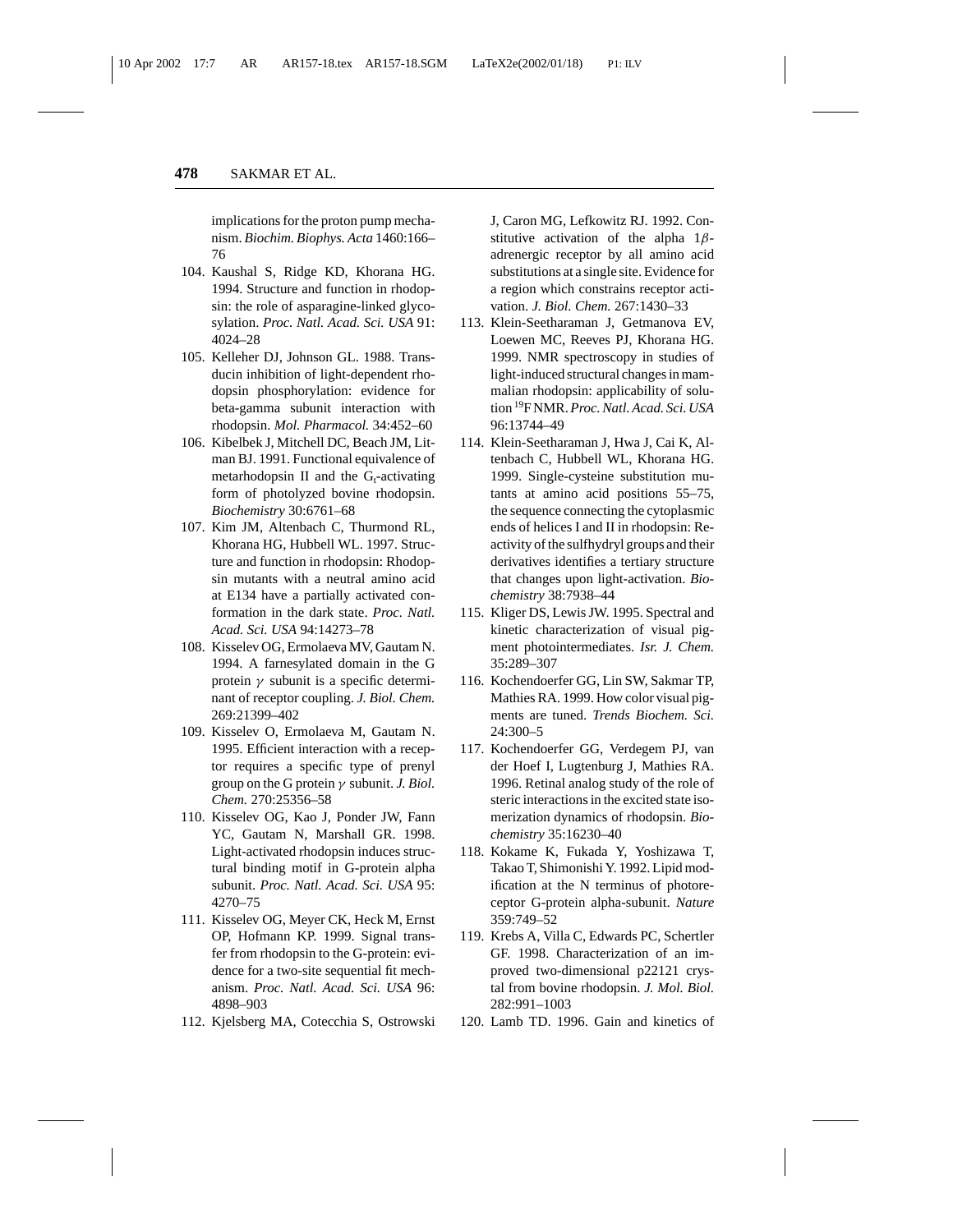activation in the G-protein cascade of phototransduction. *Proc. Natl. Acad. Sci. USA* 93:566–70

- 121. Lambright DG, Noel JP, Hamm HE, Sigler PB. 1994. Structural determinants for activation of the alpha-subunit of a heterotrimeric G protein. *Nature* 369: 621–28
- 122. Lambright DG, Sondek J, Bohm A, Skiba NP, Hamm HE, Sigler PB. 1996. The 2.0 Å crystal structure of a heterotrimeric G protein. *Nature* 379:311–19
- 123. Landau EM, Rosenbusch JP. 1996. Lipidic cubic phases: a novel concept for the crystallization of membrane proteins. *Proc. Natl. Acad. Sci. USA* 93:14532–35
- 124. Langen R, Cai K, Altenbach C, Khorana HG, Hubbell WL. 1999. Structural features of the C-terminal domain of bovine rhodopsin: a site-directed spin-labeling study. *Biochemistry* 38:7918–24
- 125. Le Gouill C, Parent JL, Rola-Pleszczynski M, Stankova J. 1997. Structural and functional requirements for agonistinduced internalization of the human platelet-activating factor receptor. *J. Biol. Chem.* 272:21289–95
- 126. Lewis JW, Kliger DS. 2000. Absorption spectroscopy in studies of visual pigments: spectral and kinetic characterization of intermediates. *Methods Enzymol.* 315:164–78
- 127. Lewis JW, Szundi I, Kliger DS. 2000. Structural constraints imposed by a nonnative disulfide cause reversible changes in rhodopsin photointermediate kinetics. *Biochemistry* 39:7851–55
- 128. Lin SW, Han M, Sakmar TP. 2000. Analysis of functional microdomains of rhodopsin. *Methods Enzymol.* 315:116– 30
- 129. Lin SW, Kochendoerfer GG, Carroll KS, Wang D, Mathies RA, Sakmar TP. 1998. Mechanisms of spectral tuning in blue cone visual pigments. Visible and Raman spectroscopy of blue-shifted rhodopsin mutants. *J. Biol. Chem.* 273:24583–91
- 130. Lin SW, Sakmar TP. 1996. Specific

tryptophan UV-absorbance changes are probes of the transition of rhodopsin to its active state. *Biochemistry* 35:11149– 59

- 131. Lin SW, Sakmar TP. 1999. Colour tuning mechanisms of visual pigments. *Novartis Found. Symp.* 224:124–35
- 132. Lin SW, Sakmar TP, Franke RR, Khorana HG, Mathies RA. 1992. Resonance Raman microprobe spectroscopy of rhodopsin mutants: effect of substitutions in the third transmembrane helix. *Biochemistry* 31:5105–11
- 133. Liu J, Conklin BR, Blin N, Yun J, Wess J. 1995. Identification of a receptor/Gprotein contact site critical for signaling specificity and G-protein activation. *Proc. Natl. Acad. Sci. USA* 92:11642–46
- 134. Loew A, Ho YK, Blundell T, Bax B. 1998. Phosducin induces a structural change in transducin beta-gamma. *Structure* 6:1007–19
- 135. Loewen MC, Klein-Seetharaman J, Getmanova EV, Reeves PJ, Schwalbe H, Khorana HG. 2001. Solution 19F nuclear Overhauser effects in structural studies of the cytoplasmic domain of mammalian rhodopsin. *Proc. Natl. Acad. Sci. USA* 98:4888–92
- 136. Longstaff C, Calhoon RD, Rando RR. 1986. Deprotonation of the Schiff base of rhodopsin is obligate in the activation of the G protein. *Proc. Natl. Acad. Sci. USA* 83:4209–13
- 137. Lou J, Tan Q, Karnaukhova E, Berova N, Nakanishi K, Crouch RK. 2000. Synthetic retinals: convenient probes of rhodopsin and visual transduction process. *Methods Enzymol.* 315:219–37
- 138. Luecke H. 2000. Atomic resolution structures of bacteriorhodopsin photocycle intermediates: the role of discrete water molecules in the function of this light-driven ion pump. *Biochim. Biophys. Acta* 1460:133–56
- 139. Luecke H, Schobert B, Richter HT, Cartailler JP, Lanyi JK. 1999. Structural changes in bacteriorhodopsin during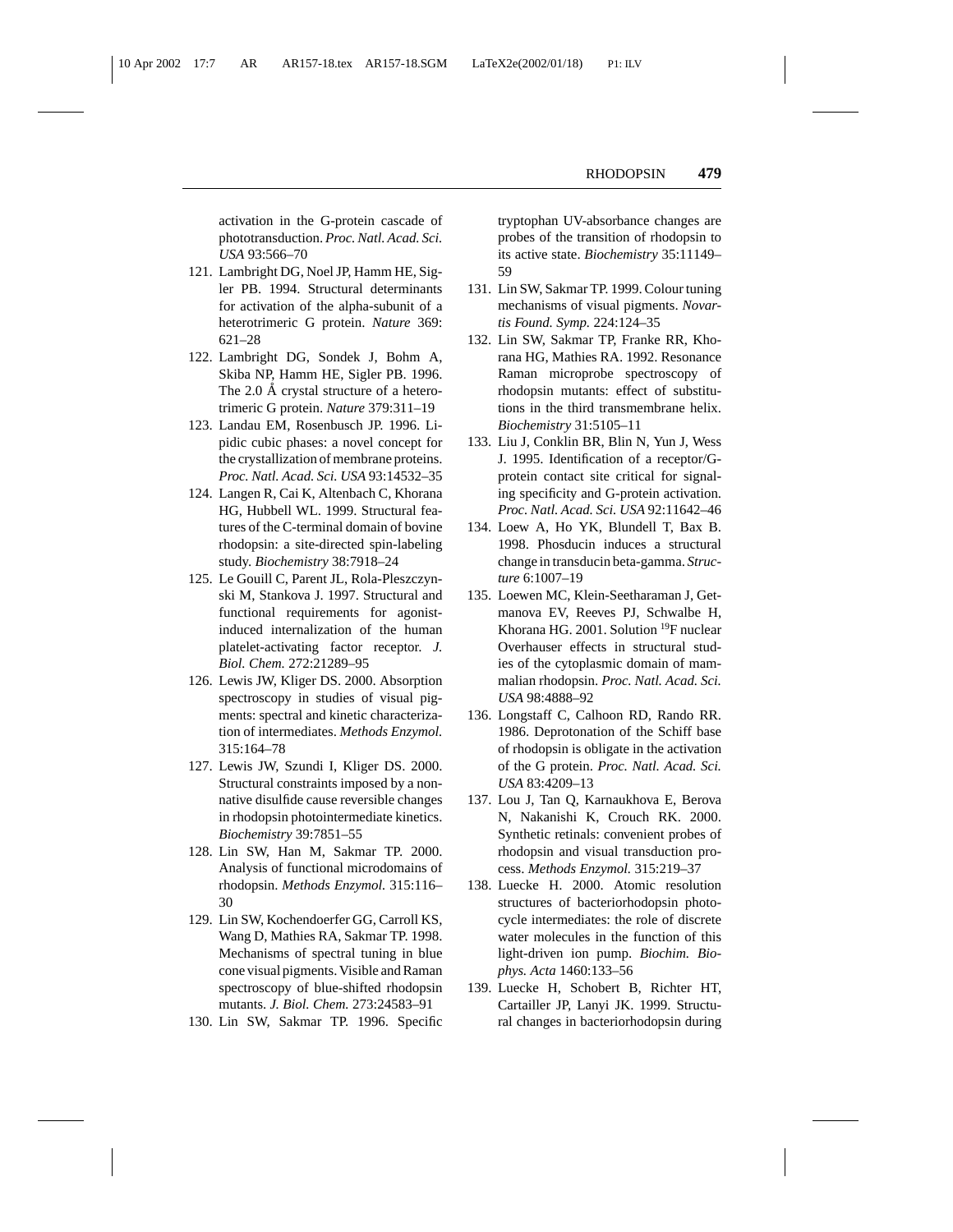ion transport at 2 Å resolution. Science 286:255–61

- 140. Luecke H, Schobert B, Richter HT, Cartailler JP, Lanyi JK. 1999. Structure of bacteriorhodopsin at  $1.55$  Å resolution. *J. Mol. Biol.* 291:899–911
- 141. Marin EP, Krishna AG, Archambault V, Simuni E, Fu WY, Sakmar TP. 2001. The function of interdomain interactions in controlling nucleotide exchange rates in transducin. *J. Biol. Chem.* 276:23873– 80
- 142. Marin EP, Krishna AG, Sakmar TP. 2001. Rapid activation of transducin by mutations distant from the nucleotide-binding site. Evidence for a mechanistic model of receptor-catalyzed nucleotide exchange by G proteins. *J. Biol. Chem.* 276:27400– 5
- 143. Marin EP, Krishna AG, Zvyaga TA, Isele J, Siebert F, Sakmar TP. 2000. The amino terminus of the fourth cytoplasmic loop of rhodopsin modulates rhodopsintransducin interaction. *J. Biol. Chem.* 275:1930–36
- 144. Marin EP, Neubig RR. 1995. Lack of association of G-protein beta 2- and gamma 2-subunit N-terminal fragments provides evidence against the coiled-coil model of subunit-beta gamma assembly. *Biochem. J.* 309:377–80
- 145. Matsuda T, Hashimoto Y, Ueda H, Asano T, Matsuura Y, et al. 1998. Specific isoprenyl group linked to transducin gamma-subunit is a determinant of its unique signaling properties among Gproteins. *Biochemistry* 37:9843–50
- 146. Matsumura H, Shiba T, Inoue T, Harada S, Kai Y. 1998. A novel mode of target recognition suggested by the  $2.0 \text{ Å}$  structure of holo S100B from bovine brain. *Structure* 6:233–41
- 147. McDowell JH, Nawrocki JP, Hargrave PA. 1993. Phosphorylation sites in bovine rhodopsin. *Biochemistry* 32:4968– 74
- 148. Meng EC, Bourne HR. 2001. Receptor activation: What does the rhodopsin

structure tell us? *Trends Pharmacol. Sci.* 22:587–93

- 149. Menon ST, Han M, Sakmar TP. 2001. Rhodopsin: structural basis of molecular physiology. *Physiol. Rev.* 81:1659–88
- 150. Milburn MV, Prive GG, Milligan DL, Scott WG, Yeh J, et al. 1991. Threedimensional structures of the ligandbinding domain of the bacterial aspartate receptor with and without a ligand. *Science* 254:1342–47
- 151. Min KC, Gravina SA, Sakmar TP. 2000. Reconstitution of the vertebrate visual cascade using recombinant heterotrimeric transducin purified from Sf9 cells *Protein Exp. Purif*. 20:514–26
- 151a. Moore WJ. 1972. *Physical Chemistry*. Englewood Cliffs, NJ: Prentice Hall. 977 pp.
- 152. Murata K, Fujii Y, Enomoto N, Hata M, Hoshino T, Tsuda M. 2000. A study on the mechanism of the proton transport in bacteriorhodopsin: the importance of the water molecule. *Biophys. J.* 79:982–91
- 153. Nagata T, Terakita A, Kandori H, Kojima D, Shichida Y, Maeda A. 1997. Water and peptide backbone structure in the active center of bovine rhodopsin. *Biochemistry* 36:6164–70
- 154. Nakayama TA, Khorana HG. 1990. Orientation of retinal in bovine rhodopsin determined by cross-linking using a photoactivatable analog of 11-*cis*-retinal. *J. Biol. Chem.* 265:15762–69
- 155. Nakayama TA, Khorana HG. 1991. Mapping of the amino acids in membraneembedded helices that interact with the retinal chromophore in bovine rhodopsin. *J. Biol. Chem.* 266:4269–75
- 156. Nathans J. 1990. Determinants of visual pigment absorbance: role of charged amino acids in the putative transmembrane segments. *Biochemistry* 29:937– 42
- 157. Nathans J, Hogness DS. 1983. Isolation, sequence analysis, and intron-exon arrangement of the gene encoding bovine rhodopsin. *Cell* 34:807–14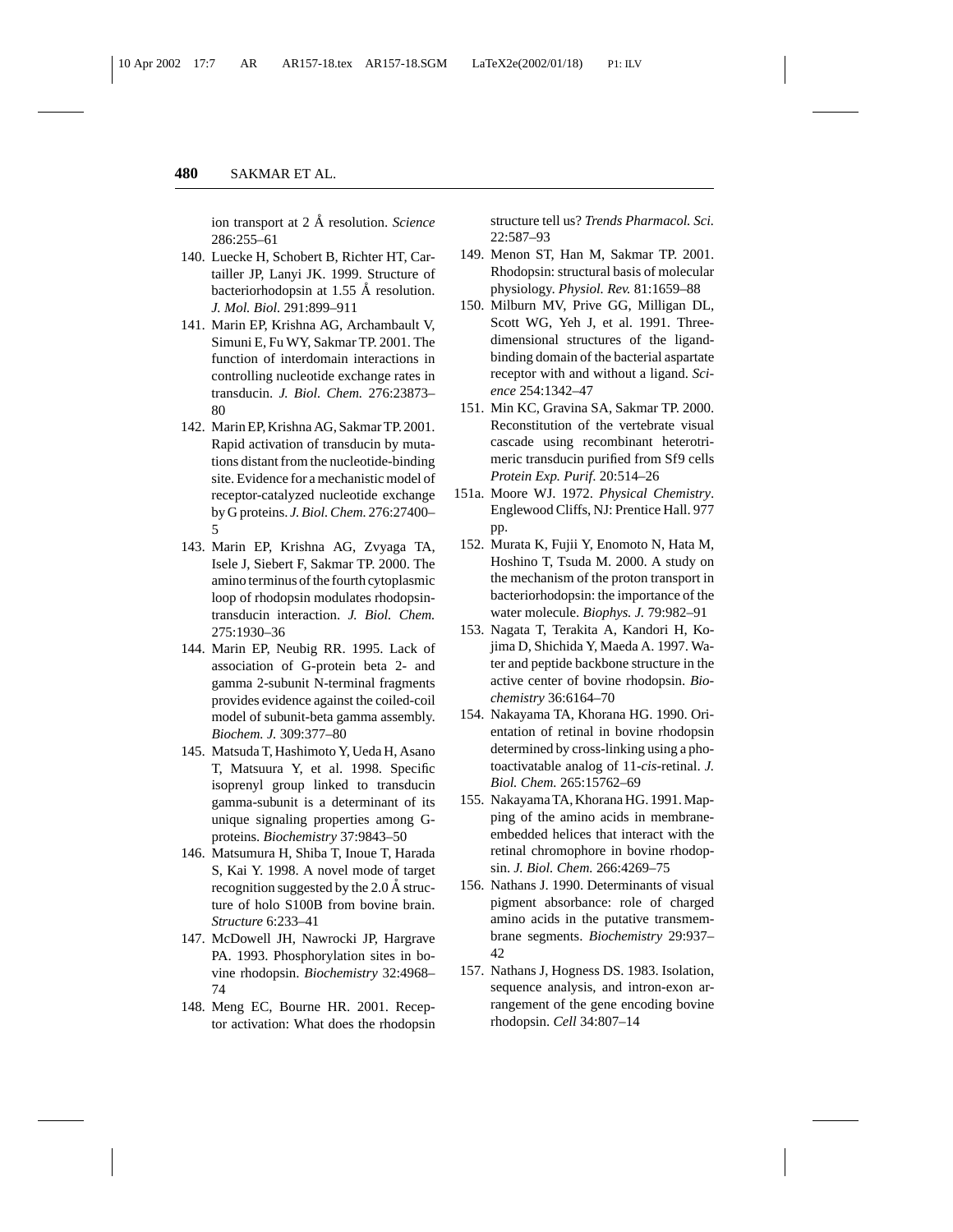- 158. Nathans J, Hogness DS. 1984. Isolation and nucleotide sequence of the gene encoding human rhodopsin. *Proc. Natl. Acad. Sci. USA* 81:4851–55
- 159. Natochin M, Granovsky AE, Muradov KG, Artemyev NO. 1999. Roles of the transducin alpha-subunit alpha4-helix/ alpha4-beta6 loop in the receptor and effector interactions. *J. Biol. Chem.* 274: 7865–69
- 160. Neer EJ, Schmidt CJ, Nambudripad R, Smith TF. 1994. The ancient regulatoryprotein family of WD-repeat proteins. *Nature* 371:297–300
- 161. Neitz M, Neitz J, Jacobs GH. 1991. Spectral tuning of pigments underlying redgreen color vision. *Science* 252:971–74
- 162. Neutze R, Hajdu J. 1997. Femtosecond time resolution in X-ray diffraction experiments. *Proc. Natl. Acad. Sci. USA* 94:5651–55
- 163. Nishimura S, Kandori H, Maeda A. 1998. Interaction between photoactivated rhodopsin and the C-terminal peptide of transducin alpha-subunit studied by FTIR spectroscopy. *Biochemistry* 37:15816–24
- 164. Noel JP, Hamm HE, Sigler PB. 1993. The  $2.2 \text{ Å}$  crystal structure of transducinalpha complexed with GTPγ S. *Nature* 366:654–63
- 165. Ohguro H, Palczewski K, Ericsson LH, Walsh KA, Johnson RS. 1993. Sequential phosphorylation of rhodopsin at multiple sites. *Biochemistry* 32:5718–24
- 166. Ohguro H, Rudnicka-Nawrot M, Buczylko J, Zhao X, Taylor JA, et al. 1996. Structural and enzymatic aspects of rhodopsin phosphorylation. *J. Biol. Chem.* 271:5215–24
- 167. Okada T, Le Trong I, Fox BA, Behnke CA, Stenkamp RE, Palczewski K. 2000. X-ray diffraction analysis of three-dimensional crystals of bovine rhodopsin obtained from mixed micelles. *J. Struct. Biol.* 130:73–80
- 168. Okada T, Takeda K, Kouyama T. 1998. Highly selective separation of rhodopsin

from bovine rod outer segment membranes using combination of divalent cation and alkyl(thio)glucoside. *Photochem. Photobiol.* 67:495–99

- 169. Oprian DD. 1992. The ligand-binding domain of rhodopsin and other G protein-linked receptors. *J. Bioenerg. Biomembr.* 24:211–17
- 170. Osawa S, Weiss ER. 1995. The effect of carboxyl-terminal mutagenesis of  $G_t$  alpha on rhodopsin and guanine nucleotide binding. *J. Biol. Chem.* 270:31052– 58
- 171. Ovchinnikov YUA. 1982. Rhodopsin and bacteriorhodopsin: structure-function relationships. *FEBS Lett.* 148:179– 91
- 172. Palczewski K, Kumasaka T, Hori T, Behnke CA, Motoshima H, et al. 2000. Crystal structure of rhodopsin: a G protein-coupled receptor. *Science* 289: 739–45
- 173. Palings I, Pardoen JA, van den Berg E, Winkel C, Lugtenburg J, Mathies RA. 1987. Assignment of fingerprint vibrations in the resonance Raman spectra of rhodopsin, isorhodopsin, and bathorhodopsin: implications for chromophore structure and environment. *Biochemistry* 26:2544–56
- 174. Papac DI, Oatis JE Jr, Crouch RK, Knapp DR. 1993. Mass spectrometric identification of phosphorylation sites in bleached bovine rhodopsin. *Biochemistry* 32:5930–34
- 175. Papermaster DS. 1982. Preparation of retinal rod outer segments. *Methods Enzymol.* 81:48–52
- 176. Pappa H, Murray-Rust J, Dekker LV, Parker PJ, McDonald NQ. 1998. Crystal structure of the C2 domain from protein kinase C-delta. *Structure* 6:885–94
- 177. Pebay-Peyroula E, Neutze R, Landau EM. 2000. Lipidic cubic phase crystallization of bacteriorhodopsin and cryotrapping of intermediates: towards resolving a revolving photocycle. *Biochim. Biophys. Acta* 1460:119–32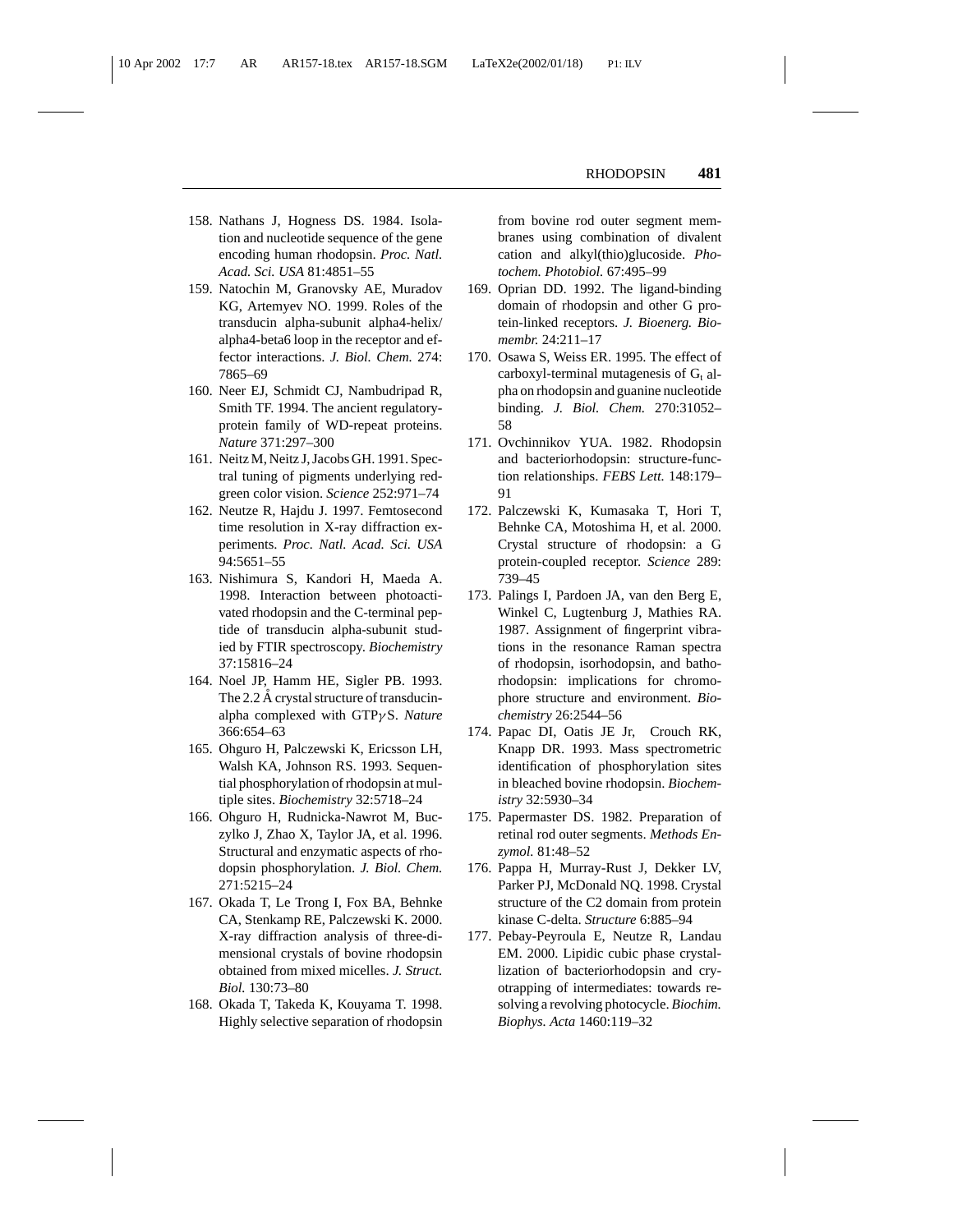- 178. Phillips WJ, Cerione RA. 1992. Rhodopsin-transducin interaction. I. Characterization of the binding of the transducin-beta gamma subunit complex to rhodopsin using fluorescence spectroscopy. *J. Biol. Chem.* 267:17032–39
- 179. Phillips WJ, Wong SC, Cerione RA. 1992. Rhodopsin-transducin interactions. II. Influence of the transducinbeta gamma subunit complex on the coupling of the transducin-alpha subunit to rhodopsin. *J. Biol. Chem.* 267:17040– 46
- 180. Popp A, Ujj L, Atkinson GH. 1996. Bathorhodopsin structure in the roomtemperature rhodopsin photosequence: picosecond time-resolved coherent anti-Stokes Raman scattering. *Proc. Natl. Acad. Sci. USA* 93:372–76
- 181. Probst WC, Snyder LA, Schuster DI, Brosius J, Sealfon SC. 1992. Sequence alignment of the G-protein coupled receptor superfamily. *DNA Cell. Biol.* 11: 1–20
- 182. Rafferty CN, Muellenberg CG, Shichi H. 1980. Tryptophan in bovine rhodopsin: its content, spectral properties and environment. *Biochemistry* 19:2145–51
- 183. Rando RR. 1996. Polyenes and vision. *Chem. Biol.* 3:255–62
- 184. Rao VR, Cohen GB, Oprian DD. 1994. Rhodopsin mutation G90D and a molecular mechanism for congenital night blindness. *Nature* 367:639–42
- 185. Rao VR, Oprian DD. 1996. Activating mutations of rhodopsin and other G protein-coupled receptors. *Annu. Rev. Biophys. Biomol. Struct.* 25:287–314
- 186. Rath P, DeCaluwe LL, Bovee-Geurts PH, DeGrip WJ, Rothschild KJ. 1993. Fourier transform infrared difference spectroscopy of rhodopsin mutants: Light activation of rhodopsin causes hydrogen-bonding change in residue aspartic acid-83 during meta II formation. *Biochemistry* 32:10277–82
- 187. Resek JF, Farahbakhsh ZT, Hubbell WL, Khorana HG. 1993. Formation of the

meta II photointermediate is accompanied by conformational changes in the cytoplasmic surface of rhodopsin. *Biochemistry* 32:12025–32

- 188. Ridge KD, Bhattacharya S, Nakayama TA, Khorana HG. 1992. Light-stable rhodopsin. II. An opsin mutant (TRP- $265 \rightarrow$  Phe) and a retinal analog with a nonisomerizable 11-*cis* configuration form a photostable chromophore. *J. Biol. Chem.* 267:6770–75
- 189. Robinson PR, Cohen GB, Zhukovsky EA, Oprian DD. 1992. Constitutively active mutants of rhodopsin. *Neuron* 9: 719–25
- 190. Rothschild KJ. 1992. FTIR difference spectroscopy of bacteriorhodopsin: toward a molecular model. *J. Bioenerg. Biomembr.* 24:147–67
- 191. Saito H, Tuzi S, Yamaguchi S, Tanio M, Naito A. 2000. Conformation and backbone dynamics of bacteriorhodopsin revealed by 13C-NMR. *Biochim. Biophys. Acta* 1460:39–48
- 192. Sakmar TP. 1994. Opsins. In *Handbook of Receptors and Channels: G Protein Coupled Receptors*, ed. SJ Peroutka, pp. 257. Boca Raton, FL: CRC
- 193. Sakmar TP. 1998. Rhodopsin: a prototypical G protein-coupled receptor.*Prog. Nucleic Acid Res. Mol. Biol.* 59:1–34
- 194. Sakmar TP. 2002. The structure of rhodopsin and the superfamily of sevenhelical receptors: the same and not the same. *Curr. Opin. Cell Biol.* 14:189–95
- 195. Sakmar TP, Fahmy K. 1995. Properties and photoactivity of rhodopsin mutants. *Isr. J. Chem.* 35:325–37
- 196. Sakmar TP, Franke RR, Khorana HG. 1989. Glutamic acid-113 serves as the retinylidene Schiff base counterion in bovine rhodopsin. *Proc. Natl. Acad. Sci. USA* 86:8309–13
- 197. Sass HJ, Büldt G, Gessenich R, Hehn D, Neff D, et al. 2000. Structural alterations for proton translocation in the M state of wild-type bacteriorhodopsin. *Nature* 406:649–53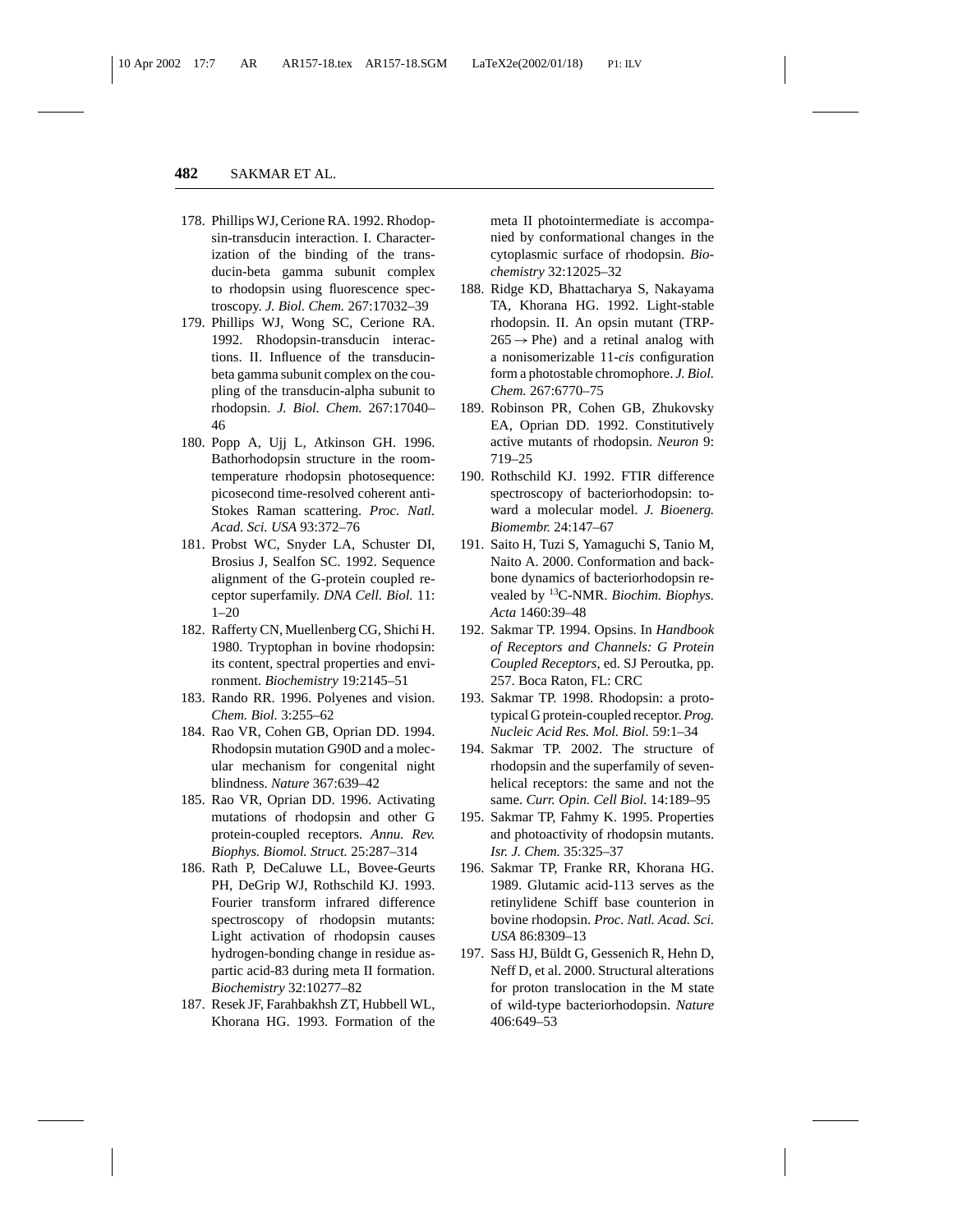- 198. Scheer A, Gierschik P. 1995. S-prenylated cysteine analogues inhibit receptormediated G protein activation in native human granulocyte and reconstituted bovine retinal rod outer segment membranes. *Biochemistry* 34:4952–61
- 199. Schertler GF, Villa C, Henderson R. 1993. Projection structure of rhodopsin. *Nature* 362:770–72
- 200. Sheikh SP, Zvyaga TA, Lichtarge O, Sakmar TP, Bourne HR. 1996. Rhodopsin activation blocked by metal-ion-binding sites linking transmembrane helices C and F. *Nature* 383:347–50
- 201. Siebert F. 1995. Applications of FTIR spectroscopy to the investigation of dark structures and photoreactions of visual pigments. *Isr. J. Chem.* 35:309–23
- 202. Singh D, Hudson BS, Middleton C, Birge RR. 2001. Conformation and orientation of the retinyl chromophore in rhodopsin: A critical evaluation of recent NMR data on the basis of theoretical calculations results in a minimum energy structure consistent with all experimental data. *Biochemistry* 40:4201–4
- 203. Slep KC, Kercher MA, He W, Cowan CW, Wensel TG, Sigler PB. 2001. Structural determinants for regulation of phosphodiesterase by a G protein at  $2.0 \text{ Å}.$ *Nature* 409:1071–77
- 204. Sondek J, Bohm A, Lambright DG, Hamm HE, Sigler PB. 1996. Crystal structure of a G-protein beta gamma dimer at 2.1 Å resolution. *Nature* 379: 369–74
- 205. Sondek J, Lambright DG, Noel JP, Hamm, HE, Sigler PB. 1994. GTPase mechanism of G proteins from the 1.7 A crystal structure of transducin alpha-GDP-AIF4. *Nature* 372:276–79
- 206. Sprang SR. 1997. G protein mechanisms: insights from structural analysis. *Annu. Rev. Biochem.* 66:639–78
- 207. Strader CD, Fong TM, Tota MR, Underwood D, Dixon RA. 1994. Structure and function of G protein-coupled receptors. *Annu. Rev. Biochem.* 63:101–32
- 208. Struthers M, Yu H, Kono M, Oprian DD. 1999. Tertiary interactions between the fifth and sixth transmembrane segments of rhodopsin. *Biochemistry* 38:6597– 603
- 209. Struthers M, Yu H, Oprian DD. 2000. G protein-coupled receptor activation: analysis of a highly constrained "straitjacketed" rhodopsin. *Biochemistry* 39: 7938–42
- 210. Stryer L. 1988. Molecular basis of visual excitation. *Cold Spring Harb. Symp. Quant. Biol.* 53:283–94
- 211. Stryer L. 1991. Visual excitation and recovery. *J. Biol. Chem.* 266:10711– 14
- 212. Subramaniam S, Gerstein M, Oesterhelt D, Henderson R. 1993. Electron diffraction analysis of structural changes in the photocycle of bacteriorhodopsin. *EMBO J.* 12:1–8
- 213. Subramaniam S, Henderson R. 2000. Molecular mechanism of vectorial proton translocation by bacteriorhodopsin. *Nature* 406:653–57
- 214. Subramaniam S, Lindahl M, Bullough P, Faruqi AR, Tittor J, et al. 1999. Protein conformational changes in the bacteriorhodopsin photocycle. *J. Mol. Biol.* 287:145–61
- 215. Surya A, Foster KW, Knox BE. 1995. Transducin activation by the bovine opsin apoprotein. *J. Biol. Chem.* 270: 5024–31
- 216. Sutton RB, Sprang SR. 1998. Structure of the protein kinase C beta phospholipid-binding C2 domain complexed with Ca2+. *Structure* 6:1395–405
- 217. Taylor JM, Jacob-Mosier GG, Lawton RG, VanDort M, Neubig RR. 1996. Receptor and membrane interaction sites on G beta. A receptor-derived peptide binds to the carboxyl terminus. *J. Biol. Chem.* 271:3336–39
- 218. Teller DC, Okada T, Behnke CA, Palczewski K, Stenkamp RE. 2001. Advances in determination of a high-resolution three-dimensional structure of